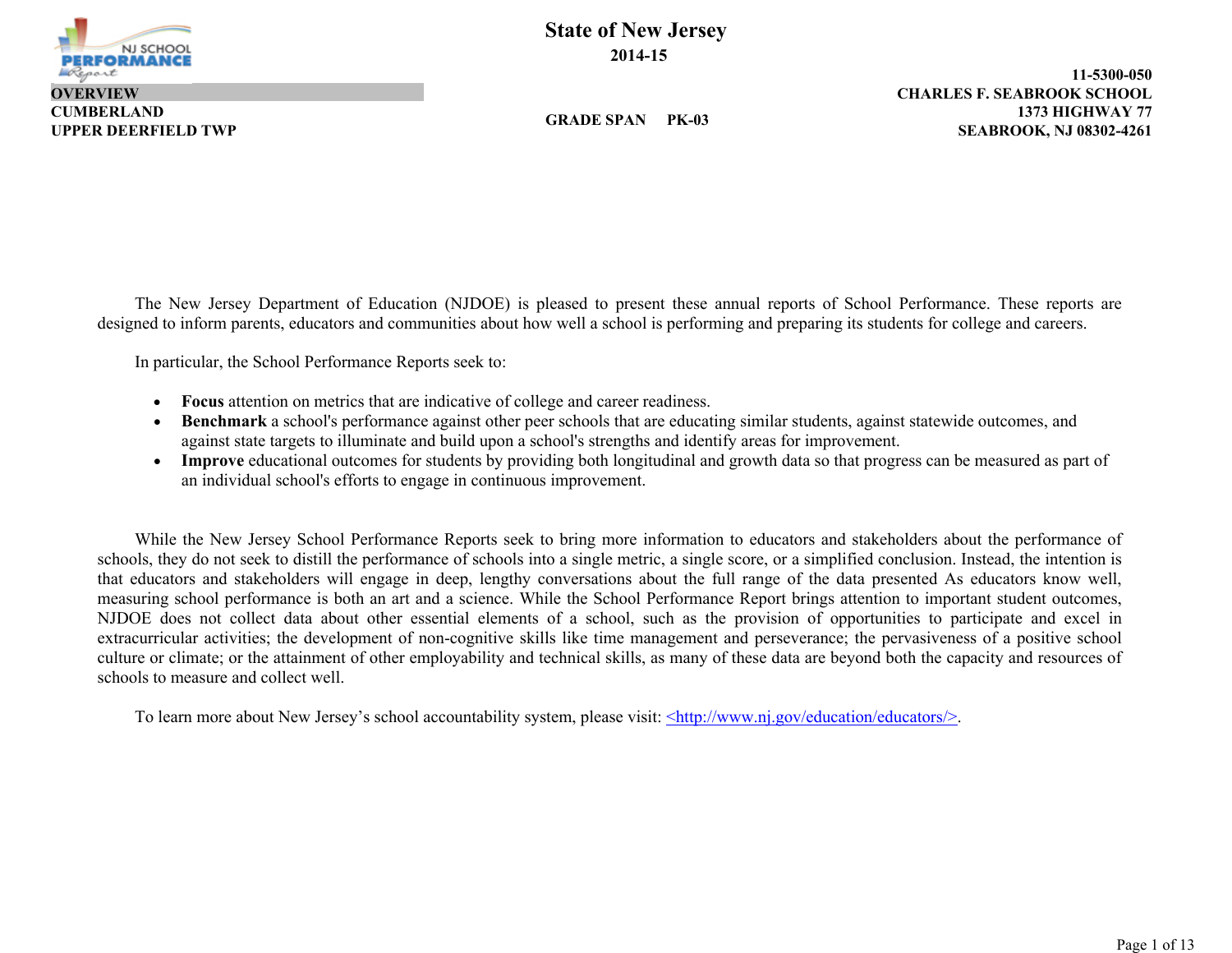

#### **DEMOGRAPHIC INFORMATION**

# **CUMBERLAND**

#### **Enrollment by Grade**

This graph presents the count of students who were 'on roll' by grade in October of each school year.



Note: "UG" represents the count of students who are 'on roll' in this school but who are educated in ungraded classrooms, meaning that the classrooms may contain students from multiple grade levels.

| <b>Total School Enrollment</b>                                                       |                             |  |
|--------------------------------------------------------------------------------------|-----------------------------|--|
| 2012-13                                                                              | 430                         |  |
| 2013-14                                                                              | 444                         |  |
| 2014-15                                                                              | 172                         |  |
|                                                                                      | <b>Enrollment by Gender</b> |  |
| This graph presents the count of students by gender who were 'on roll' in October of |                             |  |

2012-13 2013-14 2014-15 0 40 80 120 160 200 240 280 Male Female each school year.

|         | Male | Female |
|---------|------|--------|
| 2012-13 | 217  | 213    |
| 2013-14 | 231  | 213    |
| 2014-15 | 229  | 243    |

# **State of New Jersey 2014-15**

**GRADE SPAN PK-03**

#### **1373 HIGHWAY 77 11-5300-050 UPPER DEERFIELD TWP SEABROOK, NJ 08302-4261 CHARLES F. SEABROOK SCHOOL Enrollment by Ethnic/Racial Subgroup**

This graph presents the percentages of enrollment for each subgroup defined by the No Child Left Behind Act of 2001.



### **Language Diversity**

This table presents the percentage of students who primarily speak each language in their home.

| 2014-15    | Percent |
|------------|---------|
| English    | 85.5%   |
| Spanish    | 11.9%   |
| Turkish    | $1.1\%$ |
| Vietnamese | 1.1%    |
| Gujarati   | $0.4\%$ |

#### **Enrollment Trends by Program Participation**

This graph presents the percentages of students by program participation who were 'on roll' in October of each school year.



| <b>Current Year Enrollment by Program Participation</b> |                             |                                       |
|---------------------------------------------------------|-----------------------------|---------------------------------------|
| 2014-15                                                 | Count of<br><b>Students</b> | $\frac{9}{6}$ of<br><b>Enrollment</b> |
| <b>Students with Disability</b>                         | 62                          | 13%                                   |
| Economically Disadvantaged<br><b>Students</b>           | 249                         | 52.8%                                 |
| <b>English Language Learners</b>                        | 33                          | $7.0\%$                               |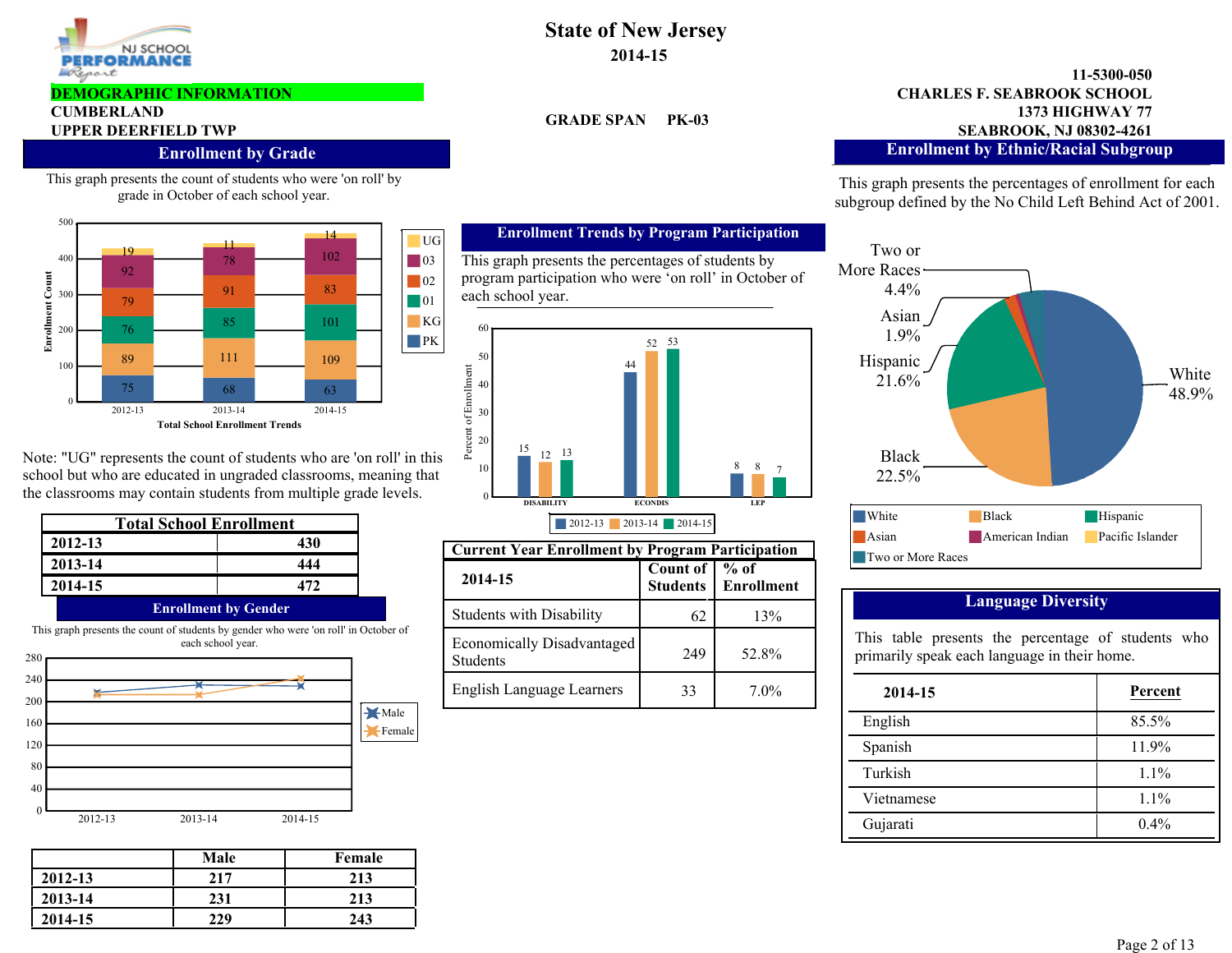

# **CUMBERLAND**

#### **1373 HIGHWAY 77 11-5300-050 UPPER DEERFIELD TWP SEABROOK, NJ 08302-4261 ACADEMIC ACHIEVEMENT CHARLES F. SEABROOK SCHOOL**

#### **GRADE SPAN PK-03**

The Academic Achievement section measures the content knowledge that students have in English Language Arts/Literacy (ELA/L) and Math as demonstrated in the 2014-2015 *Partnership for Assessment of Readiness for College and Careers (*PARCC) assessments. The below chart consist of three columns. The first column - Schoolwide Performance - includes the percentage of students in ELA/L and Math who met or exceeded grade level expectations. The middle column - Peer School Percentile - indicates how the school's outcomes compared to its peers. The last column - Statewide Percentile - indicates how the school's outcomes compared to schools across the state.

| <b>Academic Achievement Indicators</b>                     | Schoolwide<br>Performance | <b>Peer Percentile</b> | <b>State Percentile</b> |
|------------------------------------------------------------|---------------------------|------------------------|-------------------------|
| English Language Arts/Literacy Met or Exceeded Expectation | 19%                       |                        |                         |
| Math Met or Exceeded Expectation                           | 18%                       |                        |                         |

## **ESEA Waiver - English Language Arts/Literacy**

This table presents, for each subgroup in the school, the total number of valid test scores, the percentage of students who met or exceeded expectations, the assessment participation goal, and the participation rate. The participation goal is established as 95% by the United States Department of Education.

| <b>Subgroups</b>                              | <b>Valid Scores</b> | % Meeting<br><b>Standards</b> | Participation<br>Goal | Participation<br>Rate | Met<br>Participation? |
|-----------------------------------------------|---------------------|-------------------------------|-----------------------|-----------------------|-----------------------|
| Schoolwide                                    | 88                  | 19.3%                         | 95%                   | 97.1%                 | <b>YES</b>            |
| White                                         | 46                  | 23.9%                         | 95%                   | 96.4%                 | <b>YES</b>            |
| African American                              |                     |                               |                       |                       |                       |
| Hispanic                                      |                     |                               |                       |                       |                       |
| American Indian                               |                     |                               |                       |                       |                       |
| Asian                                         |                     |                               |                       |                       |                       |
| Two or More Races                             |                     |                               |                       |                       |                       |
| <b>Students with Disability</b>               |                     |                               |                       |                       |                       |
| English Language Learners                     |                     |                               |                       |                       |                       |
| Economically Disadvantaged<br><b>Students</b> | 49                  | 12.2%                         | 95%                   | 98.3%                 | <b>YES</b>            |

**YES\* = Met Participation Rate (Participation Averaging applied)**

Data is presented for subgroups when the count is high enough under ESEA Waiver suppression rules.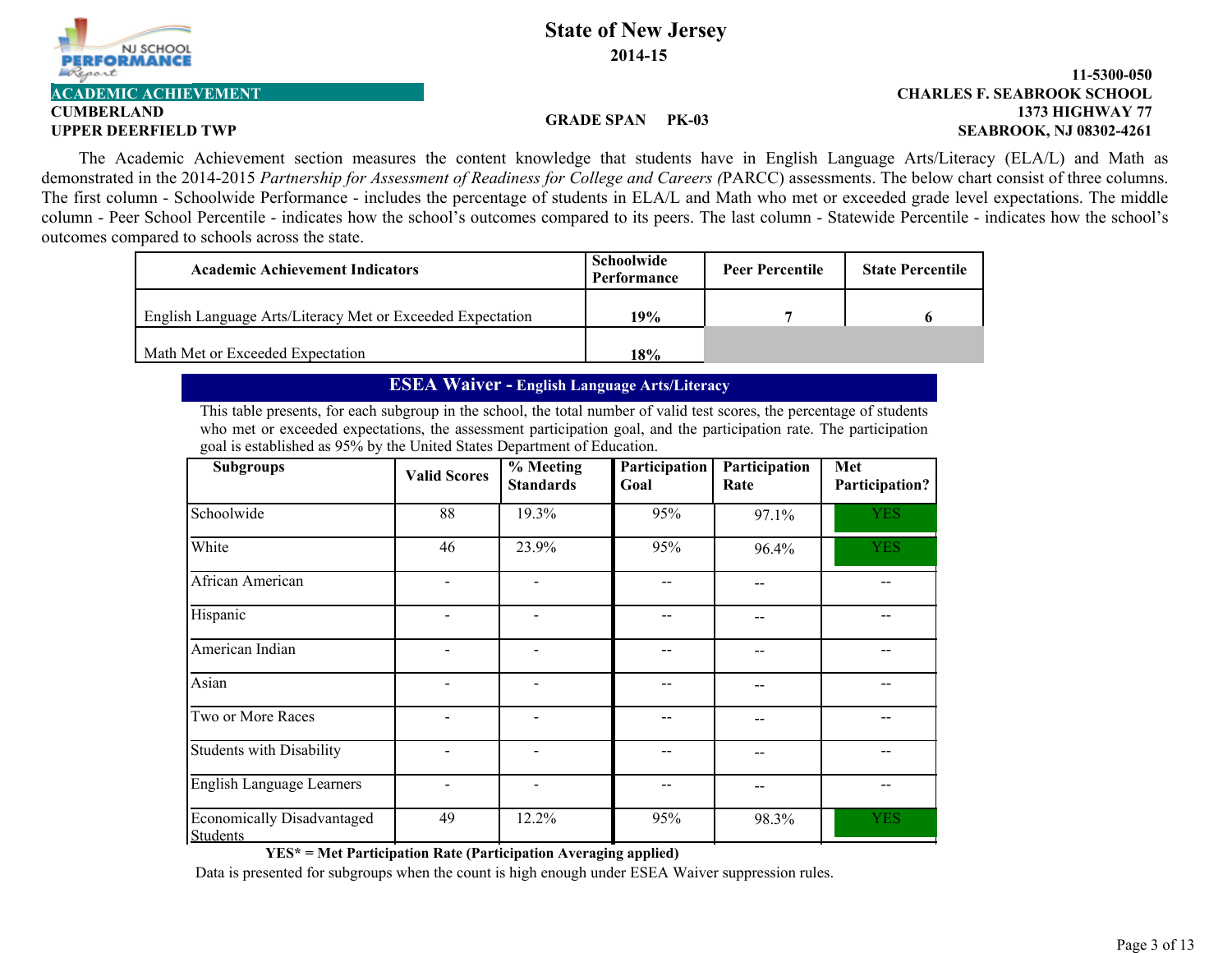

**CUMBERLAND**

**GRADE SPAN PK-03**

**1373 HIGHWAY 77 11-5300-050 UPPER DEERFIELD TWP SEABROOK, NJ 08302-4261 ACADEMIC ACHIEVEMENT CHARLES F. SEABROOK SCHOOL**

## **ESEA Waiver - Math**

This table presents, for each subgroup in the school, the total number of valid test scores, the percentage of students who met or exceeded expectations, the assessment participation goal, and the participation rate. The participation goal is established as 95% by the United States Department of Education.

| <b>Subgroups</b>                                     | <b>Valid Scores</b> | $%$ Meeting<br><b>Standards</b> | Participation<br>Goal | Participation<br>Rate | Met<br>Participation? |
|------------------------------------------------------|---------------------|---------------------------------|-----------------------|-----------------------|-----------------------|
| Schoolwide                                           | 88                  | 18.1%                           | 95%                   | 97.1%                 | <b>YES</b>            |
| White                                                | 46                  | 23.9%                           | 95%                   | 96.4%                 | <b>YES</b>            |
| African American                                     |                     |                                 |                       |                       |                       |
| Hispanic                                             |                     | $\overline{\phantom{0}}$        |                       | --                    |                       |
| American Indian                                      |                     | $\overline{\phantom{a}}$        |                       | --                    |                       |
| Asian                                                |                     |                                 |                       | --                    |                       |
| Two or More Races                                    |                     | $\overline{a}$                  |                       | --                    |                       |
| <b>Students with Disability</b>                      |                     | -                               |                       | --                    |                       |
| <b>English Learner Students</b>                      |                     | -                               |                       | --                    |                       |
| <b>Economically Disadvantaged</b><br><b>Students</b> |                     |                                 |                       | --                    |                       |

**YES\* = Met Participation Rate (Participation Averaging applied)**

Data is presented for subgroups when the count is high enough under ESEA Waiver suppression rules.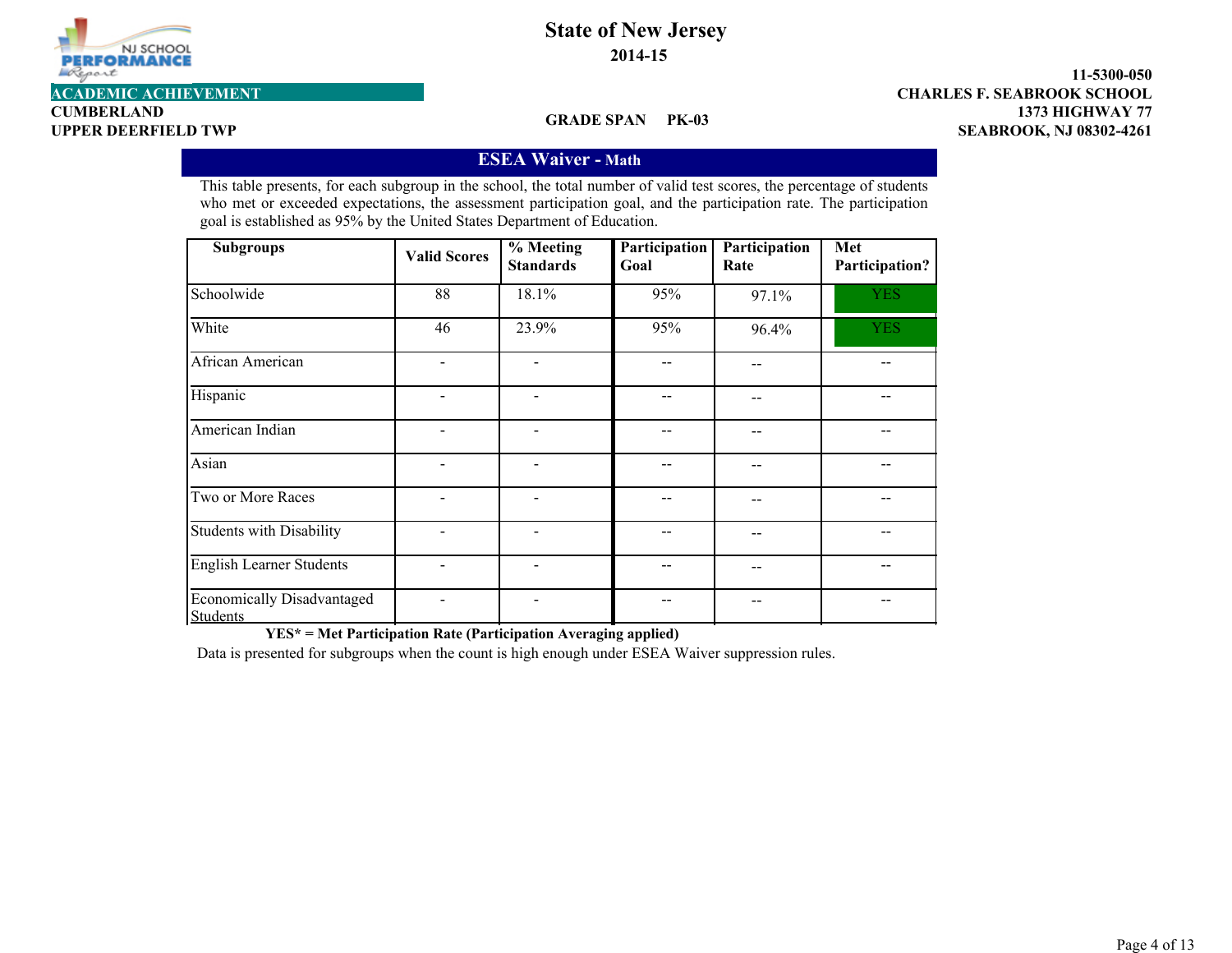

**CUMBERLAND**

**GRADE SPAN PK-03**

**1373 HIGHWAY 77 11-5300-050 UPPER DEERFIELD TWP SEABROOK, NJ 08302-4261 ACADEMIC ACHIEVEMENT CHARLES F. SEABROOK SCHOOL**

## **PARCC Performance Level**

The PARCC assesses how well students have learned grade-level material in English Language Arts/Literacy (ELA/L) and Math. The tests include questions that measure students' fundamental skills and knowledge, and require them to think critically, solve problems and support or explain their answers.

The PARCC reports students' overall scale scores that range from 650 to 850. To determine whether students have met academic expectations for their grade level/course in ELA/L and Math, students' overall scale scores are categorized into five Performance Levels. Students performing at levels 4 and 5 (met or exceeded expectations) have demonstrated readiness for the next grade level/course, and are on track for college and careers.

| <b>Five Performance Levels</b>   |              |                     |              |              |
|----------------------------------|--------------|---------------------|--------------|--------------|
| Level 1:                         | Level 2:     | Level 3:            | Level 4:     | Level 5:     |
| Did Not Yet Meet   Partially Met |              | Approached          | Met          | Exceeded     |
| Expectations                     | Expectations | <b>Expectations</b> | Expectations | Expectations |
| (Min. 650)                       |              |                     |              | (Max. 850)   |
|                                  |              |                     |              |              |
|                                  |              |                     |              |              |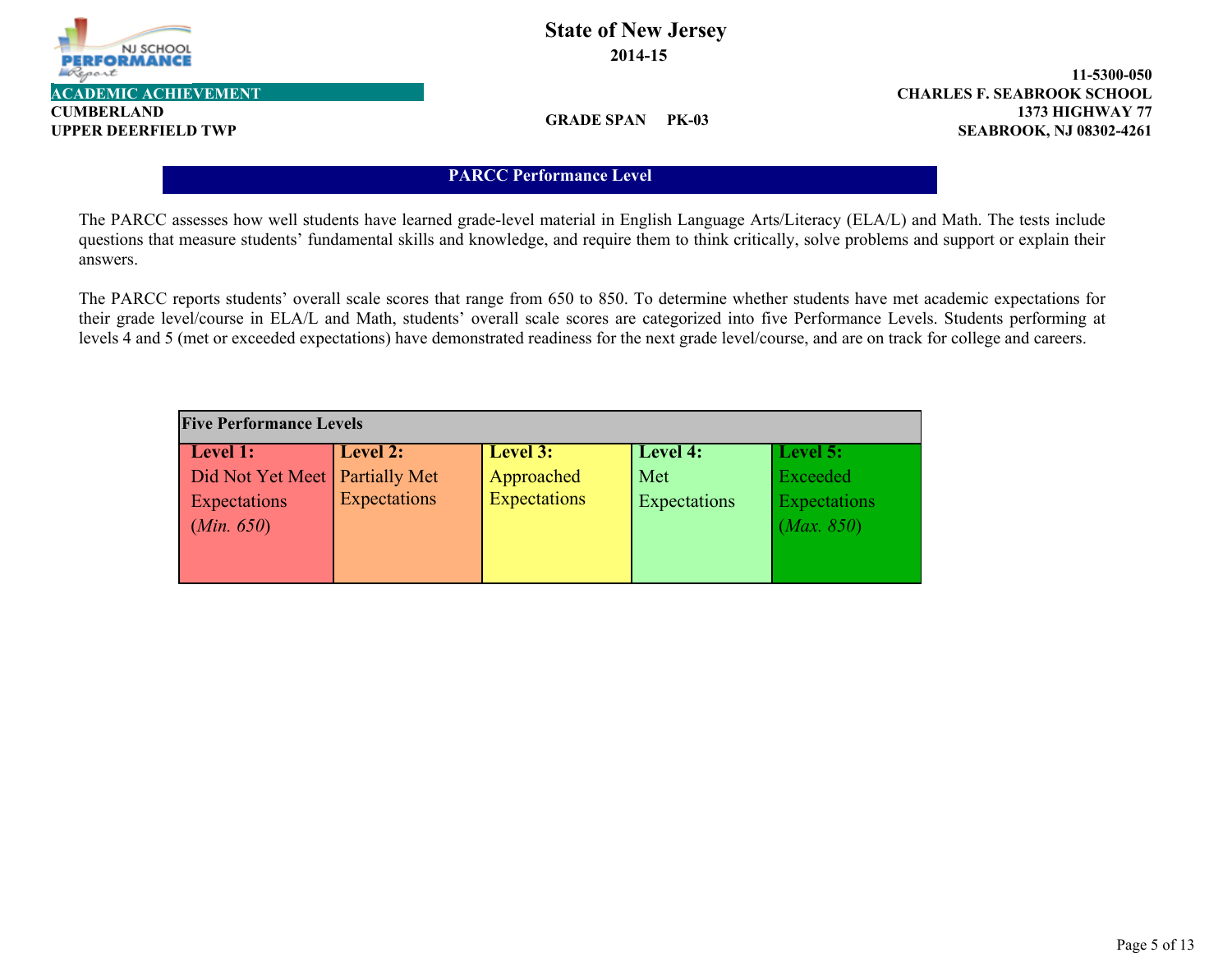

**2014-15**

#### **1373 HIGHWAY 77 11-5300-050 UPPER DEERFIELD TWP SEABROOK, NJ 08302-4261 ACADEMIC ACHIEVEMENT CHARLES F. SEABROOK SCHOOL**

**CUMBERLAND**

### **GRADE SPAN PK-03**

## **PARCC ELA Performance Distribution - Grade - 03**

| Subgroup                                   | Valid<br><b>Scores</b>   | <b>Mean Scale</b><br><b>Score</b> | <b>State Mean</b><br><b>Scale Score</b> | $\frac{0}{0}$<br>Level_1 | $\frac{0}{0}$<br>Level <sub>2</sub> | $\frac{0}{0}$<br>Level <sub>_3</sub> | $\frac{0}{0}$<br>Level_4     | $\frac{0}{0}$<br>Level 5 | % Met/<br><b>Exceeded</b> | State %<br>Met/Exceeded<br><b>Expectation</b> Expectation |
|--------------------------------------------|--------------------------|-----------------------------------|-----------------------------------------|--------------------------|-------------------------------------|--------------------------------------|------------------------------|--------------------------|---------------------------|-----------------------------------------------------------|
| Schoolwide                                 | 88                       | 724                               | 744                                     | 23%                      | 28%                                 | 30%                                  | 18%                          | $1\%$                    | 19%                       | 44%                                                       |
| White                                      | 46                       | 734                               | 753                                     | 9%                       | 28%                                 | 39%                                  | 22%                          | 2%                       | 24%                       | 55%                                                       |
| African American                           | 18                       | 701                               | 725                                     | 56%                      | 28%                                 | 6%                                   | 11%                          | $0\%$                    | 11%                       | 26%                                                       |
| Hispanic                                   | 17                       | 726                               | 727                                     | 18%                      | 35%                                 | 29%                                  | 18%                          | $0\%$                    | 18%                       | 26%                                                       |
| American Indian                            | $\overline{\phantom{a}}$ | $\overline{\phantom{0}}$          | 738                                     |                          | $\overline{\phantom{0}}$            |                                      | $\overline{\phantom{0}}$     |                          | $\overline{\phantom{a}}$  | 40%                                                       |
| Asian                                      | $\overline{\phantom{0}}$ | $\overline{\phantom{0}}$          | 769                                     | $\overline{\phantom{a}}$ | $\overline{\phantom{0}}$            |                                      | $\blacksquare$               |                          | $\overline{\phantom{a}}$  | 70%                                                       |
| Two or More Races                          | $\overline{\phantom{a}}$ | $\overline{\phantom{a}}$          | 751                                     | $\overline{\phantom{a}}$ | $\overline{\phantom{a}}$            |                                      | $\qquad \qquad \blacksquare$ | $\overline{\phantom{a}}$ | $\overline{\phantom{a}}$  | 53%                                                       |
| <b>Students with Disability</b>            | 17                       | 709                               | 718                                     | 53%                      | 12%                                 | 18%                                  | 18%                          | $0\%$                    | 18%                       | 24%                                                       |
| English Language Learners                  | $\overline{\phantom{a}}$ | $\overline{\phantom{a}}$          | 709                                     |                          | $\overline{\phantom{a}}$            |                                      | $\overline{\phantom{a}}$     |                          | $\overline{\phantom{a}}$  | $11\%$                                                    |
| <b>Economically Disadvantaged Students</b> | 49                       | 714                               | 724                                     | 35%                      | 33%                                 | 20%                                  | 12%                          | $0\%$                    | 12%                       | 24%                                                       |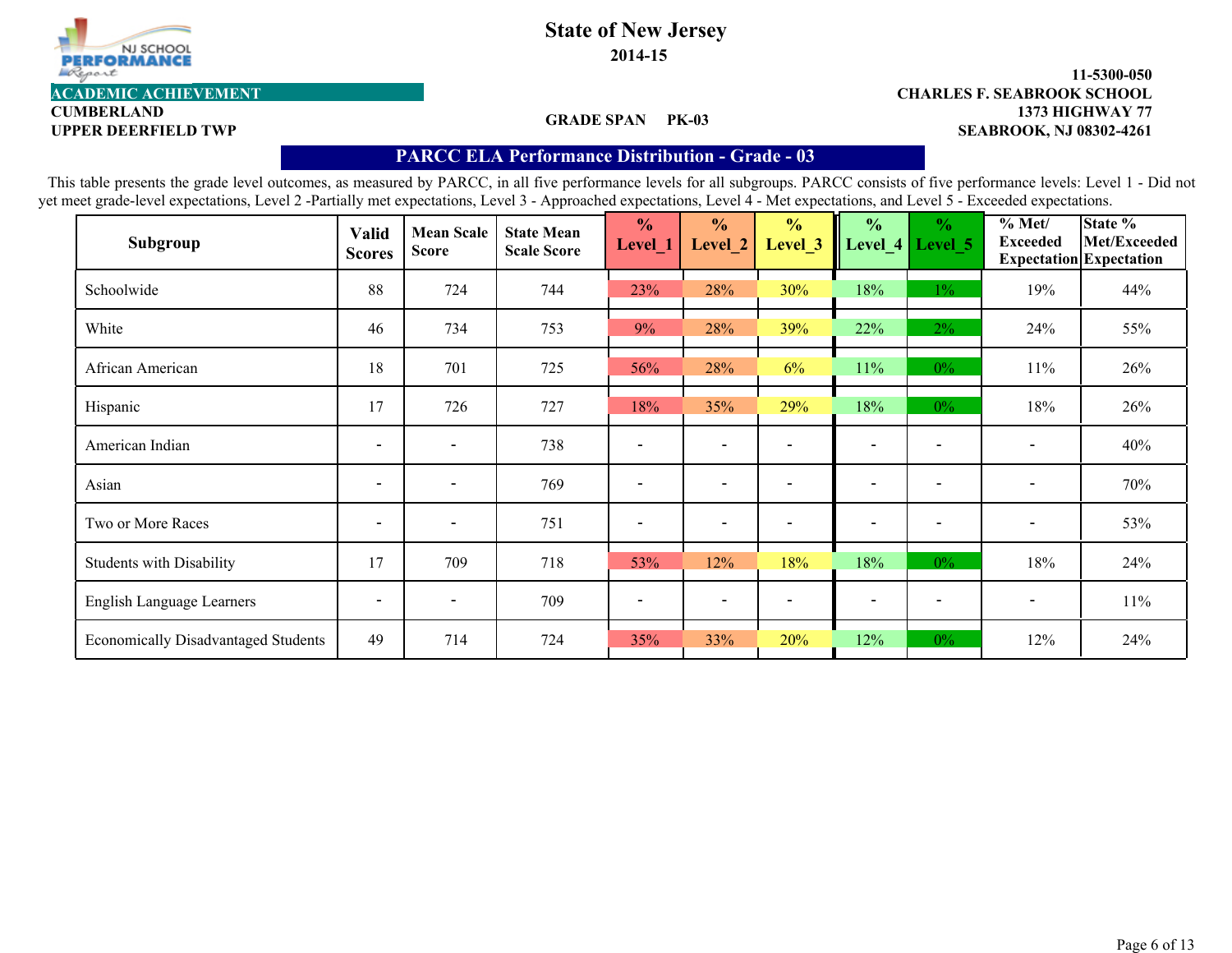

**2014-15**

# **CUMBERLAND**

### **GRADE SPAN PK-03**

#### **1373 HIGHWAY 77 11-5300-050 UPPER DEERFIELD TWP SEABROOK, NJ 08302-4261 ACADEMIC ACHIEVEMENT CHARLES F. SEABROOK SCHOOL**

## **PARCC MATH - Performance Distribution- Grade - 03**

| Subgroup                                   | <b>Valid</b><br><b>Scores</b> | <b>Mean Scale</b><br><b>Score</b> | <b>State Mean</b><br><b>Scale Score</b> | $\frac{0}{0}$<br>Level_1     | $\frac{0}{0}$<br>Level_2 | $\frac{0}{0}$<br>Level 3 | $\frac{0}{0}$            | $\frac{0}{0}$<br>Level_4   Level_5 | $\sqrt[9]{\frac{6}{1}}$ Met/<br><b>Exceeded</b> | State %<br>Met/Exceeded<br><b>Expectation Expectation</b> |
|--------------------------------------------|-------------------------------|-----------------------------------|-----------------------------------------|------------------------------|--------------------------|--------------------------|--------------------------|------------------------------------|-------------------------------------------------|-----------------------------------------------------------|
| Schoolwide                                 | 88                            | 730                               | 746                                     | 9%                           | 32%                      | 41%                      | 17%                      | $1\%$                              | 18%                                             | 46%                                                       |
| White                                      | 46                            | 737                               | 752                                     | 4%                           | 26%                      | 46%                      | 22%                      | $2\%$                              | 24%                                             | 56%                                                       |
| African American                           | 18                            | 719                               | 728                                     | 22%                          | 39%                      | 22%                      | 17%                      | $0\%$                              | 17%                                             | 25%                                                       |
| Hispanic                                   | $\overline{\phantom{a}}$      | $\overline{\phantom{a}}$          | 733                                     |                              | $\overline{\phantom{a}}$ |                          | $\overline{\phantom{0}}$ |                                    |                                                 | 28%                                                       |
| American Indian                            | $\overline{\phantom{a}}$      | $\blacksquare$                    | 742                                     |                              | $\overline{\phantom{0}}$ |                          | $\overline{\phantom{0}}$ |                                    | $\qquad \qquad \blacksquare$                    | 41%                                                       |
| Asian                                      | $\overline{\phantom{a}}$      | $\blacksquare$                    | 772                                     | $\qquad \qquad \blacksquare$ | $\overline{\phantom{a}}$ |                          | $\overline{\phantom{a}}$ | $\qquad \qquad \blacksquare$       | $\overline{\phantom{0}}$                        | 77%                                                       |
| Two or More Races                          | $\overline{\phantom{a}}$      | $\blacksquare$                    | 751                                     |                              | $\overline{\phantom{a}}$ |                          | $\overline{\phantom{0}}$ | $\overline{\phantom{a}}$           | $\overline{\phantom{a}}$                        | 54%                                                       |
| <b>Students with Disability</b>            | 17                            | 719                               | 727                                     | 24%                          | 29%                      | 24%                      | 24%                      | $0\%$                              | 24%                                             | 27%                                                       |
| English Language Learners                  | $\overline{\phantom{a}}$      | $\overline{\phantom{0}}$          | 724                                     |                              | $\overline{\phantom{a}}$ |                          | $\overline{\phantom{a}}$ |                                    | $\qquad \qquad \blacksquare$                    | 17%                                                       |
| <b>Economically Disadvantaged Students</b> | $\overline{\phantom{a}}$      | $\overline{\phantom{a}}$          | 730                                     |                              | $\overline{\phantom{a}}$ |                          | $\overline{\phantom{0}}$ |                                    | $\overline{\phantom{a}}$                        | 26%                                                       |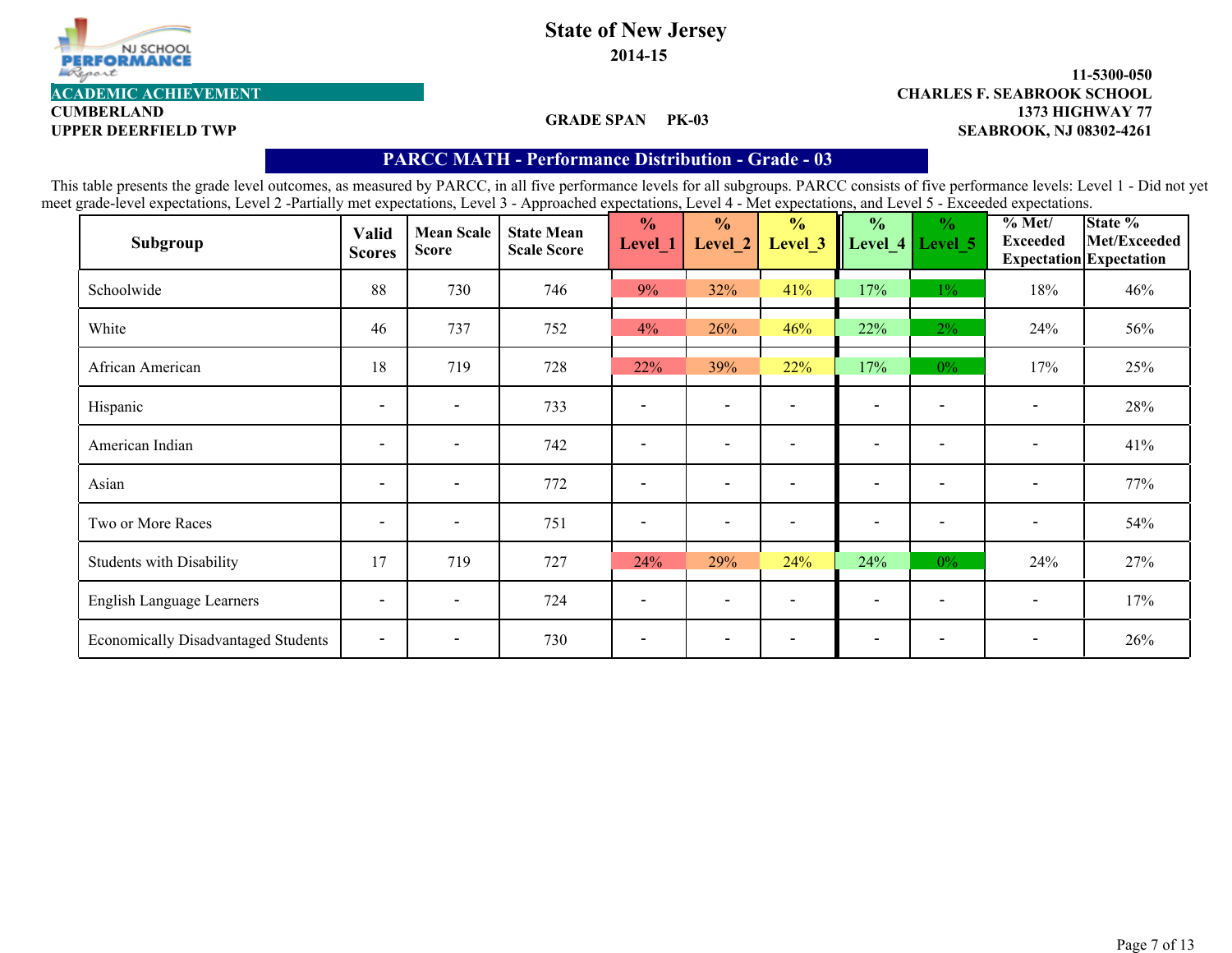

**CUMBERLAND**

**State of New Jersey 2014-15**

**GRADE SPAN PK-03**

**1373 HIGHWAY 77 11-5300-050 UPPER DEERFIELD TWP SEABROOK, NJ 08302-4261**

|                                                                    |         | 2015 National Assessment Educational Progress (NAEP)                                                                                                                                                                                                                                                                                                                                                                                                                                                                                                                                                                  |                    |                                |                   |                 |
|--------------------------------------------------------------------|---------|-----------------------------------------------------------------------------------------------------------------------------------------------------------------------------------------------------------------------------------------------------------------------------------------------------------------------------------------------------------------------------------------------------------------------------------------------------------------------------------------------------------------------------------------------------------------------------------------------------------------------|--------------------|--------------------------------|-------------------|-----------------|
| which are the last scores published.                               |         | The National Assessment of Educational Progress (NAEP) is the largest national assessment of what our nation's students know and can do. NAEP<br>assesses fourth-, eighth-, and twelfth-grade students in subjects such as reading, mathematics, science, and writing. The reporting of NAEP scores on<br>state report cards is a federal mandate. The results of NAEP are also published as the Nation's Report Card, and are available for the nation, states,<br>and, in some cases, urban districts. The NAEP scores on the report card include grades four and eight 2015 reading and math scores for New Jersey |                    |                                |                   |                 |
| For subgroup outcomes, visit:                                      |         |                                                                                                                                                                                                                                                                                                                                                                                                                                                                                                                                                                                                                       |                    |                                |                   |                 |
| Reading Grade 4<br>Reading Grade 8<br>Math Grade 4<br>Math Grade 8 |         | http://www.nj.gov/education/pr/1415/naep/naep4read.html<br>http://www.nj.gov/education/pr/1415/naep/naep8read.html<br>http://www.nj.gov/education/pr/1415/naep/naep4math.html<br>http://www.nj.gov/education/pr/1415/naep/naep8math.html<br>For more information, visit <http: nationsreportcard="" nces.ed.gov=""></http:>                                                                                                                                                                                                                                                                                           |                    |                                |                   |                 |
|                                                                    |         |                                                                                                                                                                                                                                                                                                                                                                                                                                                                                                                                                                                                                       |                    | <b>Proficiency Percentages</b> |                   |                 |
| <b>Subject</b>                                                     | Grade   | <b>State/Nation</b>                                                                                                                                                                                                                                                                                                                                                                                                                                                                                                                                                                                                   | <b>Below Basic</b> | <b>Basic</b>                   | <b>Proficient</b> | <b>Advanced</b> |
| Reading                                                            | Grade 4 | State (NJ)                                                                                                                                                                                                                                                                                                                                                                                                                                                                                                                                                                                                            | 25                 | 33                             | 31                | 12              |
|                                                                    |         |                                                                                                                                                                                                                                                                                                                                                                                                                                                                                                                                                                                                                       |                    |                                |                   |                 |
|                                                                    | Grade 4 | Nation                                                                                                                                                                                                                                                                                                                                                                                                                                                                                                                                                                                                                | 31                 | 33                             | 27                | 9               |
|                                                                    | Grade 8 | State (NJ)                                                                                                                                                                                                                                                                                                                                                                                                                                                                                                                                                                                                            | 20                 | 39                             | 35                | 6               |
|                                                                    | Grade 8 | Nation                                                                                                                                                                                                                                                                                                                                                                                                                                                                                                                                                                                                                | 24                 | 42                             | 31                | 4               |
| Math                                                               | Grade 4 | State (NJ)                                                                                                                                                                                                                                                                                                                                                                                                                                                                                                                                                                                                            | 14                 | 39                             | 38                | 9               |
|                                                                    | Grade 4 | Nation                                                                                                                                                                                                                                                                                                                                                                                                                                                                                                                                                                                                                | 18                 | 42                             | 33                | 7               |
|                                                                    | Grade 8 | State (NJ)                                                                                                                                                                                                                                                                                                                                                                                                                                                                                                                                                                                                            | 21                 | 32                             | 30                | 16              |

### **2015 National Assessment Educational Progress (NAEP)**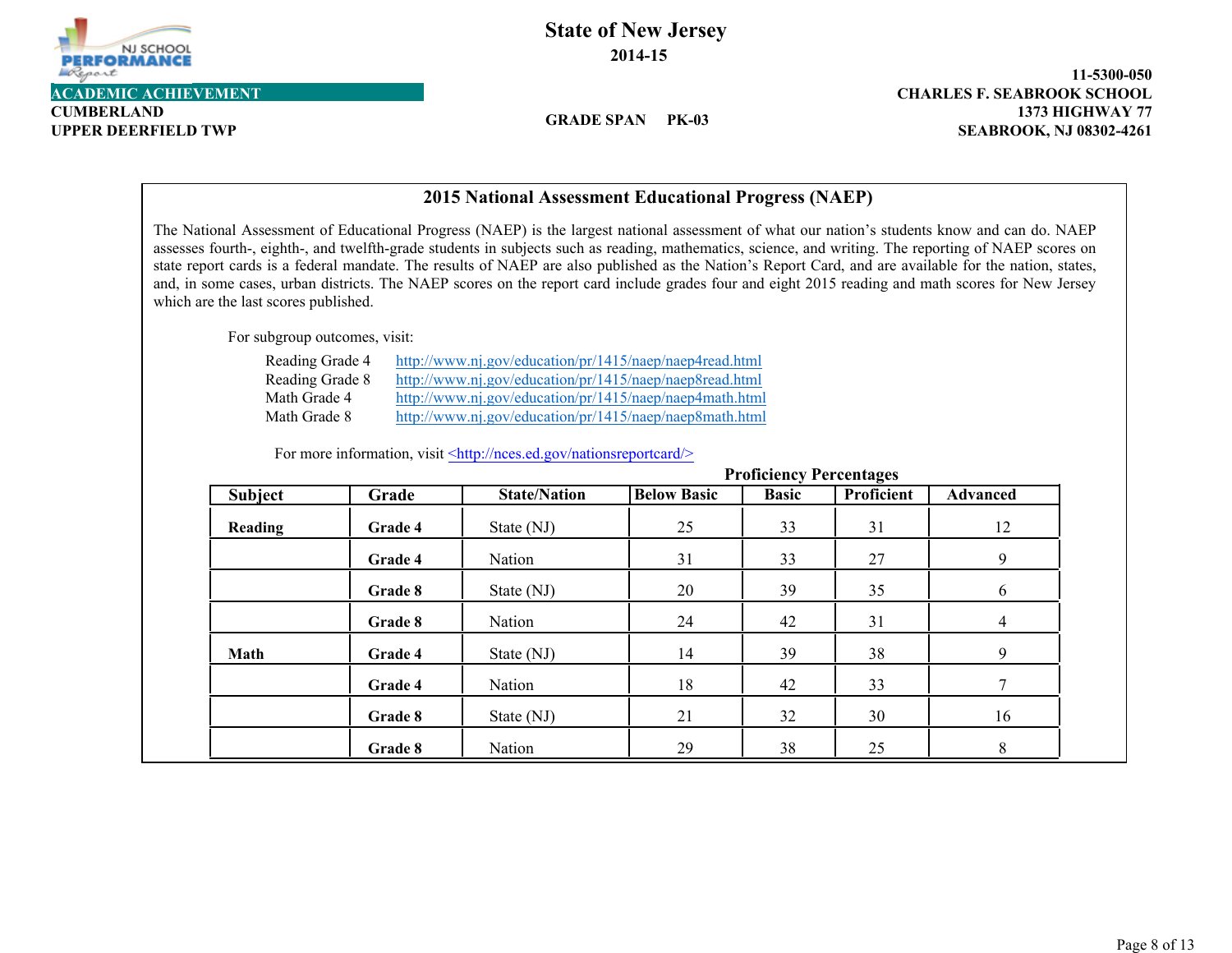

#### **CUMBERLAND COLLEGE AND CAREER READINESS**

### **GRADE SPAN PK-03**

#### **1373 HIGHWAY 77 11-5300-050 UPPER DEERFIELD TWP SEABROOK, NJ 08302-4261 CHARLES F. SEABROOK SCHOOL**

Students in both elementary and middle schools begin to demonstrate college readiness behaviors long before they even enter high school. Among the behaviors that research has shown to be indicative of successfully graduating high school is regularly attending school. For all elementary schools, this includes the percentage of students that are chronically absent each year, defined as missing more than 10% of possible school days.

## **Chronic Absenteeism Trend**

This graph presents the percentage of the enrolled students who were chronically absent for the past three years.



## **Absenteeism**

The chart below presents the percentage of students who were absent in each category of absence: 0 absences, 1- 5 absences, 6 - 10 absences, 11 - 15 absences, and more than 15 absences. An absence is defined as being 'not present' and includes the days missed regardless of whether they were determined to be excused or unexcused by the school.

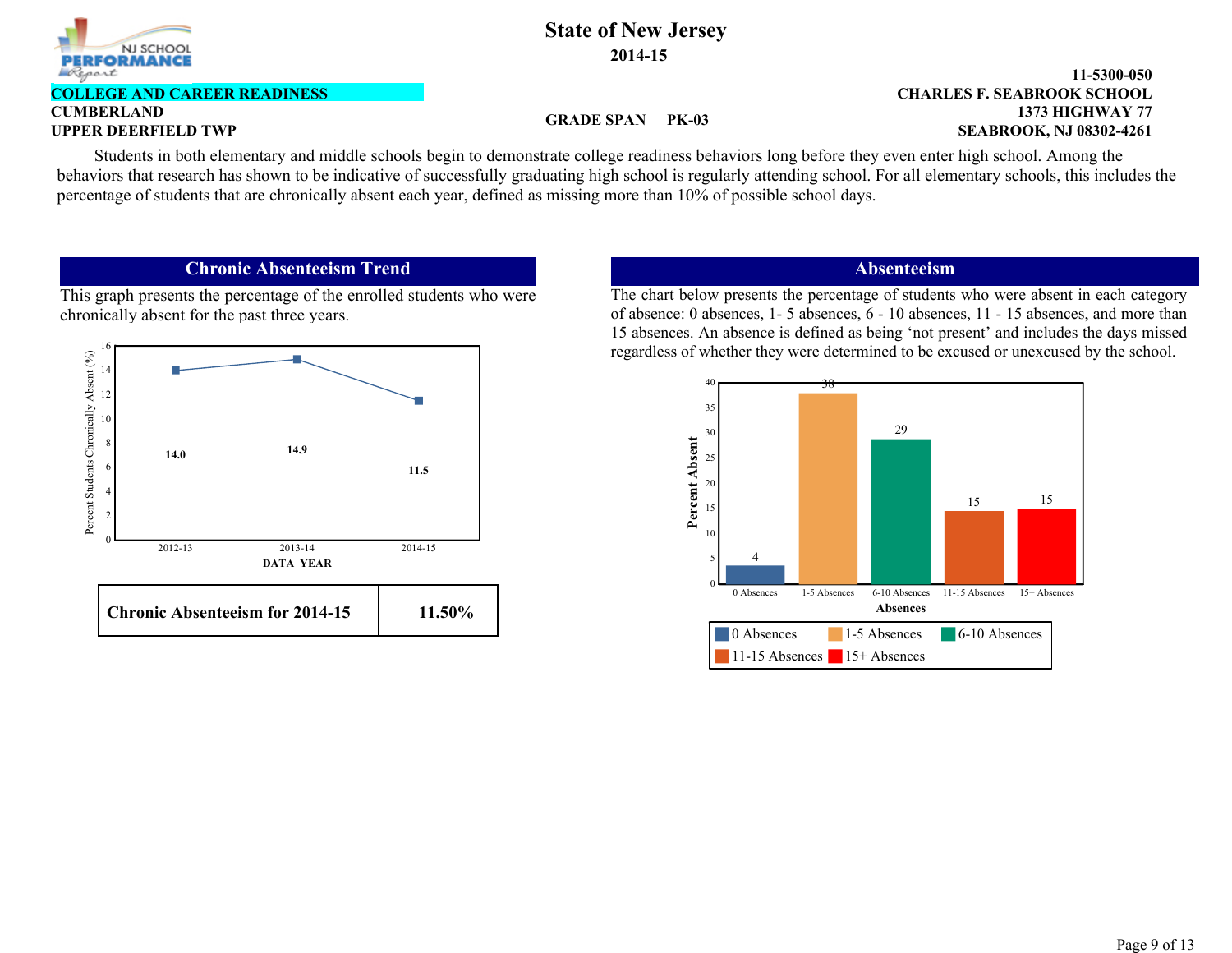

#### **WITHIN SCHOOL ACHIEVEMENT GAP**

# **CUMBERLAND**

## **State of New Jersey 2014-15**

#### **1373 HIGHWAY 77 11-5300-050 UPPER DEERFIELD TWP SEABROOK, NJ 08302-4261 CHARLES F. SEABROOK SCHOOL**

#### **GRADE SPAN PK-03**

 This section of the performance report presents data about the achievement gap that exists within a school - as measured by the difference between the students' scale scores at the 25th and 75th percentile in the school, the Interquartile Range (IQR). Taken together with an understanding of the overall and average achievement levels in the school, the IQR furthers an understanding of the range of student outcomes that exist in a school. A school gap smaller than the state gap indicates that the school's range of student outcomes is narrower than the state's while a school gap larger than the state gap indicates that the school's range of student outcomes is broader than the state's.

### **PARCC Language Arts 25th %ile vs 75th%ile PARCC MATH 25th %ile vs 75th%ile**

This table presents the scale scores associated with students at the bottom (0th percentile), the 25th percentile, the 50th percentile, the 75th percentile and the top (99th percentile) of school's distribution.

| Percentile       | <b>School Scale Score</b> | <b>State Scale Score</b> |
|------------------|---------------------------|--------------------------|
| 99th             | 798                       | 850                      |
| 75 <sub>th</sub> | 745                       | 770                      |
| <b>50th</b>      | 722                       | 743                      |
| 25 <sub>th</sub> | 702                       | 715                      |
| 0th              | 650                       | 650                      |

|                  | <b>School</b> | Scale Score Gap - Scale Score Gap -<br><b>State</b> |
|------------------|---------------|-----------------------------------------------------|
| 25th vs 75th Gap | 43            | 55                                                  |

### **Grade Level - 03 Grade Level - 03**

This table presents the scale scores associated with students at the bottom (0th percentile), the 25th percentile, the 50th percentile, the 75th percentile and the top (99th percentile) of school's distribution.

| Percentile       | <b>School Scale Score</b> | <b>State Scale Score</b> | Percentile       | <b>School Scale Score</b> | <b>State Scale Score</b> |
|------------------|---------------------------|--------------------------|------------------|---------------------------|--------------------------|
| 99th             | 798                       | 850                      | 99th             | 793                       | 850                      |
| 75 <sub>th</sub> | 745                       | 770                      | 75th             | 747                       | 767                      |
| <b>50th</b>      | 722                       | 743                      | <b>50th</b>      | 733                       | 745                      |
| 25 <sub>th</sub> | 702                       | 715                      | 25 <sub>th</sub> | 711                       | 722                      |
| 0th              | 650                       | 650                      | 0th              | 660                       | 650                      |

| hool | <b>core Gap -   Scale Score Gap -  </b><br><b>State</b> |                        | School | Scale Score Gap - Scale Score Gap -<br><b>State</b> |
|------|---------------------------------------------------------|------------------------|--------|-----------------------------------------------------|
|      |                                                         | 25th vs 75th Gap<br>36 |        | 45                                                  |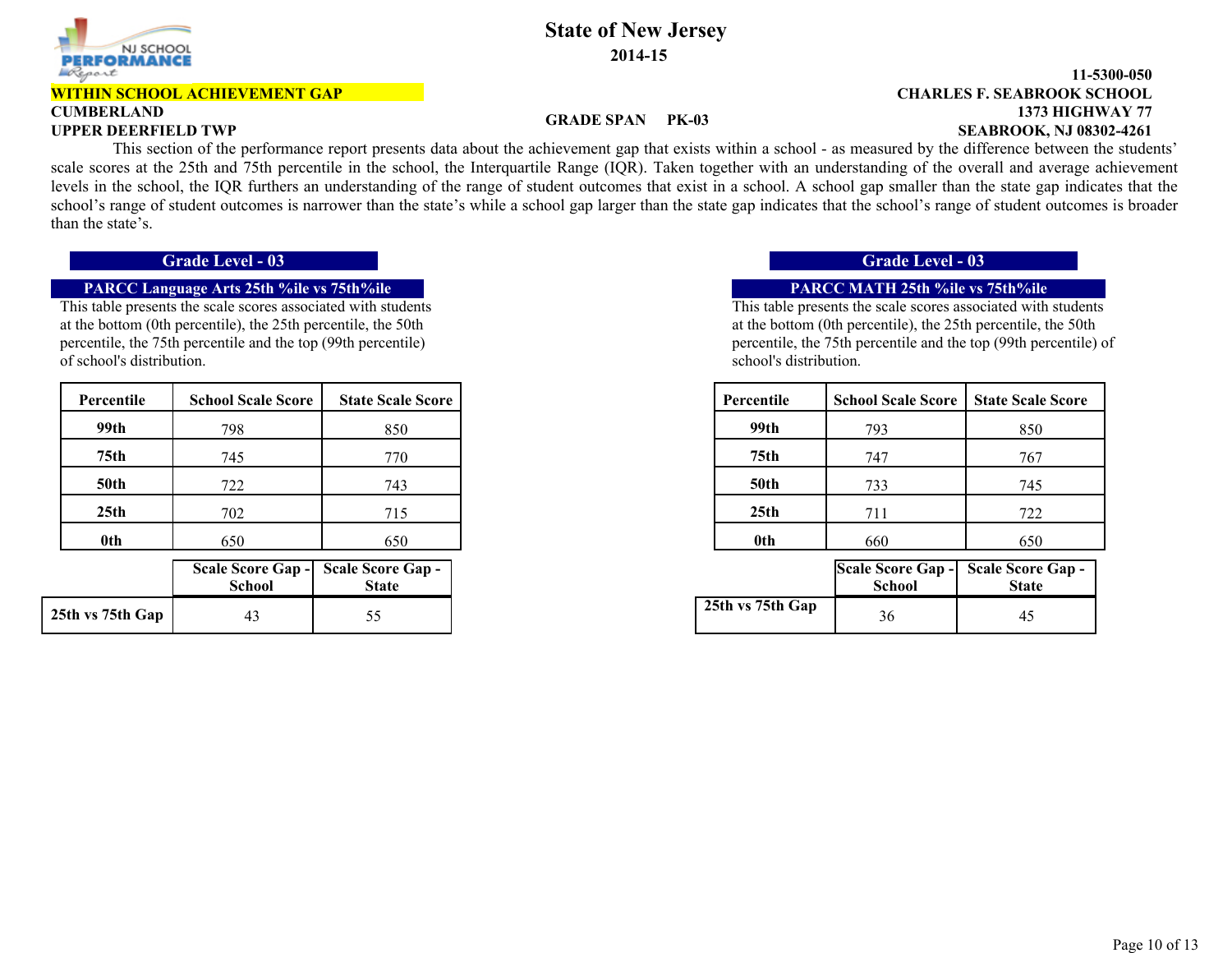

#### **1373 HIGHWAY 77 11-5300-050 UPPER DEERFIELD TWP SEABROOK, NJ 08302-4261 CHARLES F. SEABROOK SCHOOL**

### **GRADE SPAN PK-03**

This table presents the amount of time that a typical student is engaged in instructional activities under the supervision of a certified teacher.

| 2014-15            | School          |
|--------------------|-----------------|
| <b>Full Time</b>   | 5 Hrs. 55 Mins. |
| <b>Shared Time</b> | 0 Hrs 0 Mins    |

This table presents the number of students who were expelled from the school and district during the school year.

|         | <b>School</b> |
|---------|---------------|
| 2014-15 |               |

# **Student to Staff Ratio**

This table presents the count of students per faculty member or administrator in the school. All staff are counted in full-time equivalents.

| 2014-15               | <b>School</b> |
|-----------------------|---------------|
| <b>Faculty</b>        | 14            |
| <b>Administrators</b> | 472           |

# **CUMBERLAND SCHOOL CLIMATE**

### **Length of School Day Instructional Time**

This table presents the amount of time a school is in session for a typical student on a normal school day.

|         | <b>School</b>   |  |
|---------|-----------------|--|
| 2014-15 | 6 Hrs. 20 Mins. |  |

# **Student Suspension Rate Student Expulsions**

This table presents the percentage of students who were suspended one or more times during the school year.

|         | <b>School</b> |
|---------|---------------|
| 2014-15 | $0.6\%$       |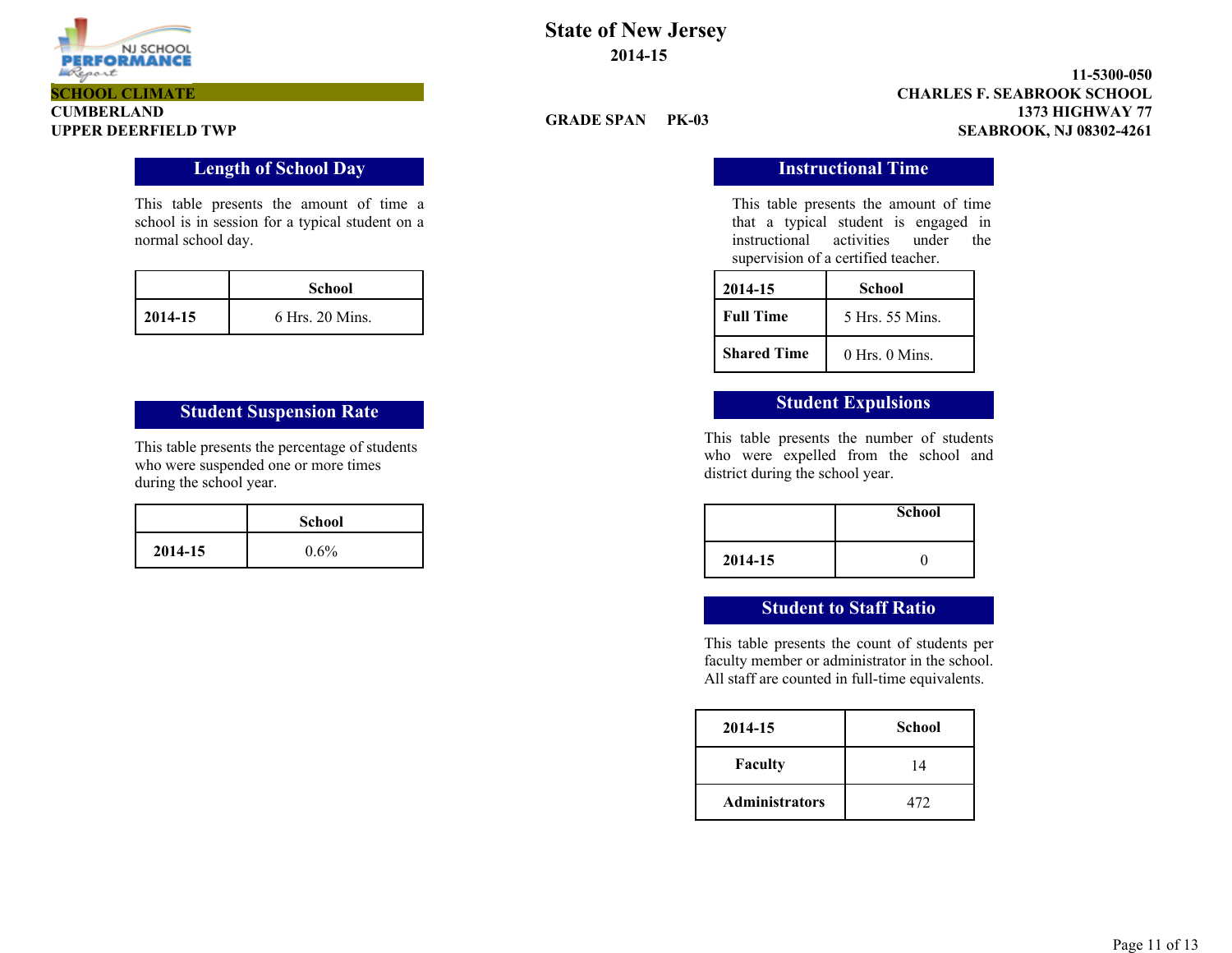

**CUMBERLAND**

#### **1373 HIGHWAY 77 11-5300-050 UPPER DEERFIELD TWP SEABROOK, NJ 08302-4261 SCHOOL PEER GROUP CHARLES F. SEABROOK SCHOOL**

**GRADE SPAN PK-03**

This table presents the list of peer schools in alphabetical order by county name that was created specifically for this school (highlighted in yellow). Peer schools are drawn from across the state and represent schools that have similar grade configurations and that are educating students of similar demographic characteristics, as measured by enrollment in Free/Reduced Lunch Programs, Limited English Proficiency or Special Education Programs.

| <b>COUNTY NAME</b>   | <b>DISTRICT NAME</b>                  | <b>SCHOOL NAME</b>                                          | <b>CDS CODE GRADESPAN</b> |              | <b>ECONOMICALLY</b><br><b>DISADVANTAGED</b> | <b>ENGLISH</b><br><b>LANGUAGE</b><br><b>LEARNERS</b> | <b>SPECIAL</b><br><b>EDUCATION</b> |
|----------------------|---------------------------------------|-------------------------------------------------------------|---------------------------|--------------|---------------------------------------------|------------------------------------------------------|------------------------------------|
| <b>ATLANTIC</b>      | <b>GALLOWAY TWP</b>                   | <b>ARTHUR RANN ELEMENTARY</b><br><b>SCHOOL</b>              | 01-1690-015               | $KG-06$      | 52.8%                                       | 3.7%                                                 | 15.5%                              |
| <b>ATLANTIC</b>      | <b>GALLOWAY TWP</b>                   | <b>REEDS ROAD ELEMENTARY SCHOOL 01-1690-045</b>             |                           | $KG-06$      | 53.2%                                       | 5.4%                                                 | 15.3%                              |
| <b>ATLANTIC</b>      | <b>GALLOWAY TWP</b>                   | <b>ROLAND ROGERS ELEMENTARY</b><br><b>SCHOOL</b>            | 01-1690-046               | $KG-06$      | 59.3%                                       | 4.2%                                                 | 23.6%                              |
| <b>BERGEN</b>        | <b>BERGENFIELD BORO</b>               | <b>HOOVER ELEMENTARY SCHOOL</b>                             | 03-0300-050               | $KG-05$      | 54.2%                                       | 9.8%                                                 | 10.8%                              |
| <b>CAMDEN</b>        | <b>COLLINGSWOOD BORO</b>              | <b>THOMAS SHARP ELEMENTARY</b><br><b>SCHOOL</b>             | 07-0940-070               | <b>PK-05</b> | 53.3%                                       | 3%                                                   | 16.8%                              |
| <b>CAMDEN</b>        | <b>GLOUCESTER TWP</b>                 | <b>ERIAL ELEMENTARY SCHOOL</b>                              | 07-1780-050               | <b>PK-05</b> | 44.9%                                       | $0\%$                                                | 13.5%                              |
| <b>CAMDEN</b>        | <b>GLOUCESTER TWP</b>                 | <b>GLOUCESTER TOWNSHIP</b><br><b>ELEMENTARY SCHOOL</b>      | 07-1780-070               | $KG-05$      | 45.4%                                       | $0\%$                                                | 13.2%                              |
| <b>CAMDEN</b>        | <b>GLOUCESTER TWP</b>                 | JAMES W. LILLEY JR. ELEMENTARY 07-1780-085<br><b>SCHOOL</b> |                           | $KG-05$      | 42.3%                                       | $0\%$                                                | 14.2%                              |
| <b>CAPE MAY</b>      | <b>LOWER TWP</b>                      | SANDMAN CONSOLIDATED SCHOOL 09-2840-050                     |                           | 05-06        | 54.7%                                       | 0.2%                                                 | 26.5%                              |
| <b>CHARTERS</b>      | <b>COMPASS ACADEMY CS</b>             | <b>COMPASS ACADEMY CHARTER</b><br><b>SCHOOL</b>             | 80-6089-976               | $KG-03$      | 33.1%                                       | $0\%$                                                | 2.8%                               |
|                      | CUMBERLANI MILLVILLE CITY             | MOUNT PLEASANT ELEMENTARY<br><b>SCHOOL</b>                  | 11-3230-080               | $KG-05$      | 50.4%                                       | $0\%$                                                | 18.5%                              |
|                      | <b>CUMBERLANI UPPER DEERFIELD TWP</b> | <b>CHARLES F. SEABROOK SCHOOL</b>                           | 11-5300-050               | <b>PK-03</b> | 52.8%                                       | $7\%$                                                | 12.7%                              |
|                      | CUMBERLANI VINELAND CITY              | PAULINE J. PETWAY ELEMENTARY<br><b>SCHOOL</b>               | 11-5390-270               | $KG-05$      | 53.6%                                       | 6.1%                                                 | 13.6%                              |
| <b>ESSEX</b>         | <b>BELLEVILLE TOWN</b>                | <b>BELLEVILLE PS7</b>                                       | 13-0250-070               | <b>PK-06</b> | 54.7%                                       | 6.5%                                                 | 12.9%                              |
| GLOUCESTER GLASSBORO |                                       | DORTHY L. BULLOCK SCHOOL                                    | 15-1730-065               | $01 - 03$    | 50.3%                                       | 5.6%                                                 | 13.2%                              |
|                      | <b>GLOUCESTER WESTVILLE BORO</b>      | PARKVIEW ELEMENTARY SCHOOL                                  | 15-5740-040               | <b>PK-06</b> | 51.9%                                       | 2.2%                                                 | 17.5%                              |
| <b>HUDSON</b>        | <b>JERSEY CITY</b>                    | NICOLAUS COPERNICUS SCHOOL                                  | 17-2390-230               | <b>PK-05</b> | 69.1%                                       | 19.8%                                                | 10.8%                              |
| <b>HUDSON</b>        | WEEHAWKEN TWP                         | THEODORE ROOSEVELT SCHOOL                                   | 17-5580-080               | 03-06        | 47%                                         | 4.7%                                                 | 8.1%                               |
| <b>MIDDLESEX</b>     | <b>DUNELLEN BORO</b>                  | <b>JOHN P. FABER ELEMENTARY</b><br><b>SCHOOL</b>            | 23-1140-050               | $KG-05$      | 47.5%                                       | 7.3%                                                 | 9%                                 |
| <b>MIDDLESEX</b>     | MIDDLESEX BORO                        | PARKER ELEMENTARY SCHOOL                                    | 23-3140-070               | $KG-03$      | 50.4%                                       | 8.6%                                                 | 9.6%                               |
| <b>MIDDLESEX</b>     | <b>SOUTH RIVER BORO</b>               | <b>SOUTH RIVER ELEMENTARY</b><br><b>SCHOOL</b>              | 23-4920-065               | <b>PK-05</b> | 51.4%                                       | 4.9%                                                 | 16.7%                              |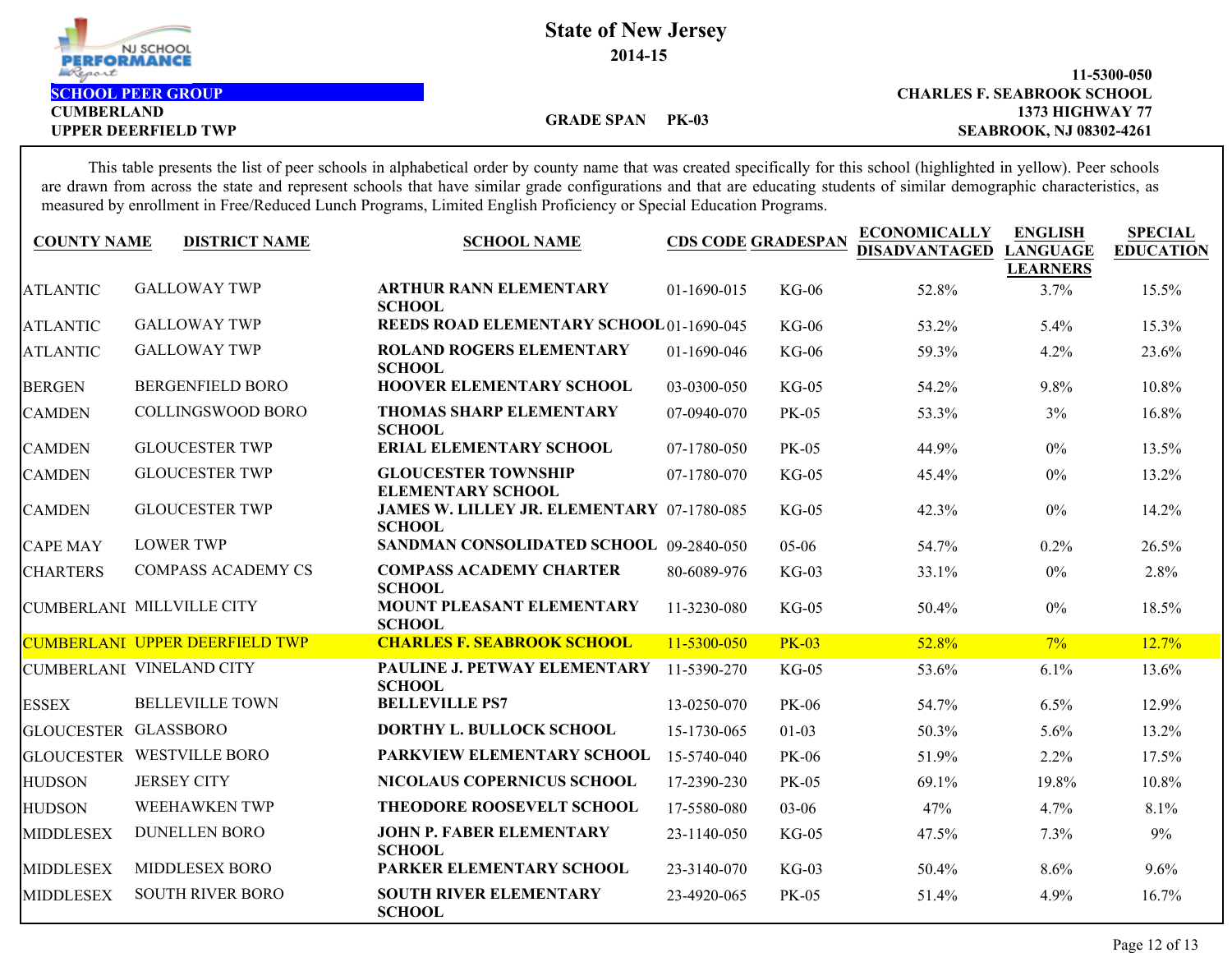| PERFORMANCE<br>Report                                                       | NJ SCHOOL             | <b>State of New Jersey</b><br>2014-15                            |              |              |                                   |                                                          | 11-5300-050 |
|-----------------------------------------------------------------------------|-----------------------|------------------------------------------------------------------|--------------|--------------|-----------------------------------|----------------------------------------------------------|-------------|
| <b>SCHOOL PEER GROUP</b><br><b>CUMBERLAND</b><br><b>UPPER DEERFIELD TWP</b> |                       | <b>GRADE SPAN</b>                                                | <b>PK-03</b> |              | <b>CHARLES F. SEABROOK SCHOOL</b> | <b>1373 HIGHWAY 77</b><br><b>SEABROOK, NJ 08302-4261</b> |             |
| <b>MONMOUTH</b>                                                             | <b>EATONTOWN BORO</b> | <b>MARGARET L VETTER</b>                                         | 25-1260-060  | $KG-06$      | 69.5%                             | 12.6%                                                    | 19%         |
| MONMOUTH                                                                    | <b>HIGHLANDS BORO</b> | HIGHLANDS ELEMENTARY SCHOOL 25-2160-050                          |              | <b>PK-06</b> | 60.6%                             | 2.9%                                                     | 25.2%       |
| MONMOUTH                                                                    | NEPTUNE TWP           | <b>SHARK RIVER HILLS ELEMENTARY</b><br><b>SCHOOL</b>             | 25-3510-090  | <b>PK-05</b> | 35.7%                             | $0\%$                                                    | $8.4\%$     |
| MONMOUTH                                                                    | NEPTUNE TWP           | <b>SUMMERFILED ELEMENTARY</b><br><b>SCHOOL</b>                   | 25-3510-100  | PK-05        | 47.7%                             | 0.5%                                                     | 17.2%       |
| <b>MORRIS</b>                                                               | <b>WHARTON BORO</b>   | <b>MARIE V. DUFFY ELEMENTARY</b><br><b>SCHOOL</b>                | 27-5770-040  | <b>PK-05</b> | 58.2%                             | 8.2%                                                     | 17.4%       |
| <b>OCEAN</b>                                                                | LITTLE EGG HARBOR TWP | FROG POND ELEMENTARY SCHOOL 29-2690-030                          |              | $KG-06$      | 53.8%                             | $1.4\%$                                                  | 24.5%       |
| <b>OCEAN</b>                                                                | LITTLE EGG HARBOR TWP | <b>GEORGE J. MITCHELL ELEMENTARY29-2690-050</b><br><b>SCHOOL</b> |              | <b>PK-06</b> | 40.5%                             | $0.3\%$                                                  | 12%         |
| PASSAIC                                                                     | WOODLAND PARK         | <b>BEATRICE GILMORE SCHOOL</b>                                   | 31-5690-060  | $03-04$      | 44.4%                             | 2.9%                                                     | 11.7%       |
| <b>SOMERSET</b>                                                             | <b>MANVILLE BORO</b>  | <b>WESTON ELEMENTARY SCHOOL</b>                                  | 35-3000-090  | $PK-03$      | 49.5%                             | $5.4\%$                                                  | 12.9%       |
| <b>SUSSEX</b>                                                               | <b>NEWTON TOWN</b>    | <b>MERRIAM AVENUE SCHOOL</b>                                     | 37-3590-070  | <b>PK-04</b> | 53.2%                             | 3.7%                                                     | 15.9%       |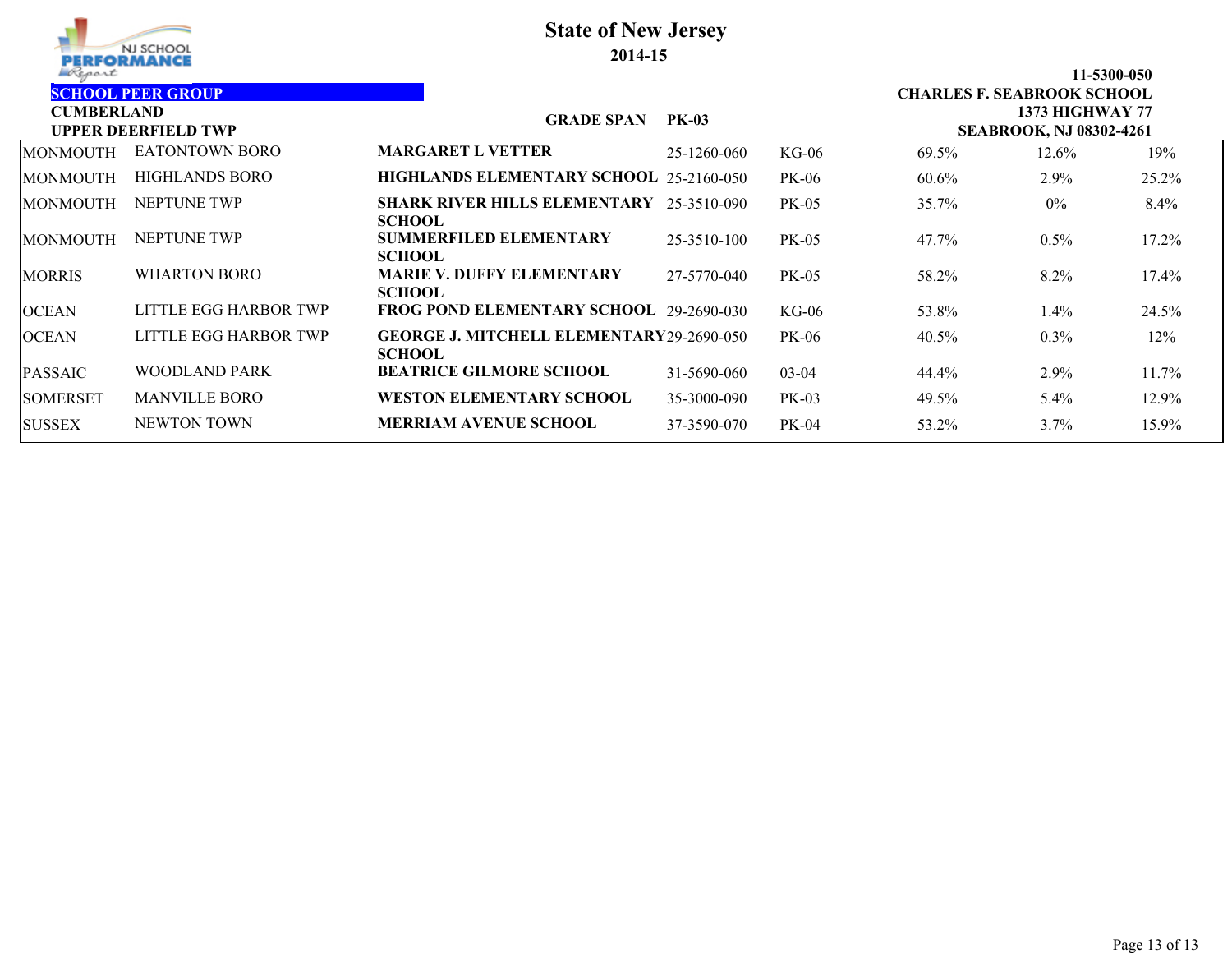

**CUMBERLAND OVERVIEW**

**GRADE SPAN 04-05**

**1361 HIGHWAY 77 11-5300-060 UPPER DEERFIELD TWP SEABROOK, NJ 08302-4261 ELIZABETH F. MOORE SCHOOL**

The New Jersey Department of Education (NJDOE) is pleased to present these annual reports of School Performance. These reports are designed to inform parents, educators and communities about how well a school is performing and preparing its students for college and careers.

In particular, the School Performance Reports seek to:

- **Focus** attention on metrics that are indicative of college and career readiness.
- **Benchmark** a school's performance against other peer schools that are educating similar students, against statewide outcomes, and against state targets to illuminate and build upon a school's strengths and identify areas for improvement.
- **Improve** educational outcomes for students by providing both longitudinal and growth data so that progress can be measured as part of an individual school's efforts to engage in continuous improvement.

While the New Jersey School Performance Reports seek to bring more information to educators and stakeholders about the performance of schools, they do not seek to distill the performance of schools into a single metric, a single score, or a simplified conclusion. Instead, the intention is that educators and stakeholders will engage in deep, lengthy conversations about the full range of the data presented As educators know well, measuring school performance is both an art and a science. While the School Performance Report brings attention to important student outcomes, NJDOE does not collect data about other essential elements of a school, such as the provision of opportunities to participate and excel in extracurricular activities; the development of non-cognitive skills like time management and perseverance; the pervasiveness of a positive school culture or climate; or the attainment of other employability and technical skills, as many of these data are beyond both the capacity and resources of schools to measure and collect well.

To learn more about New Jersey's school accountability system, please visit: <http://www.nj.gov/education/educators/>.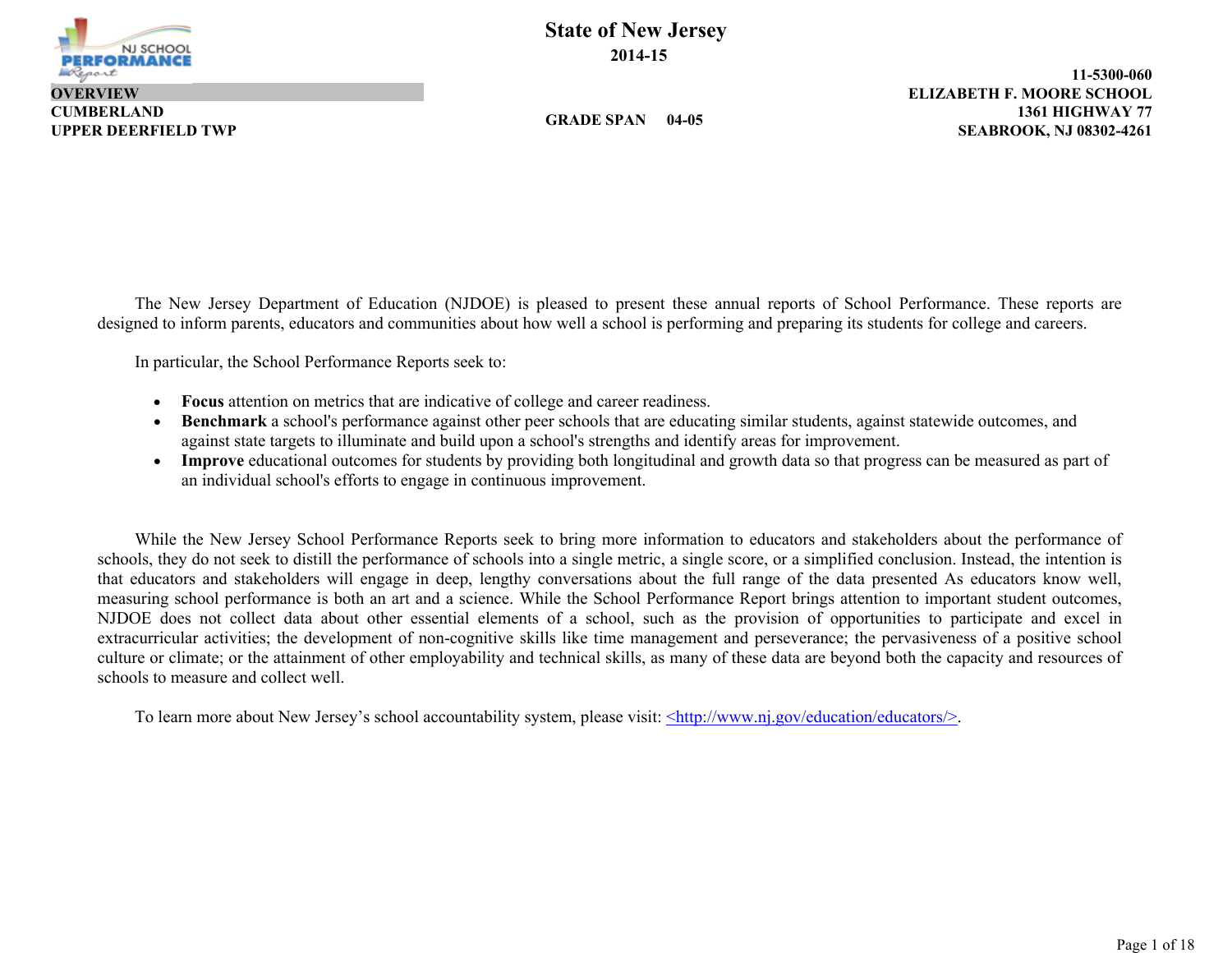

#### **DEMOGRAPHIC INFORMATION**

# **CUMBERLAND**

#### **Enrollment by Grade**

This graph presents the count of students who were 'on roll' by grade in October of each school year.



Note: "UG" represents the count of students who are 'on roll' in this school but who are educated in ungraded classrooms, meaning that the classrooms may contain students from multiple grade levels.

| <b>Total School Enrollment</b> |                                                                                                           |  |  |  |  |
|--------------------------------|-----------------------------------------------------------------------------------------------------------|--|--|--|--|
| 2012-13                        | 168                                                                                                       |  |  |  |  |
| 2013-14                        | 194                                                                                                       |  |  |  |  |
| 2014-15                        | 184                                                                                                       |  |  |  |  |
| <b>Enrollment by Gender</b>    |                                                                                                           |  |  |  |  |
|                                | This graph presents the count of students by gender who were 'on roll' in October of<br>each school year. |  |  |  |  |



|         | Male | Female |
|---------|------|--------|
| 2012-13 | 85   | 83     |
| 2013-14 | 98   | 96     |
| 2014-15 | 101  | 83     |

# **State of New Jersey 2014-15**

**GRADE SPAN 04-05**

#### **1361 HIGHWAY 77 11-5300-060 UPPER DEERFIELD TWP SEABROOK, NJ 08302-4261 ELIZABETH F. MOORE SCHOOL Enrollment by Ethnic/Racial Subgroup**

This graph presents the percentages of enrollment for each subgroup defined by the No Child Left Behind Act of 2001.



### **Language Diversity**

This table presents the percentage of students who primarily speak each language in their home.

| 2014-15   | Percent |
|-----------|---------|
| English   | 83.0%   |
| Spanish   | 14.4%   |
| Turkish   | $1.1\%$ |
| Swahili   | 0.5%    |
| Abkhazian | 0.5%    |
| Gujarati  | 0.5%    |

### **Enrollment Trends by Program Participation**

This graph presents the percentages of students by program participation who were 'on roll' in October of each school year.



| <b>Current Year Enrollment by Program Participation</b> |                                    |            |  |  |  |  |  |
|---------------------------------------------------------|------------------------------------|------------|--|--|--|--|--|
| 2014-15                                                 | Count of   % of<br><b>Students</b> | Enrollment |  |  |  |  |  |
| <b>Students with Disability</b>                         | 50                                 | 27%        |  |  |  |  |  |
| Economically Disadvantaged<br><b>Students</b>           | 101                                | 54 9%      |  |  |  |  |  |
| <b>English Language Learners</b>                        |                                    | 8 2%       |  |  |  |  |  |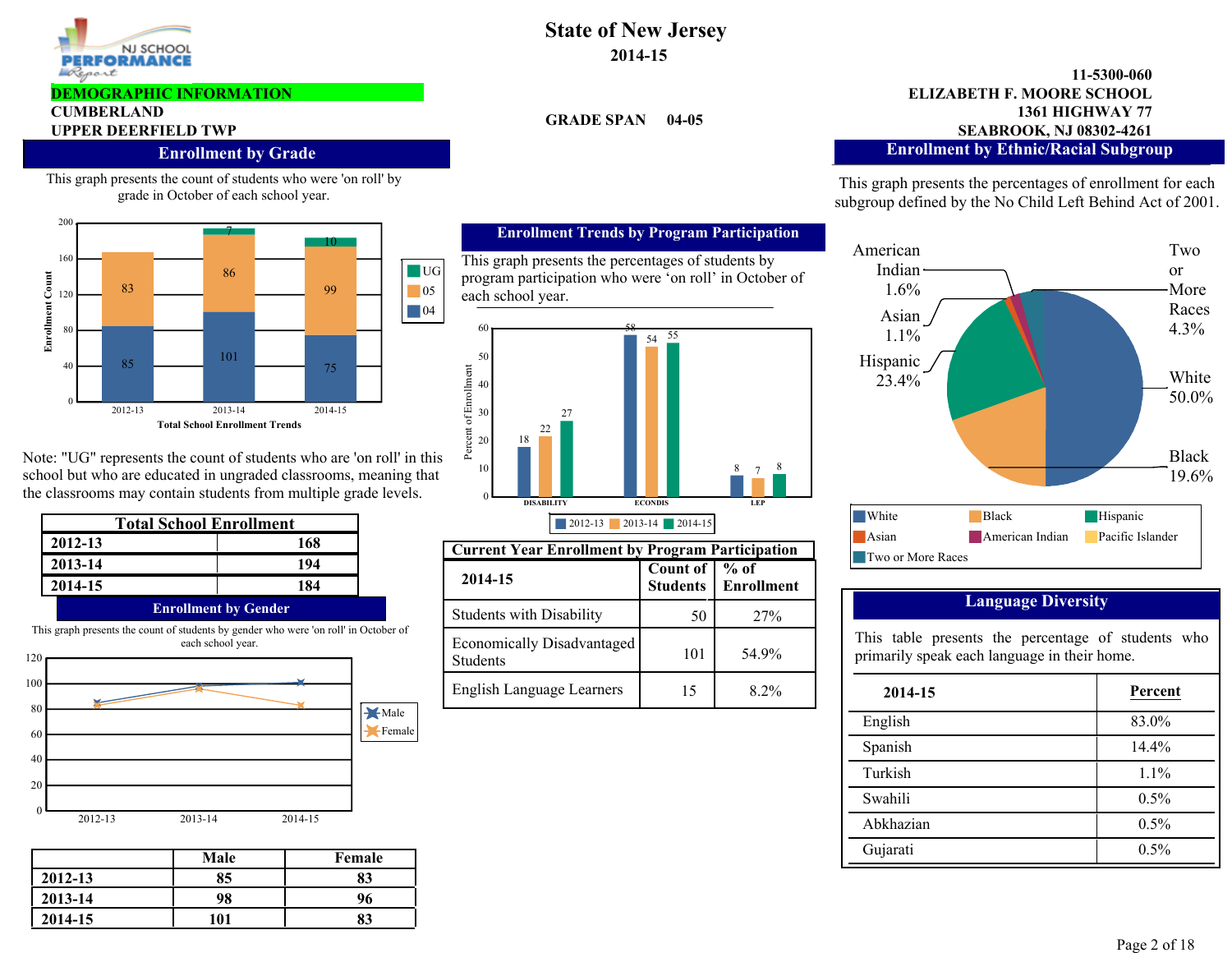

# **CUMBERLAND**

#### **1361 HIGHWAY 77 11-5300-060 UPPER DEERFIELD TWP SEABROOK, NJ 08302-4261 ACADEMIC ACHIEVEMENT ELIZABETH F. MOORE SCHOOL**

#### **GRADE SPAN 04-05**

The Academic Achievement section measures the content knowledge that students have in English Language Arts/Literacy (ELA/L) and Math as demonstrated in the 2014-2015 *Partnership for Assessment of Readiness for College and Careers (*PARCC) assessments. The below chart consist of three columns. The first column - Schoolwide Performance - includes the percentage of students in ELA/L and Math who met or exceeded grade level expectations. The middle column - Peer School Percentile - indicates how the school's outcomes compared to its peers. The last column - Statewide Percentile - indicates how the school's outcomes compared to schools across the state.

| <b>Academic Achievement Indicators</b>                     | Schoolwide<br>Performance | <b>Peer Percentile</b> | <b>State Percentile</b> |
|------------------------------------------------------------|---------------------------|------------------------|-------------------------|
| English Language Arts/Literacy Met or Exceeded Expectation | 26%                       |                        |                         |
| Math Met or Exceeded Expectation                           | 19%                       |                        |                         |

## **ESEA Waiver - English Language Arts/Literacy**

This table presents, for each subgroup in the school, the total number of valid test scores, the percentage of students who met or exceeded expectations, the assessment participation goal, and the participation rate. The participation goal is established as 95% by the United States Department of Education.

| <b>Subgroups</b>                              | <b>Valid Scores</b> | $\frac{6}{9}$ Meeting<br><b>Standards</b> | Participation<br>Goal | Participation<br>Rate | Met<br>Participation? |
|-----------------------------------------------|---------------------|-------------------------------------------|-----------------------|-----------------------|-----------------------|
| Schoolwide                                    | 163                 | 26.4%                                     | 95%                   | 95.7%                 | <b>YES</b>            |
| White                                         | 86                  | 38.4%                                     | 95%                   | 96.8%                 | <b>YES</b>            |
| African American                              |                     |                                           |                       |                       |                       |
| Hispanic                                      | 39                  | 10.3%                                     | 95%                   | 97.7%                 | <b>YES</b>            |
| American Indian                               |                     |                                           |                       |                       |                       |
| Asian                                         |                     |                                           |                       |                       |                       |
| Two or More Races                             |                     |                                           |                       |                       |                       |
| Students with Disability                      | 43                  | 14%                                       | 95%                   | 95.9%                 | <b>YES</b>            |
| English Language Learners                     |                     |                                           |                       |                       |                       |
| Economically Disadvantaged<br><b>Students</b> |                     |                                           |                       |                       |                       |

**YES\* = Met Participation Rate (Participation Averaging applied)**

Data is presented for subgroups when the count is high enough under ESEA Waiver suppression rules.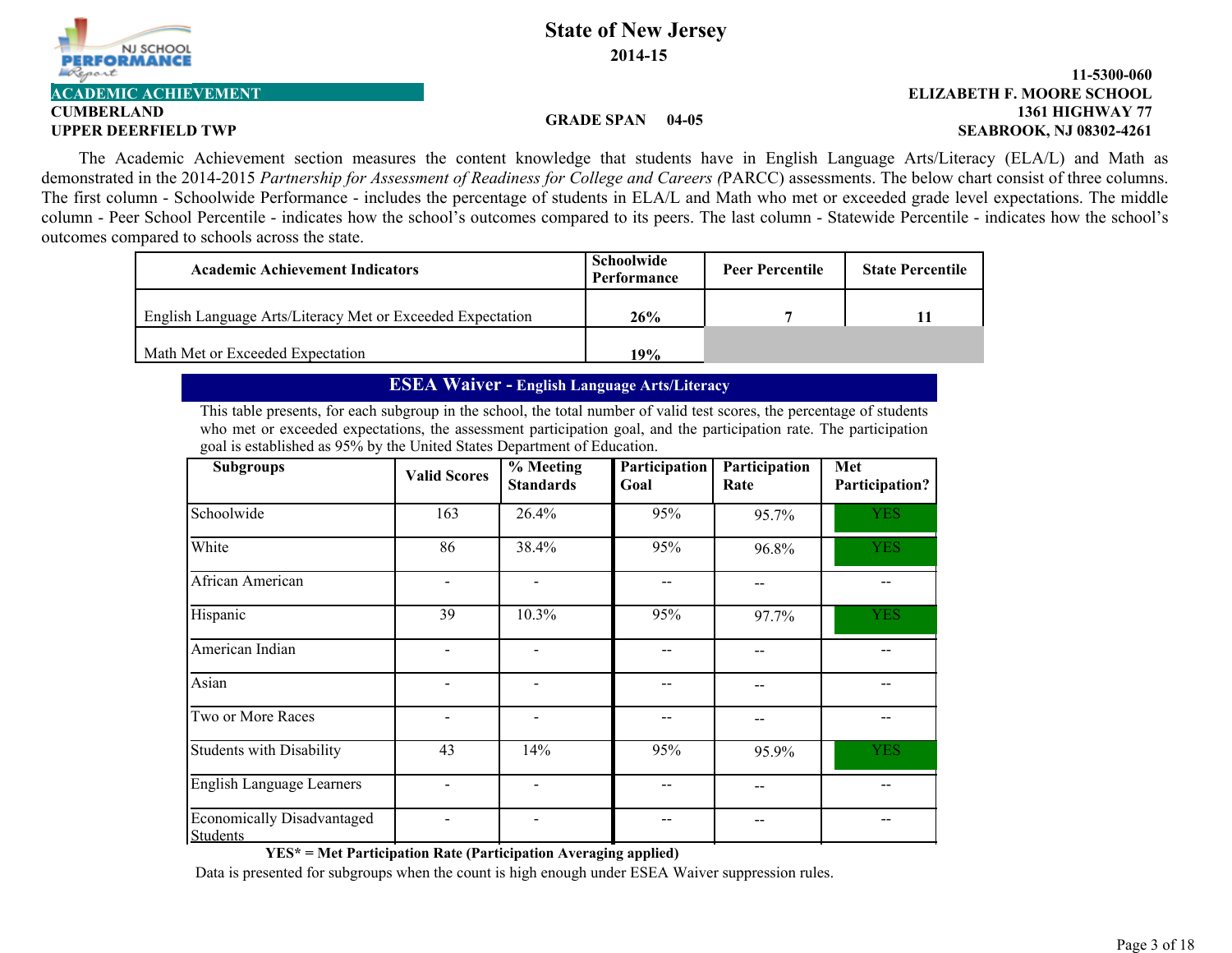

**CUMBERLAND**

**GRADE SPAN 04-05**

**1361 HIGHWAY 77 11-5300-060 UPPER DEERFIELD TWP SEABROOK, NJ 08302-4261 ACADEMIC ACHIEVEMENT ELIZABETH F. MOORE SCHOOL**

## **ESEA Waiver - Math**

This table presents, for each subgroup in the school, the total number of valid test scores, the percentage of students who met or exceeded expectations, the assessment participation goal, and the participation rate. The participation goal is established as 95% by the United States Department of Education.

| <b>Subgroups</b>                                     | <b>Valid Scores</b> | $%$ Meeting<br><b>Standards</b> | Participation<br>Goal | Participation<br>Rate | Met<br>Participation? |
|------------------------------------------------------|---------------------|---------------------------------|-----------------------|-----------------------|-----------------------|
| Schoolwide                                           | 163                 | 19%                             | 95%                   | 95.7%                 | <b>YES</b>            |
| White                                                | 86                  | 29.1%                           | 95%                   | 96.8%                 | <b>YES</b>            |
| African American                                     |                     |                                 |                       |                       |                       |
| Hispanic                                             |                     | $\qquad \qquad \blacksquare$    |                       | --                    |                       |
| American Indian                                      |                     | $\overline{\phantom{a}}$        |                       |                       |                       |
| Asian                                                |                     |                                 |                       | --                    |                       |
| Two or More Races                                    |                     | $\qquad \qquad \blacksquare$    |                       | --                    |                       |
| <b>Students with Disability</b>                      | 43                  | 16.3%                           | 95%                   | 95.9%                 | <b>YES</b>            |
| <b>English Learner Students</b>                      |                     | $\overline{\phantom{a}}$        |                       |                       |                       |
| <b>Economically Disadvantaged</b><br><b>Students</b> |                     | -                               |                       | --                    |                       |

**YES\* = Met Participation Rate (Participation Averaging applied)**

Data is presented for subgroups when the count is high enough under ESEA Waiver suppression rules.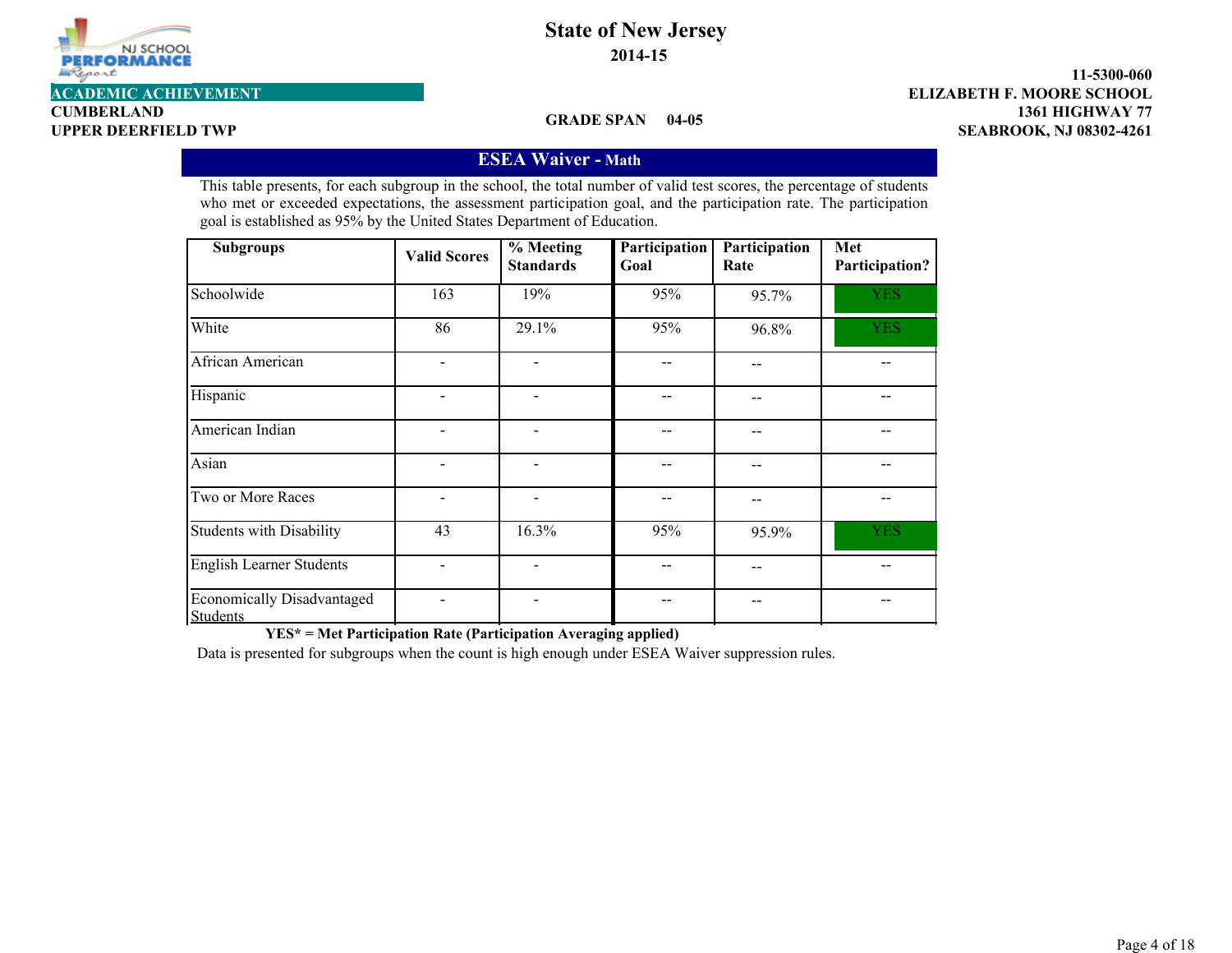

**CUMBERLAND**

**GRADE SPAN 04-05**

**1361 HIGHWAY 77 11-5300-060 UPPER DEERFIELD TWP SEABROOK, NJ 08302-4261 ACADEMIC ACHIEVEMENT ELIZABETH F. MOORE SCHOOL**

## **PARCC Performance Level**

The PARCC assesses how well students have learned grade-level material in English Language Arts/Literacy (ELA/L) and Math. The tests include questions that measure students' fundamental skills and knowledge, and require them to think critically, solve problems and support or explain their answers.

The PARCC reports students' overall scale scores that range from 650 to 850. To determine whether students have met academic expectations for their grade level/course in ELA/L and Math, students' overall scale scores are categorized into five Performance Levels. Students performing at levels 4 and 5 (met or exceeded expectations) have demonstrated readiness for the next grade level/course, and are on track for college and careers.

| <b>Five Performance Levels</b>   |              |                     |              |              |  |  |  |  |  |
|----------------------------------|--------------|---------------------|--------------|--------------|--|--|--|--|--|
| Level 1:                         | Level 2:     | Level 3:            | Level 4:     | Level 5:     |  |  |  |  |  |
| Did Not Yet Meet   Partially Met |              | Approached          | Met          | Exceeded     |  |  |  |  |  |
| Expectations                     | Expectations | <b>Expectations</b> | Expectations | Expectations |  |  |  |  |  |
| (Min. 650)                       |              |                     |              | (Max. 850)   |  |  |  |  |  |
|                                  |              |                     |              |              |  |  |  |  |  |
|                                  |              |                     |              |              |  |  |  |  |  |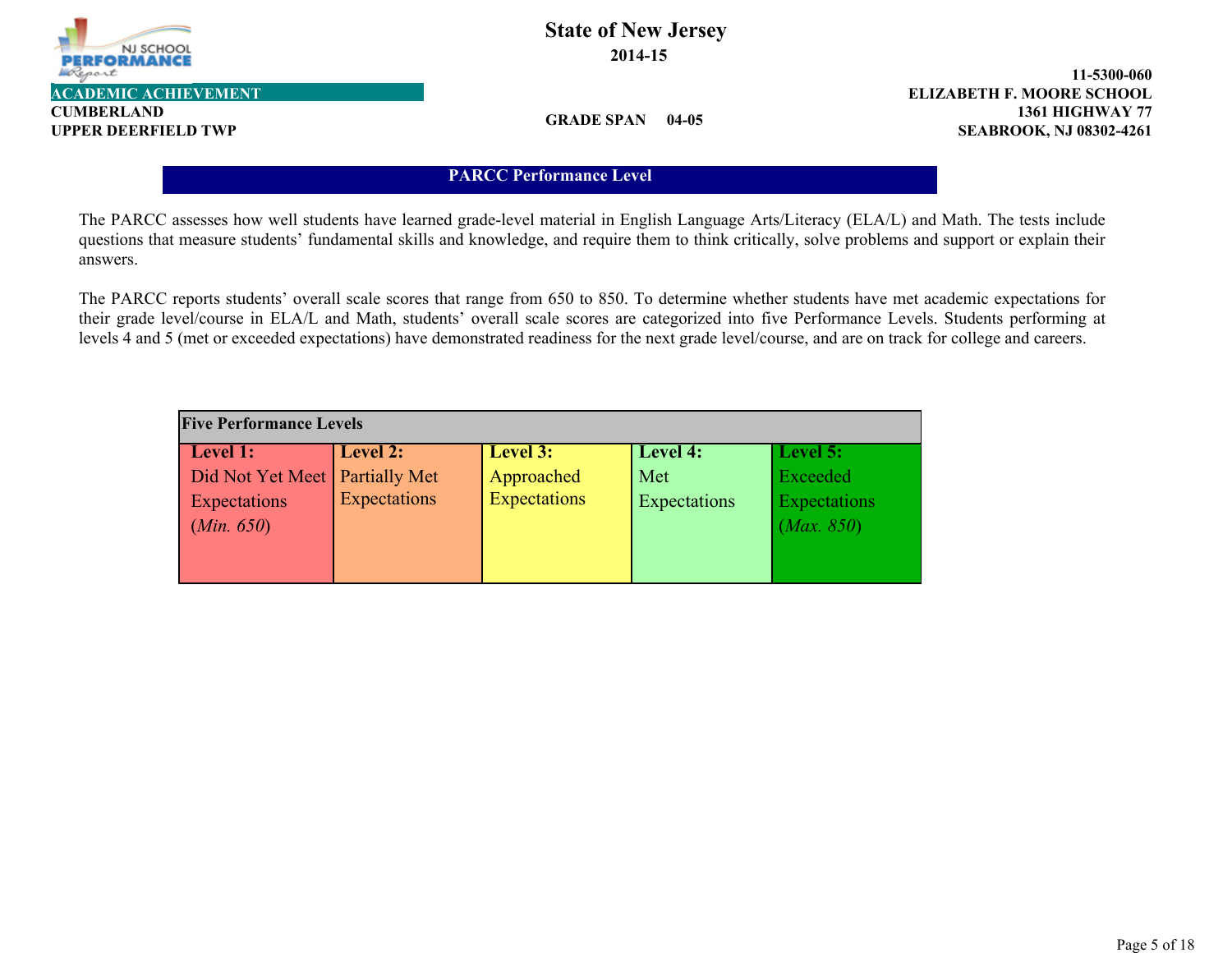

**2014-15**

#### **1361 HIGHWAY 77 11-5300-060** UPPER DEERFIELD TWP **SEABROOK, NJ 08302-4261 ACADEMIC ACHIEVEMENT ELIZABETH F. MOORE SCHOOL**

**CUMBERLAND**

### **GRADE SPAN 04-05**

## **PARCC ELA Performance Distribution - Grade - 04**

| Subgroup                                   | Valid<br><b>Scores</b>   | <b>Mean Scale</b><br><b>Score</b> | <b>State Mean</b><br><b>Scale Score</b> | $\frac{0}{0}$<br>Level_1 | $\frac{1}{2}$<br>Level 2 | $\frac{0}{0}$<br>Level_3 | $\frac{0}{0}$<br>Level_4 | $\frac{0}{0}$<br>Level 5 | % Met/<br><b>Exceeded</b> | State %<br>Met/Exceeded<br><b>Expectation</b> Expectation |
|--------------------------------------------|--------------------------|-----------------------------------|-----------------------------------------|--------------------------|--------------------------|--------------------------|--------------------------|--------------------------|---------------------------|-----------------------------------------------------------|
| Schoolwide                                 | 70                       | 723                               | 751                                     | 24%                      | 23%                      | 34%                      | 19%                      | $0\%$                    | 19%                       | 52%                                                       |
| White                                      | 35                       | 729                               | 758                                     | 17%                      | 20%                      | 40%                      | 23%                      | $0\%$                    | 23%                       | 63%                                                       |
| African American                           | 15                       | 714                               | 733                                     | 40%                      | 20%                      | 27%                      | 13%                      | $0\%$                    | 13%                       | 30%                                                       |
| Hispanic                                   | 17                       | 716                               | 737                                     | 29%                      | 35%                      | 24%                      | 12%                      | $0\%$                    | 12%                       | 35%                                                       |
| American Indian                            | $\overline{\phantom{0}}$ | $\blacksquare$                    | 746                                     |                          | $\overline{\phantom{0}}$ |                          | $\blacksquare$           |                          |                           | 52%                                                       |
| Asian                                      | $\overline{\phantom{a}}$ | $\overline{\phantom{a}}$          | 773                                     |                          | $\overline{\phantom{a}}$ |                          | $\overline{\phantom{a}}$ |                          | $\overline{\phantom{a}}$  | 78%                                                       |
| Two or More Races                          | $\overline{\phantom{0}}$ | $\overline{\phantom{0}}$          | 760                                     |                          | $\overline{\phantom{0}}$ |                          | $\overline{\phantom{0}}$ |                          | $\overline{\phantom{a}}$  | 62%                                                       |
| <b>Students with Disability</b>            | $\overline{\phantom{0}}$ | $\overline{\phantom{0}}$          | 725                                     | $\overline{\phantom{a}}$ | $\overline{\phantom{0}}$ | $\overline{\phantom{a}}$ | $\overline{\phantom{0}}$ | $\overline{\phantom{a}}$ | $\overline{\phantom{a}}$  | 25%                                                       |
| English Language Learners                  | $\overline{\phantom{a}}$ | $\overline{\phantom{0}}$          | 717                                     |                          | $\overline{\phantom{0}}$ |                          | $\overline{\phantom{0}}$ |                          | $\overline{\phantom{a}}$  | 15%                                                       |
| <b>Economically Disadvantaged Students</b> | $\overline{\phantom{a}}$ | $\overline{\phantom{a}}$          | 734                                     | $\overline{\phantom{a}}$ | $\overline{\phantom{a}}$ |                          | $\overline{\phantom{a}}$ |                          | $\overline{\phantom{a}}$  | 31%                                                       |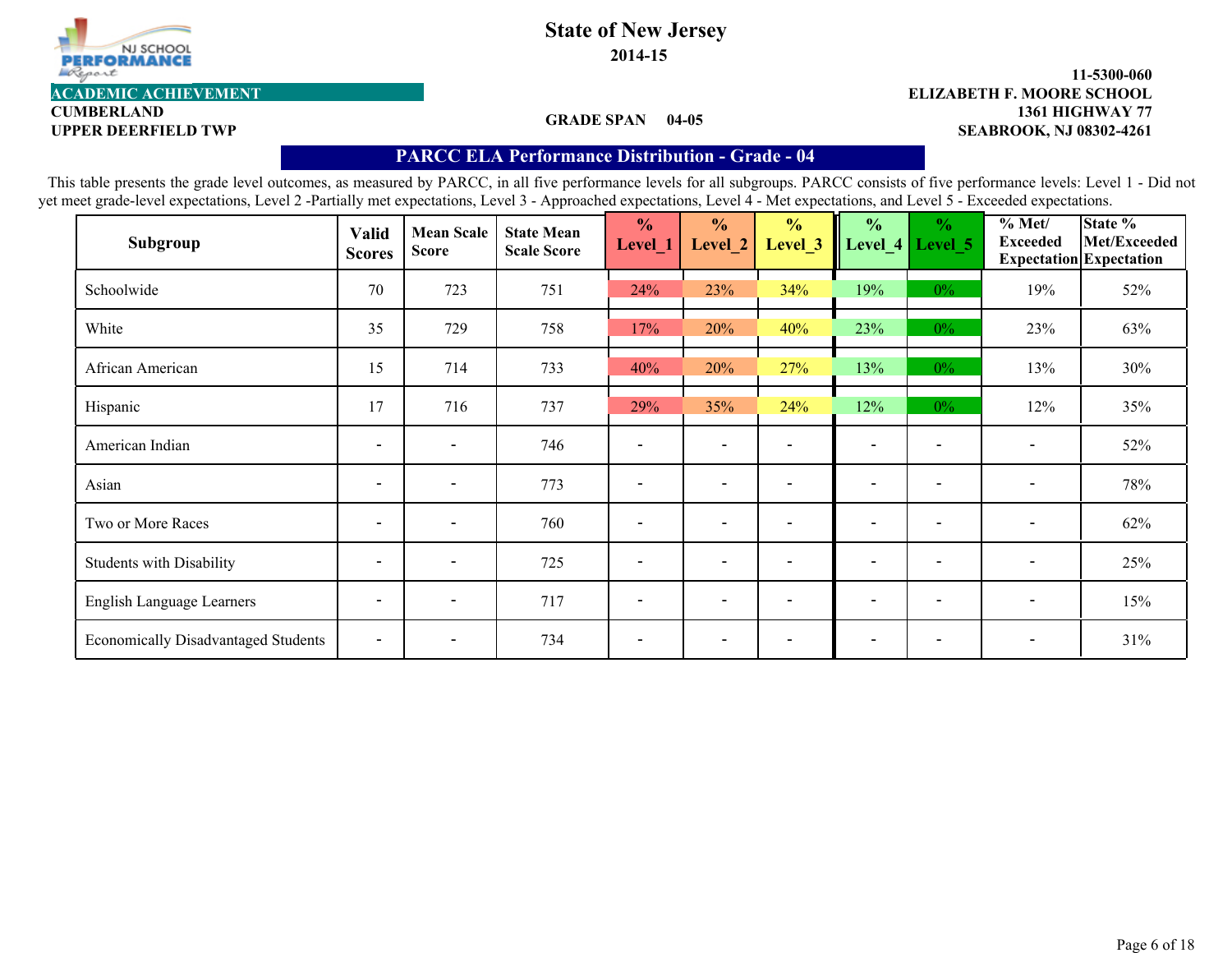

**2014-15**

#### **GRADE SPAN 04-05**

#### **1361 HIGHWAY 77 11-5300-060 UPPER DEERFIELD TWP SEABROOK, NJ 08302-4261 ACADEMIC ACHIEVEMENT ELIZABETH F. MOORE SCHOOL**

# **CUMBERLAND**

### **PARCC ELA Performance Distribution - Grade - 05**

| Subgroup                                   | <b>Valid</b><br><b>Scores</b> | <b>Mean Scale</b><br><b>Score</b> | <b>State Mean</b><br><b>Scale Score</b> | $\frac{0}{0}$<br>Level_1 | $\frac{0}{0}$<br>Level 2 | $\frac{0}{0}$<br>Level 3 | $\frac{0}{0}$            | $\frac{1}{2}$<br>Level_4   Level_5 | % Met/<br><b>Exceeded</b> | State %<br>Met/Exceeded<br><b>Expectation</b> Expectation |
|--------------------------------------------|-------------------------------|-----------------------------------|-----------------------------------------|--------------------------|--------------------------|--------------------------|--------------------------|------------------------------------|---------------------------|-----------------------------------------------------------|
| Schoolwide                                 | 93                            | 733                               | 751                                     | 12%                      | 25%                      | 31%                      | 32%                      | $0\%$                              | 32%                       | 53%                                                       |
| White                                      | 51                            | 743                               | 757                                     | 4%                       | 12%                      | 35%                      | 49%                      | $0\%$                              | 49%                       | 62%                                                       |
| African American                           | $\overline{\phantom{a}}$      | $\blacksquare$                    | 734                                     |                          | $\blacksquare$           |                          | $\overline{\phantom{a}}$ | $\blacksquare$                     | $\overline{\phantom{a}}$  | 31%                                                       |
| Hispanic                                   | $\overline{\phantom{a}}$      | $\overline{\phantom{a}}$          | 737                                     |                          | $\overline{\phantom{0}}$ |                          | $\overline{\phantom{0}}$ | $\overline{\phantom{0}}$           | $\blacksquare$            | 35%                                                       |
| American Indian                            | $\overline{\phantom{a}}$      | $\overline{\phantom{a}}$          | 746                                     |                          | $\overline{\phantom{0}}$ |                          | $\overline{\phantom{0}}$ | $\qquad \qquad \blacksquare$       | $\overline{\phantom{a}}$  | 45%                                                       |
| Asian                                      | $\overline{\phantom{a}}$      | $\overline{\phantom{a}}$          | 771                                     | $\overline{\phantom{a}}$ | $\overline{\phantom{a}}$ | $\overline{\phantom{a}}$ | $\overline{\phantom{a}}$ | $\overline{\phantom{a}}$           | $\overline{\phantom{a}}$  | 77%                                                       |
| Two or More Races                          | $\overline{\phantom{a}}$      | $\overline{\phantom{a}}$          | 758                                     |                          | $\overline{\phantom{a}}$ |                          | $\overline{\phantom{a}}$ | $\overline{\phantom{a}}$           | $\blacksquare$            | 61%                                                       |
| <b>Students with Disability</b>            | 22                            | 716                               | 723                                     | 27%                      | 36%                      | 14%                      | 23%                      | $0\%$                              | 23%                       | 21%                                                       |
| English Language Learners                  | $\overline{\phantom{a}}$      | $\overline{\phantom{0}}$          | 717                                     |                          | $\overline{\phantom{0}}$ |                          | $\overline{\phantom{a}}$ | $\overline{\phantom{0}}$           | $\overline{\phantom{a}}$  | 15%                                                       |
| <b>Economically Disadvantaged Students</b> | 44                            | 719                               | 734                                     | 23%                      | 36%                      | 27%                      | 14%                      | $0\%$                              | 14%                       | 31%                                                       |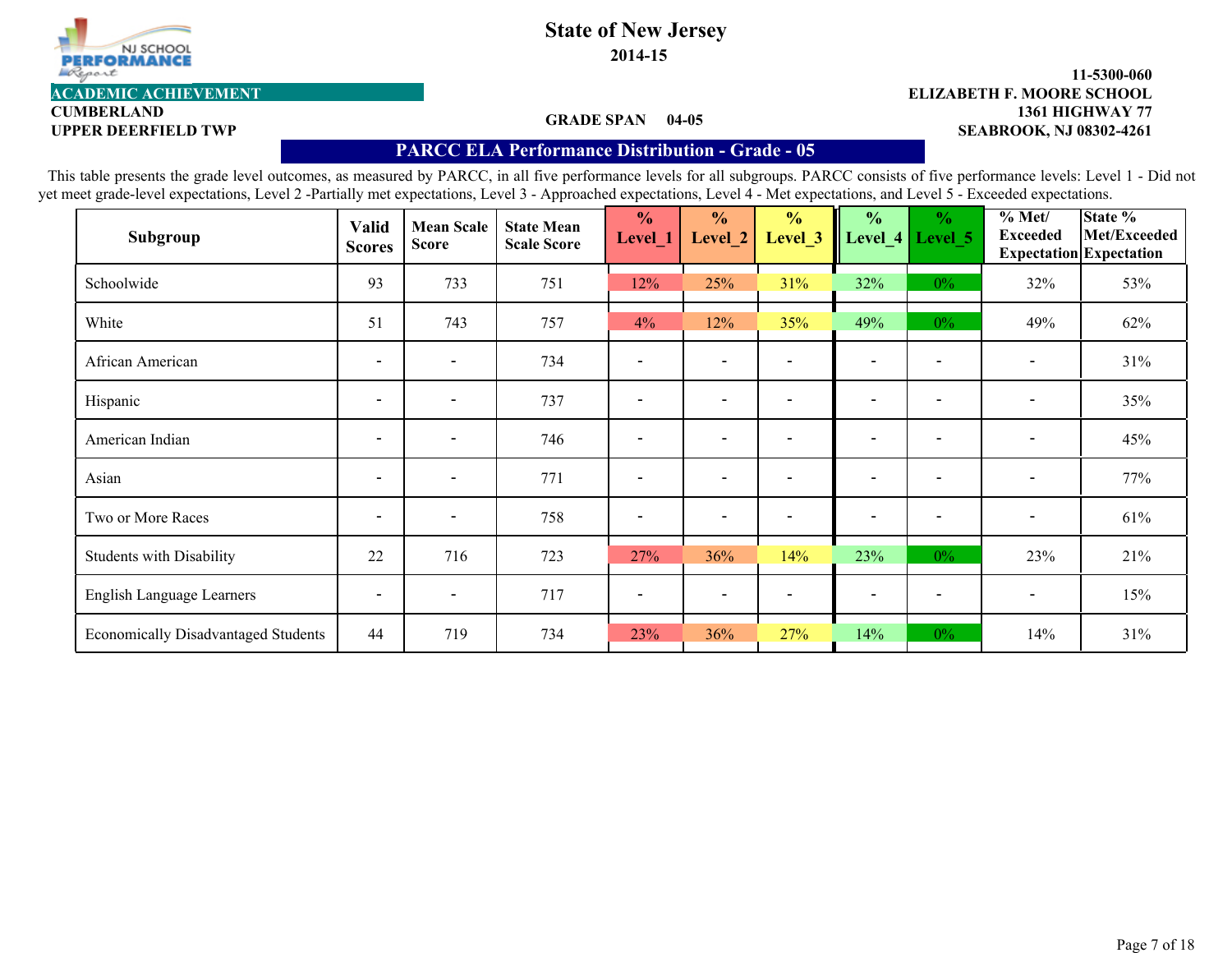

**2014-15**

# **CUMBERLAND**

### **GRADE SPAN 04-05**

#### **1361 HIGHWAY 77 11-5300-060** UPPER DEERFIELD TWP **SEABROOK, NJ 08302-4261 ACADEMIC ACHIEVEMENT ELIZABETH F. MOORE SCHOOL**

## **PARCC MATH - Performance Distribution- Grade - 04**

| Subgroup                                   | <b>Valid</b><br><b>Scores</b> | <b>Mean Scale</b><br><b>Score</b> | <b>State Mean</b><br><b>Scale Score</b> | $\frac{1}{2}$<br>Level_1 | $\frac{0}{0}$<br>Level_2 | $\frac{0}{0}$<br>Level <sub>_3</sub> | $\frac{0}{0}$            | $\frac{1}{2}$<br>Level_4 Level 5 | $\frac{6}{10}$ Met/<br><b>Exceeded</b> | State %<br>Met/Exceeded<br><b>Expectation Expectation</b> |
|--------------------------------------------|-------------------------------|-----------------------------------|-----------------------------------------|--------------------------|--------------------------|--------------------------------------|--------------------------|----------------------------------|----------------------------------------|-----------------------------------------------------------|
| Schoolwide                                 | 70                            | 725                               | 744                                     | 14%                      | 46%                      | 21%                                  | 19%                      | $0\%$                            | 19%                                    | 42%                                                       |
| White                                      | 35                            | 730                               | 749                                     | 9%                       | 40%                      | 29%                                  | 23%                      | $0\%$                            | 23%                                    | 50%                                                       |
| African American                           | $\overline{\phantom{a}}$      | $\overline{\phantom{a}}$          | 727                                     |                          | $\overline{\phantom{a}}$ |                                      | $\overline{\phantom{0}}$ | $\overline{\phantom{0}}$         | $\overline{\phantom{a}}$               | 20%                                                       |
| Hispanic                                   | 17                            | 720                               | 732                                     | 24%                      | 53%                      | 6%                                   | 18%                      | $0\%$                            | 18%                                    | 26%                                                       |
| American Indian                            | $\overline{\phantom{a}}$      | $\overline{\phantom{a}}$          | 740                                     |                          | $\overline{\phantom{a}}$ |                                      | $\overline{\phantom{0}}$ |                                  | $\overline{\phantom{a}}$               | 40%                                                       |
| Asian                                      | $\overline{\phantom{a}}$      | $\overline{\phantom{a}}$          | 769                                     |                          | $\overline{\phantom{a}}$ |                                      | $\overline{\phantom{0}}$ | $\overline{\phantom{0}}$         | $\overline{\phantom{a}}$               | 75%                                                       |
| Two or More Races                          | $\overline{\phantom{a}}$      | $\overline{\phantom{a}}$          | 750                                     |                          | $\overline{\phantom{a}}$ |                                      | $\overline{\phantom{0}}$ | $\overline{\phantom{0}}$         | $\overline{\phantom{a}}$               | 52%                                                       |
| <b>Students with Disability</b>            | 21                            | 715                               | 724                                     | 29%                      | 52%                      | 5%                                   | 14%                      | $0\%$                            | 14%                                    | 21%                                                       |
| English Language Learners                  | $\overline{\phantom{a}}$      | $\overline{\phantom{a}}$          | 722                                     |                          | $\overline{\phantom{a}}$ |                                      | $\blacksquare$           |                                  | $\qquad \qquad$                        | 15%                                                       |
| <b>Economically Disadvantaged Students</b> | $\overline{\phantom{a}}$      | $\overline{\phantom{a}}$          | 730                                     |                          | $\overline{\phantom{a}}$ |                                      |                          |                                  | $\overline{\phantom{a}}$               | 23%                                                       |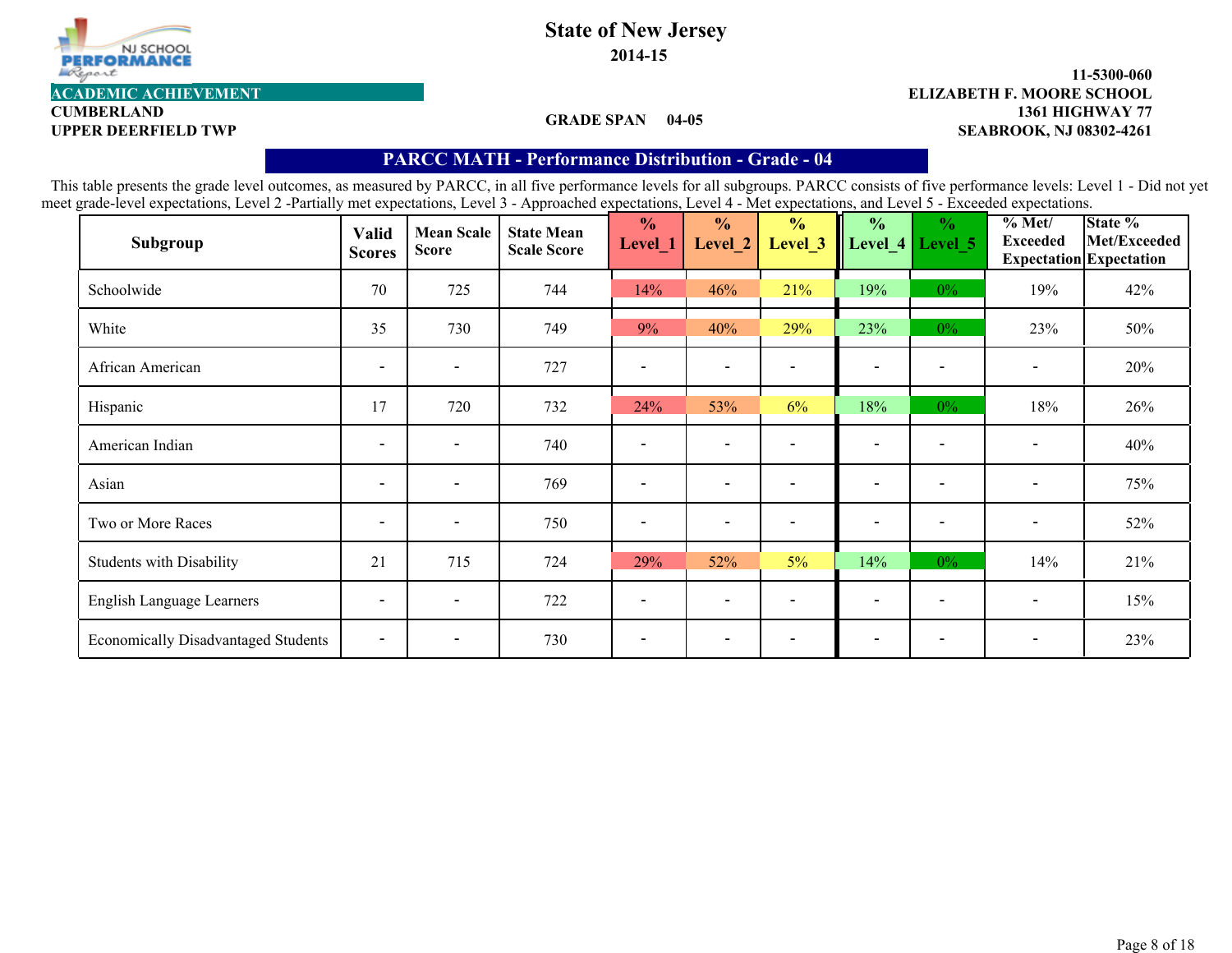

**2014-15**

#### **GRADE SPAN 04-05**

#### **1361 HIGHWAY 77 11-5300-060 UPPER DEERFIELD TWP SEABROOK, NJ 08302-4261 ACADEMIC ACHIEVEMENT ELIZABETH F. MOORE SCHOOL**

# **CUMBERLAND**

### **PARCC MATH - Performance Distribution- Grade - 05**

| Subgroup                                   | <b>Valid</b><br><b>Scores</b> | <b>Mean Scale</b><br><b>Score</b> | <b>State Mean</b><br><b>Scale Score</b> | $\frac{0}{0}$<br>Level_1     | $\frac{0}{0}$<br>Level_2 | $\frac{0}{0}$<br>Level <sub>_3</sub> | $\frac{0}{0}$            | $\frac{6}{6}$<br>Level_4   Level_5 | % Met/<br><b>Exceeded</b> | State %<br>Met/Exceeded<br><b>Expectation Expectation</b> |
|--------------------------------------------|-------------------------------|-----------------------------------|-----------------------------------------|------------------------------|--------------------------|--------------------------------------|--------------------------|------------------------------------|---------------------------|-----------------------------------------------------------|
| Schoolwide                                 | 93                            | 727                               | 744                                     | 10%                          | 37%                      | 34%                                  | 19%                      | $0\%$                              | 19%                       | 42%                                                       |
| White                                      | 51                            | 737                               | 749                                     | 2%                           | 29%                      | 35%                                  | 33%                      | $0\%$                              | 33%                       | 49%                                                       |
| African American                           | $\overline{\phantom{a}}$      | $\blacksquare$                    | 728                                     |                              | $\overline{\phantom{a}}$ |                                      | $\overline{\phantom{a}}$ | $\overline{\phantom{0}}$           | $\blacksquare$            | 21%                                                       |
| Hispanic                                   | $\overline{\phantom{a}}$      | $\blacksquare$                    | 733                                     |                              | $\overline{\phantom{0}}$ |                                      | $\overline{\phantom{0}}$ |                                    | $\overline{\phantom{a}}$  | 26%                                                       |
| American Indian                            | $\overline{\phantom{a}}$      | $\blacksquare$                    | 745                                     |                              | $\overline{\phantom{a}}$ |                                      | $\overline{\phantom{0}}$ | $\qquad \qquad \blacksquare$       | $\overline{\phantom{a}}$  | 46%                                                       |
| Asian                                      | $\overline{\phantom{a}}$      | $\overline{\phantom{a}}$          | 768                                     | $\overline{\phantom{a}}$     | $\overline{\phantom{a}}$ |                                      | $\overline{\phantom{0}}$ | $\overline{\phantom{a}}$           | $\overline{\phantom{a}}$  | 74%                                                       |
| Two or More Races                          | $\overline{\phantom{a}}$      | $\overline{\phantom{a}}$          | 749                                     | $\qquad \qquad \blacksquare$ | $\overline{\phantom{a}}$ |                                      | $\blacksquare$           | $\qquad \qquad \blacksquare$       | $\overline{\phantom{a}}$  | 50%                                                       |
| <b>Students with Disability</b>            | 22                            | 715                               | 724                                     | 23%                          | 45%                      | 14%                                  | 18%                      | $0\%$                              | 18%                       | 19%                                                       |
| English Language Learners                  | $\overline{\phantom{a}}$      | $\overline{\phantom{a}}$          | 724                                     |                              | $\overline{\phantom{a}}$ |                                      | $\overline{\phantom{0}}$ |                                    | $\overline{\phantom{a}}$  | 17%                                                       |
| <b>Economically Disadvantaged Students</b> | $\overline{\phantom{a}}$      | $\overline{\phantom{a}}$          | 731                                     |                              | $\overline{\phantom{a}}$ |                                      | $\overline{\phantom{0}}$ |                                    | $\overline{\phantom{a}}$  | 23%                                                       |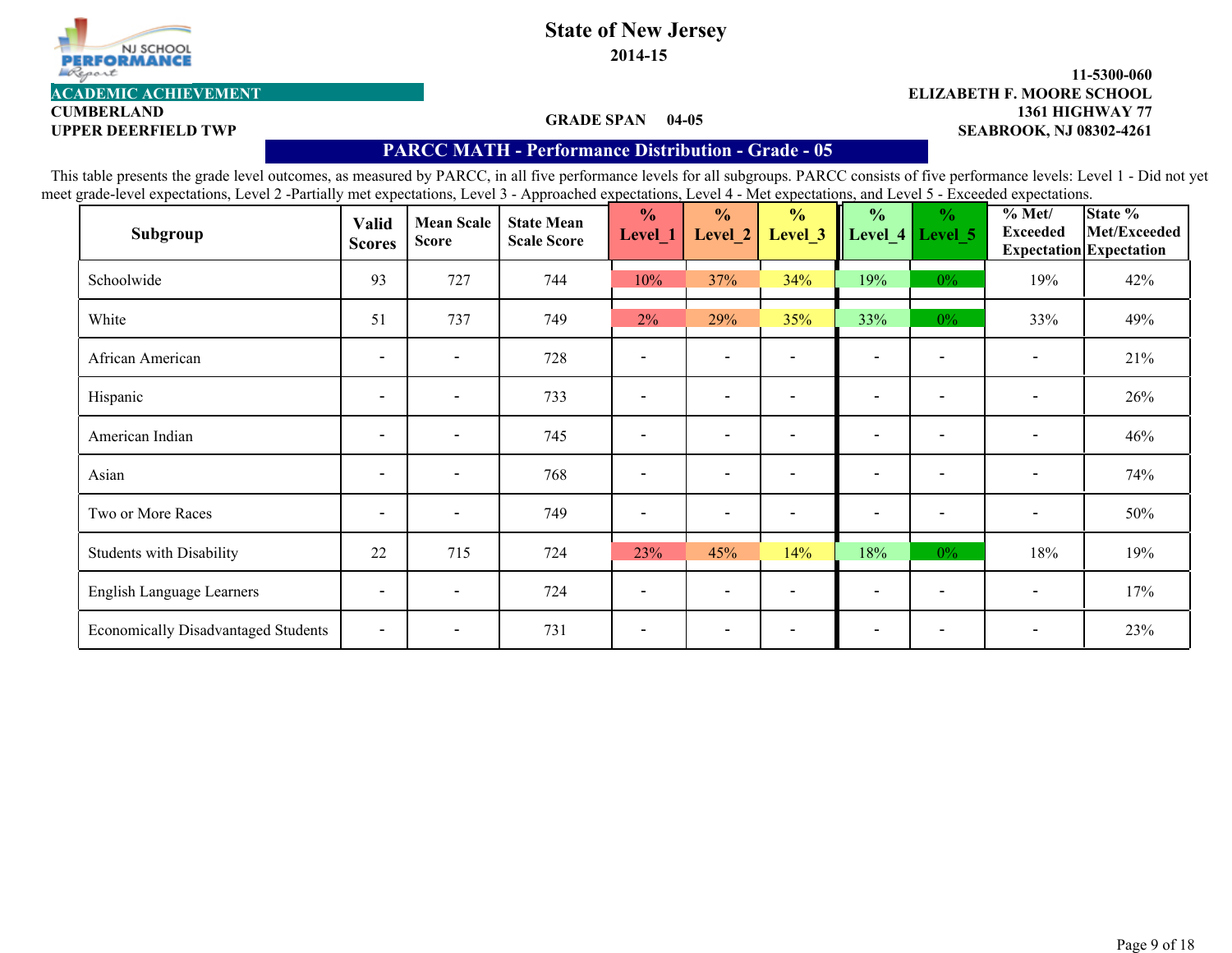

**CUMBERLAND**

# **State of New Jersey 2014-15**

**GRADE SPAN 04-05**

**1361 HIGHWAY 77 11-5300-060 UPPER DEERFIELD TWP SEABROOK, NJ 08302-4261**

|                                                                                                                                                                                                                                                                                                                                                                                                                                                                                                                                                                                                                                                               |         | <b>2015 National Assessment Educational Progress (NAEP)</b>                                                                                                                                                                              |                    |                                |                   |                 |
|---------------------------------------------------------------------------------------------------------------------------------------------------------------------------------------------------------------------------------------------------------------------------------------------------------------------------------------------------------------------------------------------------------------------------------------------------------------------------------------------------------------------------------------------------------------------------------------------------------------------------------------------------------------|---------|------------------------------------------------------------------------------------------------------------------------------------------------------------------------------------------------------------------------------------------|--------------------|--------------------------------|-------------------|-----------------|
| The National Assessment of Educational Progress (NAEP) is the largest national assessment of what our nation's students know and can do. NAEP<br>assesses fourth-, eighth-, and twelfth-grade students in subjects such as reading, mathematics, science, and writing. The reporting of NAEP scores on<br>state report cards is a federal mandate. The results of NAEP are also published as the Nation's Report Card, and are available for the nation, states,<br>and, in some cases, urban districts. The NAEP scores on the report card include grades four and eight 2015 reading and math scores for New Jersey<br>which are the last scores published. |         |                                                                                                                                                                                                                                          |                    |                                |                   |                 |
| For subgroup outcomes, visit:                                                                                                                                                                                                                                                                                                                                                                                                                                                                                                                                                                                                                                 |         |                                                                                                                                                                                                                                          |                    |                                |                   |                 |
| Reading Grade 4<br>Reading Grade 8<br>Math Grade 4<br>Math Grade 8                                                                                                                                                                                                                                                                                                                                                                                                                                                                                                                                                                                            |         | http://www.nj.gov/education/pr/1415/naep/naep4read.html<br>http://www.nj.gov/education/pr/1415/naep/naep8read.html<br>http://www.nj.gov/education/pr/1415/naep/naep4math.html<br>http://www.nj.gov/education/pr/1415/naep/naep8math.html |                    |                                |                   |                 |
|                                                                                                                                                                                                                                                                                                                                                                                                                                                                                                                                                                                                                                                               |         | For more information, visit <http: nationsreportcard="" nces.ed.gov=""></http:>                                                                                                                                                          |                    | <b>Proficiency Percentages</b> |                   |                 |
| <b>Subject</b>                                                                                                                                                                                                                                                                                                                                                                                                                                                                                                                                                                                                                                                | Grade   | <b>State/Nation</b>                                                                                                                                                                                                                      | <b>Below Basic</b> | <b>Basic</b>                   | <b>Proficient</b> | <b>Advanced</b> |
| Reading                                                                                                                                                                                                                                                                                                                                                                                                                                                                                                                                                                                                                                                       | Grade 4 | State (NJ)                                                                                                                                                                                                                               | 25                 | 33                             | 31                | 12              |
|                                                                                                                                                                                                                                                                                                                                                                                                                                                                                                                                                                                                                                                               | Grade 4 | Nation                                                                                                                                                                                                                                   | 31                 | 33                             | 27                | 9               |
|                                                                                                                                                                                                                                                                                                                                                                                                                                                                                                                                                                                                                                                               | Grade 8 | State (NJ)                                                                                                                                                                                                                               | 20                 | 39                             | 35                | 6               |
|                                                                                                                                                                                                                                                                                                                                                                                                                                                                                                                                                                                                                                                               | Grade 8 | Nation                                                                                                                                                                                                                                   | 24                 | 42                             | 31                | 4               |
| <b>Math</b>                                                                                                                                                                                                                                                                                                                                                                                                                                                                                                                                                                                                                                                   | Grade 4 | State (NJ)                                                                                                                                                                                                                               | 14                 | 39                             | 38                | 9               |
|                                                                                                                                                                                                                                                                                                                                                                                                                                                                                                                                                                                                                                                               | Grade 4 | Nation                                                                                                                                                                                                                                   | 18                 | 42                             | 33                | 7               |
|                                                                                                                                                                                                                                                                                                                                                                                                                                                                                                                                                                                                                                                               | Grade 8 | State (NJ)                                                                                                                                                                                                                               | 21                 | 32                             | 30                | 16              |
|                                                                                                                                                                                                                                                                                                                                                                                                                                                                                                                                                                                                                                                               | Grade 8 | Nation                                                                                                                                                                                                                                   | 29                 | 38                             | 25                | 8               |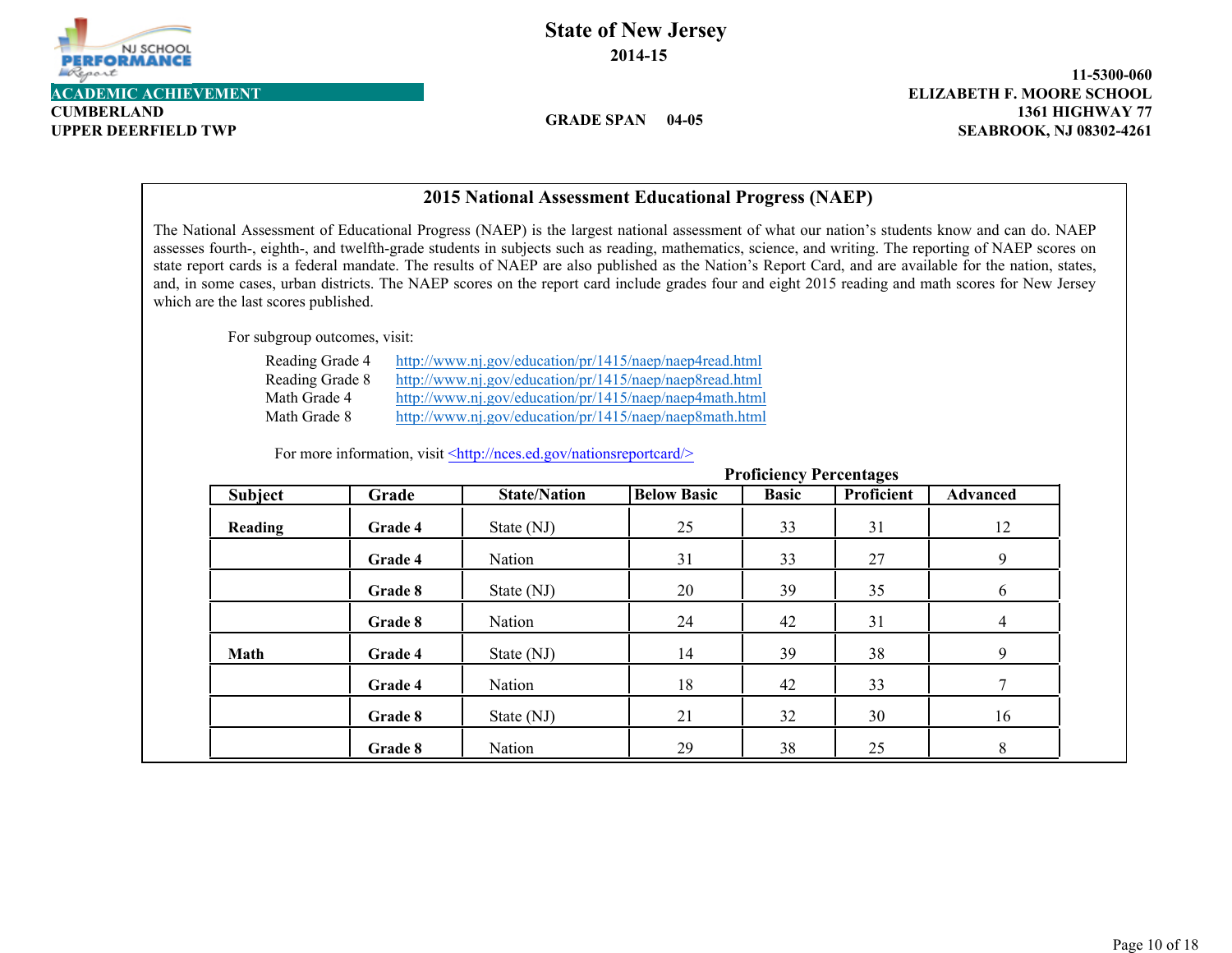

# **CUMBERLAND**

#### **GRADE SPAN 04-05**

**1361 HIGHWAY 77 11-5300-060 UPPER DEERFIELD TWP SEABROOK, NJ 08302-4261 ACADEMIC ACHIEVEMENT ELIZABETH F. MOORE SCHOOL**

**NJASK Proficiency Trends - Science - Grade Level - 04**

This graph presents the grade level outcomes in the categories of Advanced Proficient, Proficient, and Partially Proficient over the last four years.



## **NJASK Results - Science Grade Level - 04**

This table presents the grade level proficiency results, as measured by NJASK, in Advanced Proficient, Proficient, and Partially Proficient categories for all appropriate subgroups.

| <b>Subgroups</b>                                     | <b>Advanced</b><br>Proficient | Proficient | <b>Partially</b><br>Proficient |
|------------------------------------------------------|-------------------------------|------------|--------------------------------|
| Schoolwide                                           | 22%                           | 59%        | 19%                            |
| White                                                | 34%                           | 54%        | 11%                            |
| African American                                     | 7%                            | 50%        | 43%                            |
| Hispanic                                             | $0\%$                         | 81%        | 19%                            |
| American Indian                                      |                               |            |                                |
| Asian                                                |                               |            |                                |
| Two or More Races                                    |                               |            |                                |
| <b>Students with Disability</b>                      | 18%                           | 41%        | 41%                            |
| <b>English Language Learners</b>                     |                               |            |                                |
| <b>Economically Disadvantaged</b><br><b>Students</b> | 3%                            | 69%        | 29%                            |

Data is presented for subgroups when the count is high enough under ESEA Waiver suppression rules.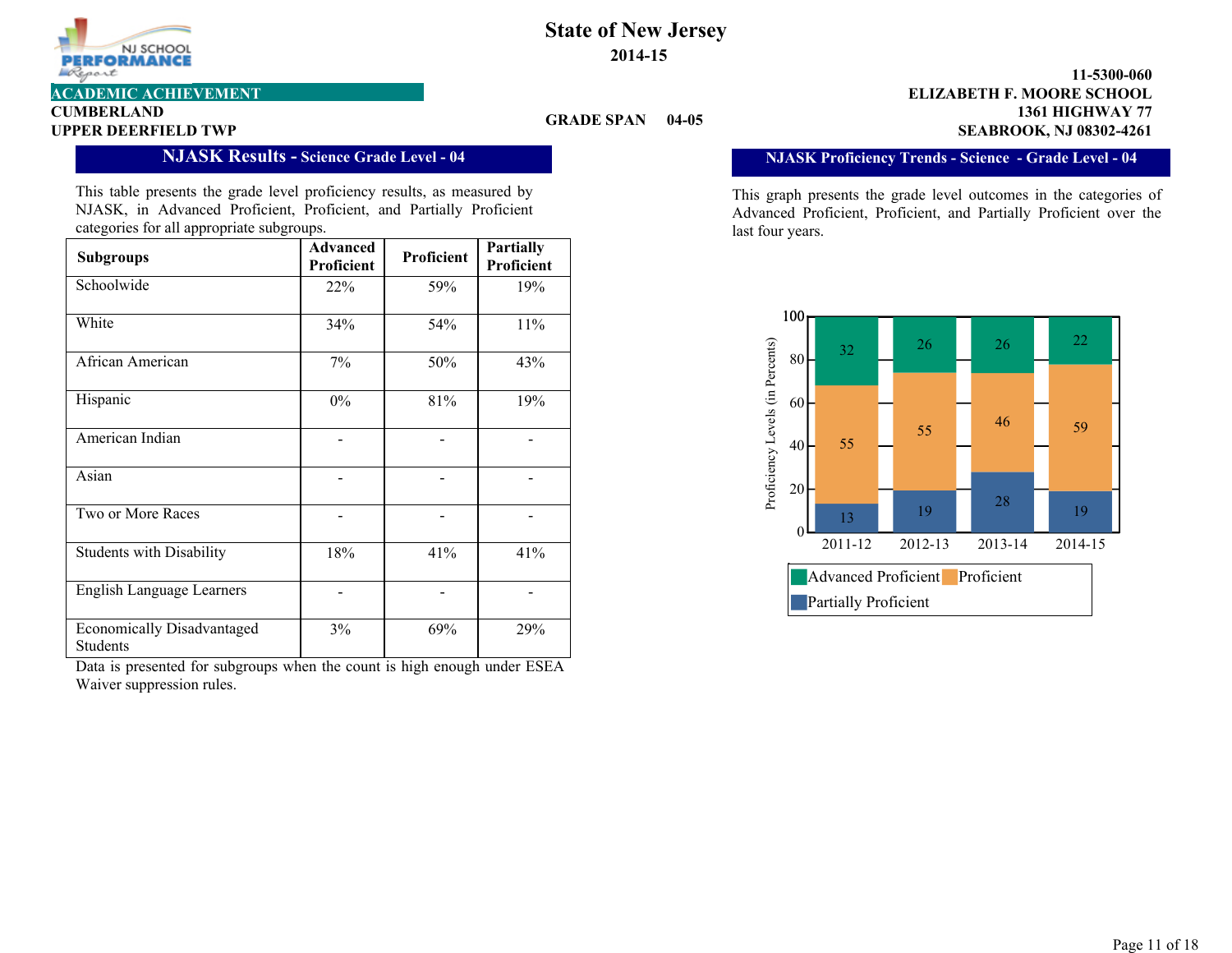

#### **CUMBERLAND COLLEGE AND CAREER READINESS**

### **GRADE SPAN 04-05**

#### **1361 HIGHWAY 77 11-5300-060 UPPER DEERFIELD TWP SEABROOK, NJ 08302-4261 ELIZABETH F. MOORE SCHOOL**

Students in both elementary and middle schools begin to demonstrate college readiness behaviors long before they even enter high school. Among the behaviors that research has shown to be indicative of successfully graduating high school is regularly attending school. For all elementary schools, this includes the percentage of students that are chronically absent each year, defined as missing more than 10% of possible school days.

## **Chronic Absenteeism Trend**

This graph presents the percentage of the enrolled students who were chronically absent for the past three years.



### **Absenteeism**

The chart below presents the percentage of students who were absent in each category of absence: 0 absences, 1- 5 absences, 6 - 10 absences, 11 - 15 absences, and more than 15 absences. An absence is defined as being 'not present' and includes the days missed regardless of whether they were determined to be excused or unexcused by the school.

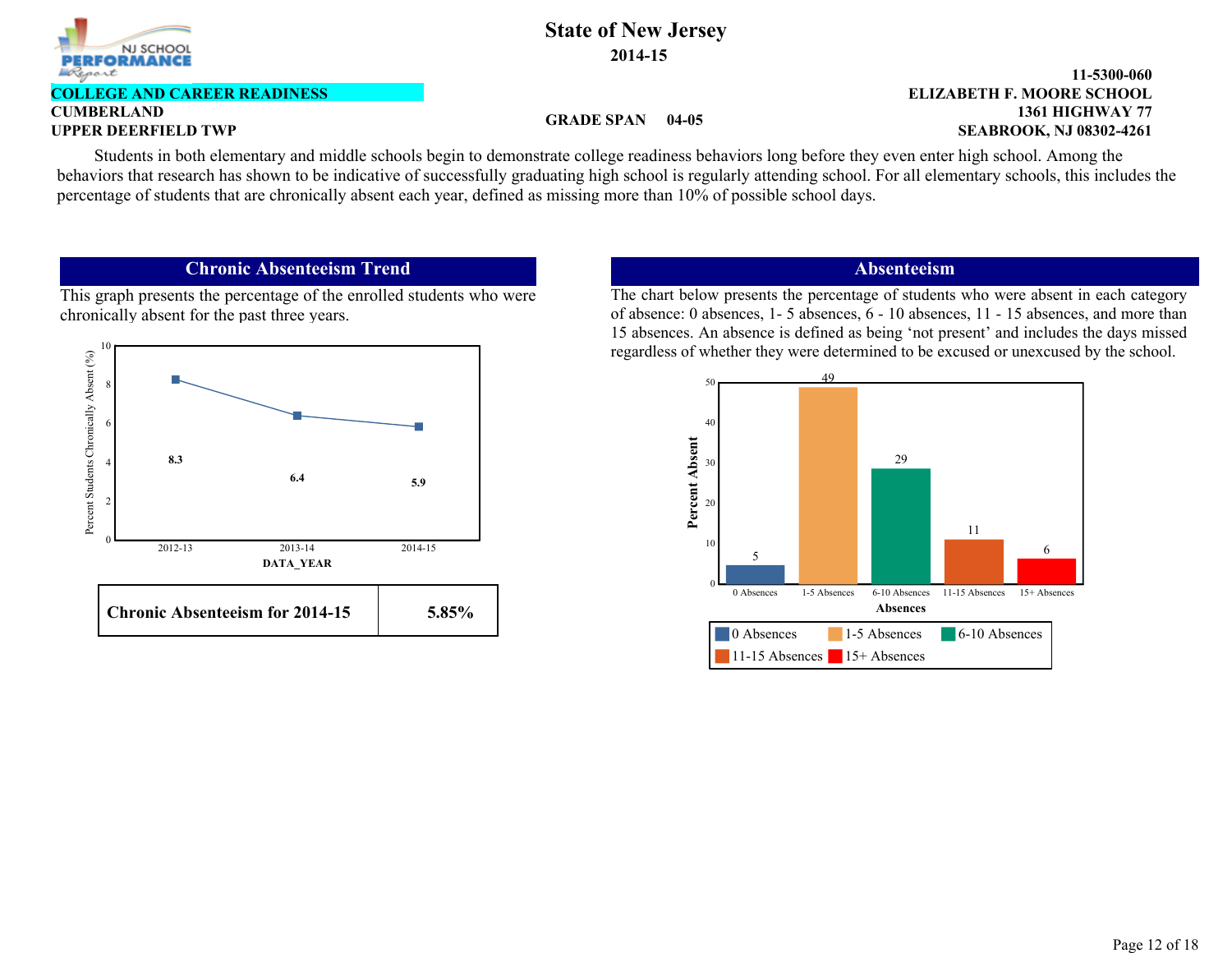

# **CUMBERLAND**

### **1361 HIGHWAY 77 11-5300-060 UPPER DEERFIELD TWP SEABROOK, NJ 08302-4261 STUDENT GROWTH ELIZABETH F. MOORE SCHOOL**

#### **GRADE SPAN 04-05**

This section of the performance report presents data about student growth, utilizing the Student Growth Percentile Methodology (SGP). SGP creates a measure of how students progressed in grades 4 through 8 in Language Arts Literacy and in grades 4 through 7 in Math when compared to other students with a similar test score history. A short video explaining the methodology can be found here: http://www.state.nj.us/education/njsmart/performance/

 The below chart consist of five columns with measures. The first column - Schoolwide Performance - presents the schoolwide median growth score in either English Language Arts/Literacy or Mathematics for all students in the school. The second column - Peer Percentile - indicates how the school's growth performance compares to its group of peer schools. The third column - Statewide Percentile - indicates how a school compares to schools across the state. The last column - Met Target? - indicates whether the school's performance met or exceeded the statewide target, which was set to 35.

The fourth row presents the averages of the peer school percentiles, the averages of statewide percentiles, the percentage of statewide targets met.

| <b>Student Growth Indicators</b>       | <b>Schoolwide</b><br><b>Performance</b> | Peer<br>Percentile | <b>Statewide</b><br>Percentile | <b>Statewide</b><br><b>Target</b> | Met Target? |
|----------------------------------------|-----------------------------------------|--------------------|--------------------------------|-----------------------------------|-------------|
| <b>Student Growth on Language Arts</b> | 48                                      | 47                 | 40                             | 35                                | <b>YES</b>  |
| <b>Student Growth on Math</b>          | 45                                      | 50                 | 32                             | 35                                | <b>YES</b>  |
|                                        |                                         | 49                 | 36                             |                                   | 100%        |
| <b>Student Growth</b>                  |                                         |                    |                                |                                   |             |

This table presents for all students with growth scores the interaction between their performance on PARCC and their growth scores. For example, in the top left cell the percentage of students who are both in Level 1 - Did not yet meet expectations AND also demonstrating low growth is displayed.

|                            | <b>Language Arts</b> |                |             |                            |
|----------------------------|----------------------|----------------|-------------|----------------------------|
|                            |                      | <b>GROWTH</b>  |             |                            |
| (Expectations)             | Low                  | <b>Typical</b> | <b>High</b> | (Expectations)             |
| <b>Did Not Yet</b><br>Meet | 14%                  | $5\%$          | $0\%$       | <b>Did Not Yet</b><br>Meet |
| <b>Partially Met</b>       | 10%                  | 7%             | 7%          | <b>Partially Met</b>       |
| Approached                 | 10%                  | 14%            | 9%          | Approached                 |
| Met                        | 3%                   | 9%             | 13%         | Met                        |
| <b>Exceeded</b>            | $0\%$                | $0\%$          | $0\%$       | <b>Exceeded</b>            |

| <b>Language Arts</b> |                |       |                            |       | <b>Math</b>    |       |
|----------------------|----------------|-------|----------------------------|-------|----------------|-------|
|                      | <b>GROWTH</b>  |       |                            |       | <b>GROWTH</b>  |       |
| )W                   | <b>Typical</b> | High  | (Expectations)             | Low   | <b>Typical</b> | High  |
| 14%                  | 5%             | $0\%$ | <b>Did Not Yet</b><br>Meet | 11%   | $1\%$          | $0\%$ |
| 10%                  | 7%             | 7%    | <b>Partially Met</b>       | 16%   | 14%            | 9%    |
| 10%                  | 14%            | 9%    | Approached                 | 7%    | 10%            | 13%   |
| 3%                   | 9%             | 13%   | Met                        | 2%    | 4%             | 11%   |
| $0\%$                | $0\%$          | $0\%$ | <b>Exceeded</b>            | $0\%$ | $0\%$          | $0\%$ |

**Low Growth** is defined as an **Student Growth Percentile score less than 35**. **Typical Growth** is defined as an **Student Growth Percentile score between 35 and 65.**

**High Growth** is defined as a **Student Growth Percentile score higher than 65.**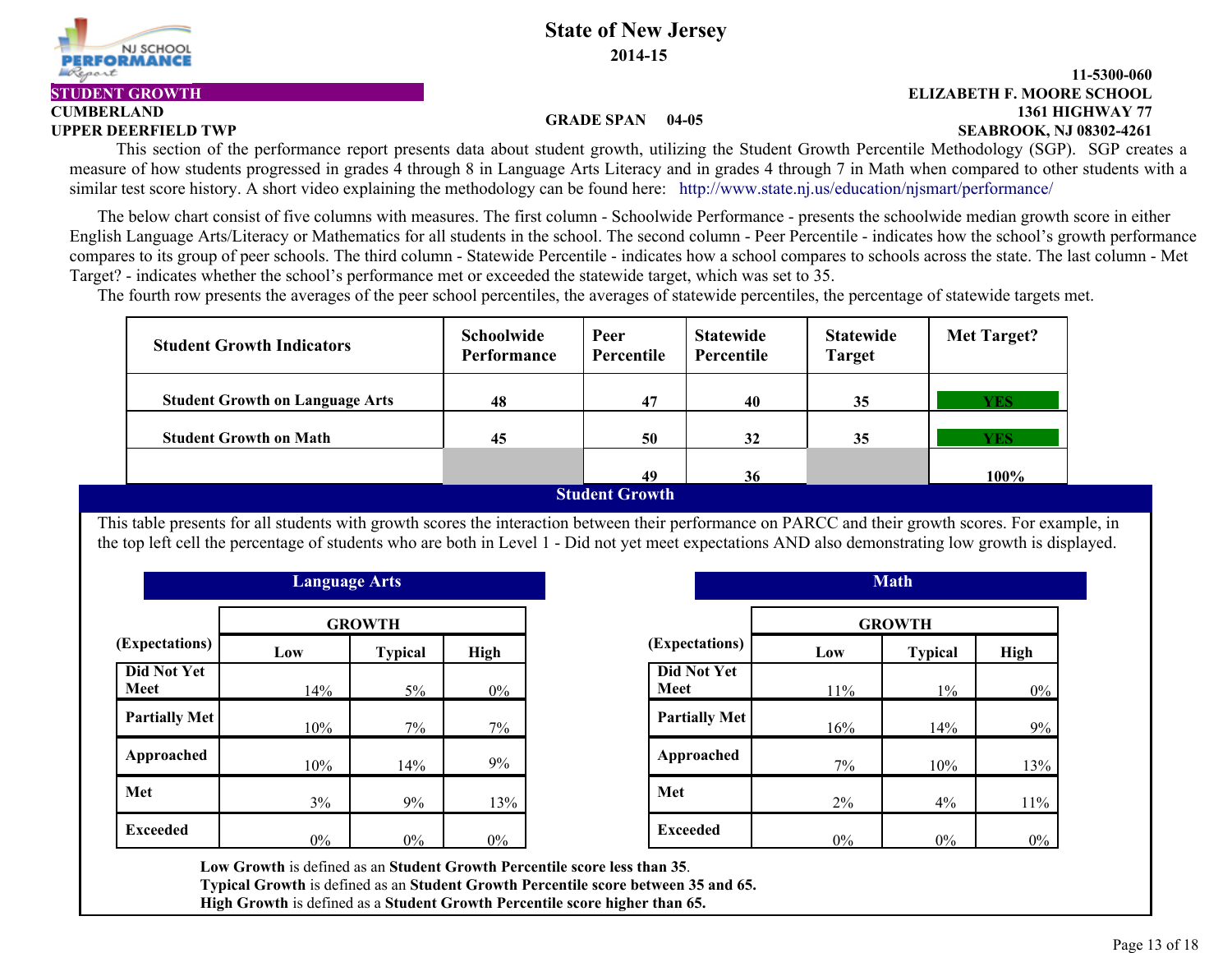

#### **WITHIN SCHOOL ACHIEVEMENT GAP**

# **CUMBERLAND**

## **State of New Jersey 2014-15**

#### **1361 HIGHWAY 77 11-5300-060 UPPER DEERFIELD TWP SEABROOK, NJ 08302-4261 ELIZABETH F. MOORE SCHOOL**

#### **GRADE SPAN 04-05**

 This section of the performance report presents data about the achievement gap that exists within a school - as measured by the difference between the students' scale scores at the 25th and 75th percentile in the school, the Interquartile Range (IQR). Taken together with an understanding of the overall and average achievement levels in the school, the IQR furthers an understanding of the range of student outcomes that exist in a school. A school gap smaller than the state gap indicates that the school's range of student outcomes is narrower than the state's while a school gap larger than the state gap indicates that the school's range of student outcomes is broader than the state's.

## **PARCC Language Arts 25th %ile vs 75th%ile PARCC MATH 25th %ile vs 75th%ile**

This table presents the scale scores associated with students at the bottom (0th percentile), the 25th percentile, the 50th percentile, the 75th percentile and the top (99th percentile) of school's distribution.

| Percentile       | <b>School Scale Score</b> | <b>State Scale Score</b> |
|------------------|---------------------------|--------------------------|
| 99th             | 770                       | 850                      |
| 75 <sub>th</sub> | 744                       | 773                      |
| <b>50th</b>      | 726                       | 750                      |
| 25 <sub>th</sub> | 701                       | 728                      |
| 0th              | 664                       | 650                      |

|                  | <b>School</b> | Scale Score Gap - Scale Score Gap -<br><b>State</b> |
|------------------|---------------|-----------------------------------------------------|
| 25th vs 75th Gap | 43            | 45                                                  |

### **Grade Level - 04 Grade Level - 04**

This table presents the scale scores associated with students at the bottom (0th percentile), the 25th percentile, the 50th percentile, the 75th percentile and the top (99th percentile) of school's distribution.

| Percentile       | <b>School Scale Score</b> | <b>State Scale Score</b> | Percentile       | <b>School Scale Score</b> | <b>State Scale Score</b> |
|------------------|---------------------------|--------------------------|------------------|---------------------------|--------------------------|
| 99th             | 770                       | 850                      | 99th             | 779                       | 850                      |
| 75 <sub>th</sub> | 744                       | 773                      | 75th             | 739                       | 764                      |
| <b>50th</b>      | 726                       | 750                      | <b>50th</b>      | 721                       | 742                      |
| 25 <sub>th</sub> | 701                       | 728                      | 25 <sub>th</sub> | 706                       | 721                      |
| 0th              | 664                       | 650                      | 0th              | 681                       | 650                      |

| hool | eore Gap -   Scale Score Gap -<br><b>State</b> |                  | School | Scale Score Gap - Scale Score Gap -<br><b>State</b> |
|------|------------------------------------------------|------------------|--------|-----------------------------------------------------|
|      |                                                | 25th vs 75th Gap |        |                                                     |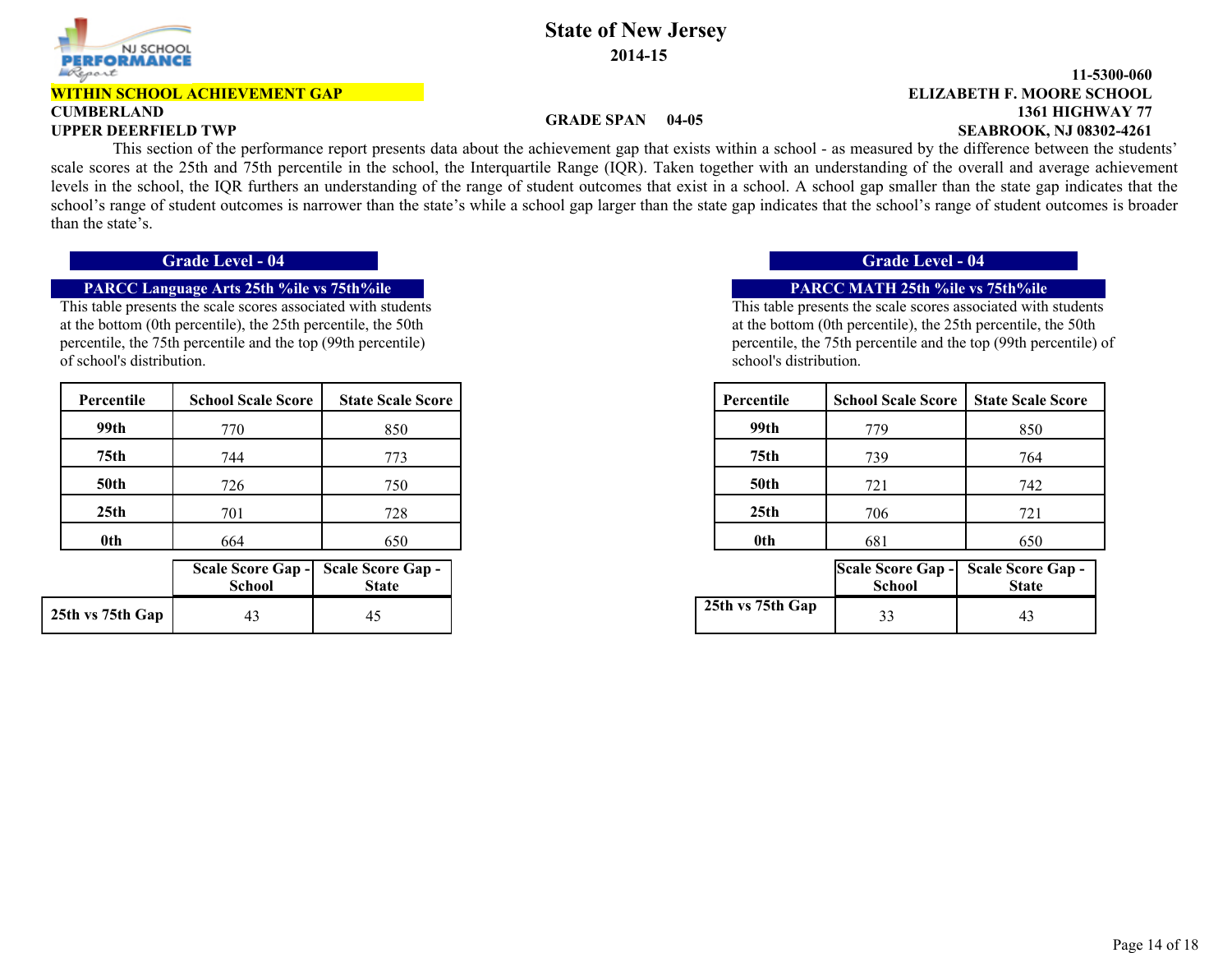

#### **WITHIN SCHOOL ACHIEVEMENT GAP**

# **CUMBERLAND**

### **Grade Level - 05 Grade Level - 05**

### **PARCC Language Arts 25th %ile vs 75th%ile PARCC MATH 25th %ile vs 75th%ile**

This table presents the scale scores associated with students at the bottom (0th percentile), the 25th percentile, the 50th percentile, the 75th percentile and the top (99th percentile) of school's distribution.

| Percentile       | <b>School Scale Score</b> | <b>State Scale Score</b> | Percentile       | <b>School Scale Score</b> | <b>State Scale Score</b> |
|------------------|---------------------------|--------------------------|------------------|---------------------------|--------------------------|
| 99th             | 786                       | 850                      | 99th             | 777                       | 850                      |
| 75 <sub>th</sub> | 753                       | 773                      | 75th             | 743                       | 763                      |
| <b>50th</b>      | 732                       | 751                      | 50th             | 726                       | 743                      |
| 25 <sub>th</sub> | 713                       | 728                      | 25 <sub>th</sub> | 710                       | 723                      |
| <b>Oth</b>       | 673                       | 650                      | 0th              | 665                       | 650                      |

|                  | <b>School</b> | Scale Score Gap - Scale Score Gap -<br><b>State</b> |
|------------------|---------------|-----------------------------------------------------|
| 25th vs 75th Gap | 40            |                                                     |

# **State of New Jersey 2014-15**

**GRADE SPAN 04-05**

**1361 HIGHWAY 77 11-5300-060 UPPER DEERFIELD TWP SEABROOK, NJ 08302-4261 ELIZABETH F. MOORE SCHOOL**

This table presents the scale scores associated with students at the bottom (0th percentile), the 25th percentile, the 50th percentile, the 75th percentile and the top (99th percentile) of school's distribution.

| cale Score | Percentile  | <b>School Scale Score</b> | <b>State Scale Score</b> |
|------------|-------------|---------------------------|--------------------------|
| 850        | 99th        | 777                       | 850                      |
| 773        | 75th        | 743                       | 763                      |
| 751        | <b>50th</b> | 726                       | 743                      |
| 728        | 25th        | 710                       | 723                      |
| 650        | 0th         | 665                       | 650                      |

| hool | core Gap - Scale Score Gap -<br><b>State</b> |                  | School | Scale Score Gap - Scale Score Gap -<br><b>State</b> |
|------|----------------------------------------------|------------------|--------|-----------------------------------------------------|
| 40   |                                              | 25th vs 75th Gap |        | 40                                                  |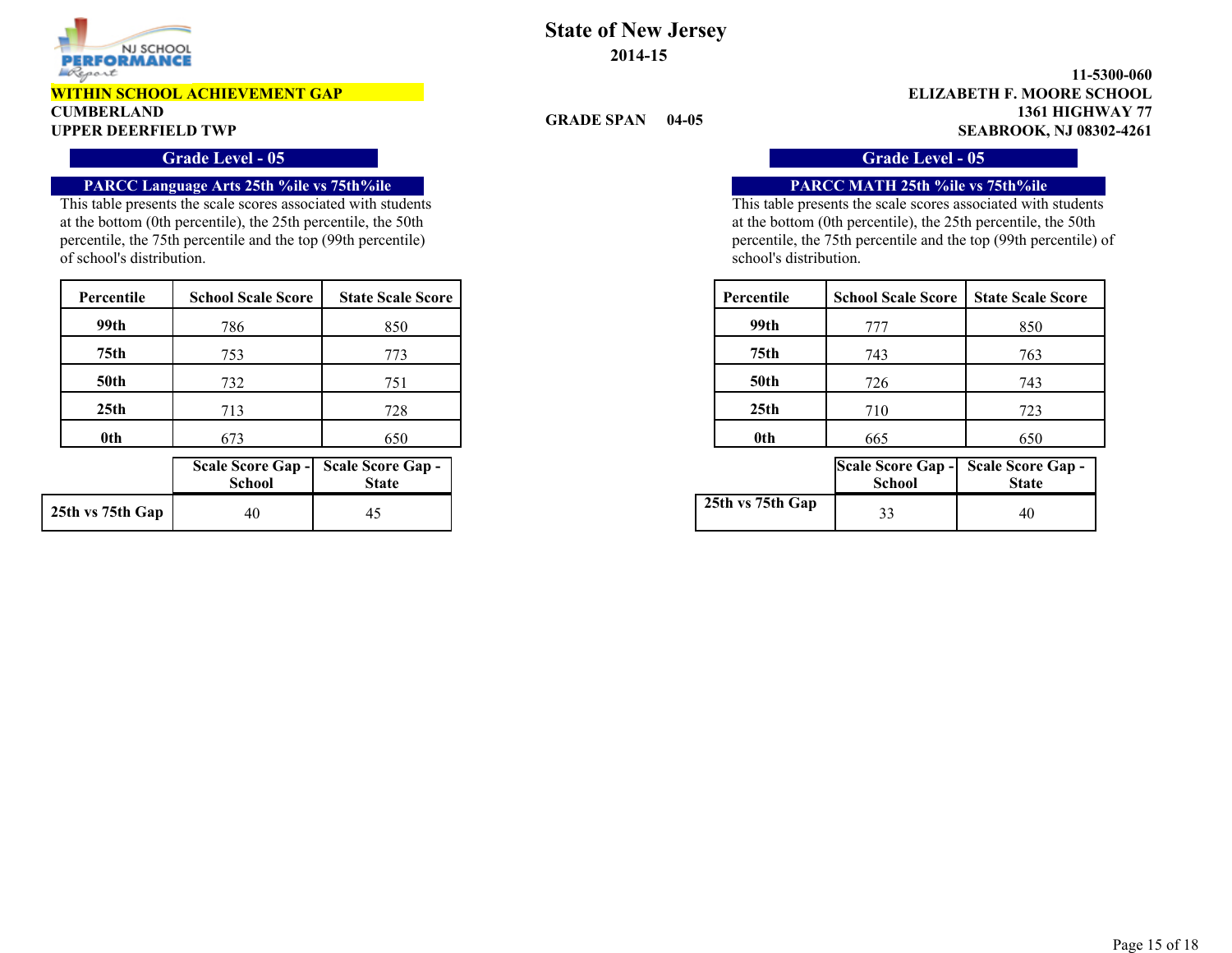

#### **1361 HIGHWAY 77 11-5300-060 UPPER DEERFIELD TWP SEABROOK, NJ 08302-4261 ELIZABETH F. MOORE SCHOOL**

#### **GRADE SPAN 04-05**

This table presents the amount of time that a typical student is engaged in instructional activities under the supervision of a certified teacher.

| 2014-15            | School             |
|--------------------|--------------------|
| <b>Full Time</b>   | 5 Hrs. 55 Mins.    |
| <b>Shared Time</b> | $0$ Hrs. $0$ Mins. |

This table presents the number of students who were expelled from the school and district during the school year.

|         | <b>School</b> |
|---------|---------------|
| 2014-15 |               |

# **Student to Staff Ratio**

This table presents the count of students per faculty member or administrator in the school. All staff are counted in full-time equivalents.

| 2014-15               | <b>School</b> |
|-----------------------|---------------|
| <b>Faculty</b>        | 15            |
| <b>Administrators</b> | 184           |

# **CUMBERLAND SCHOOL CLIMATE**

### **Length of School Day Instructional Time**

This table presents the amount of time a school is in session for a typical student on a normal school day.

|         | <b>School</b>   |
|---------|-----------------|
| 2014-15 | 6 Hrs. 20 Mins. |

# **Student Suspension Rate Student Expulsions**

This table presents the percentage of students who were suspended one or more times during the school year.

|         | <b>School</b> |
|---------|---------------|
| 2014-15 | 4.9%          |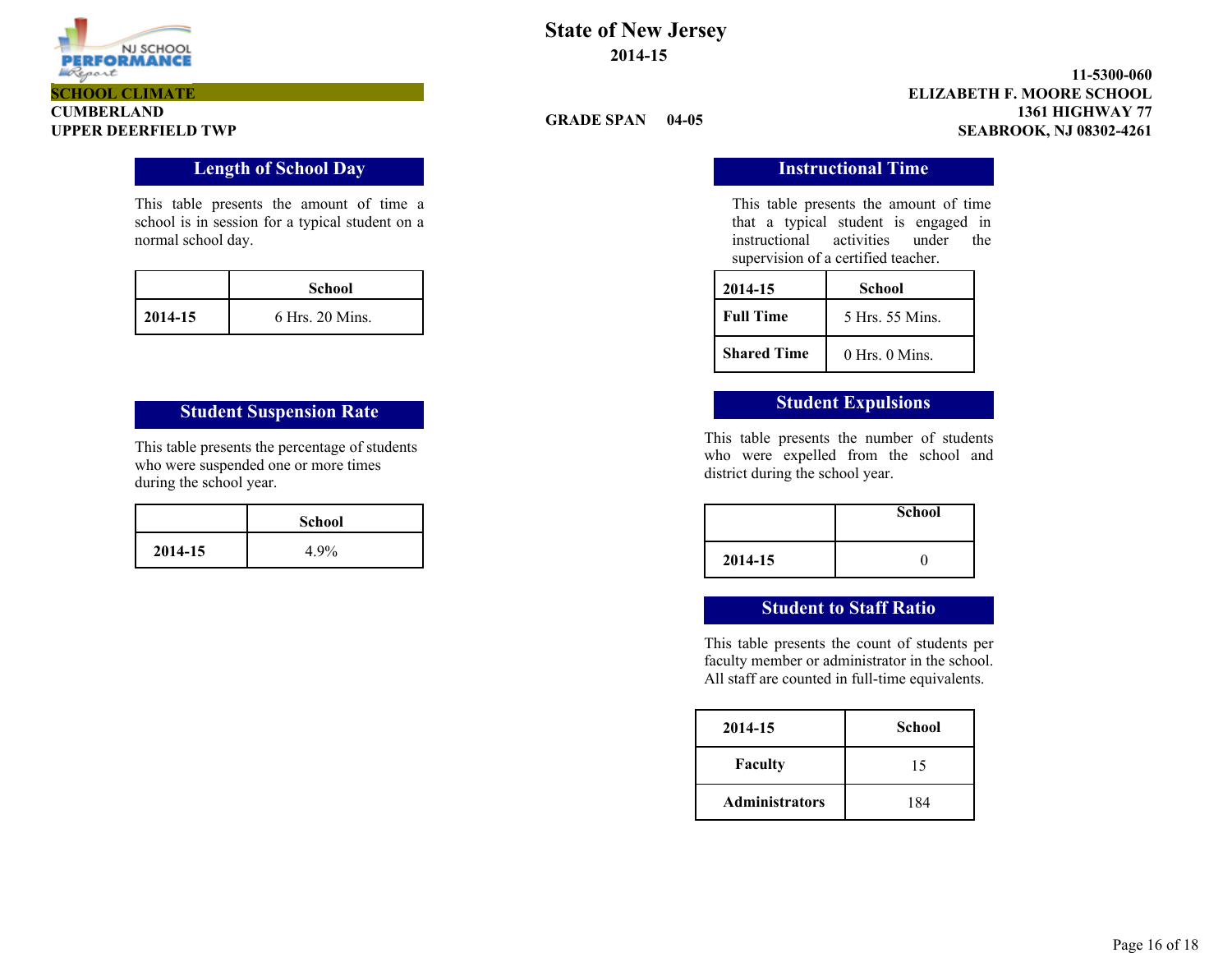

**CUMBERLAND**

# **GRADE SPAN 04-05**

**1361 HIGHWAY 77 11-5300-060** UPPER DEERFIELD TWP **SEABROOK, NJ 08302-4261 SCHOOL PEER GROUP ELIZABETH F. MOORE SCHOOL**

This table presents the list of peer schools in alphabetical order by county name that was created specifically for this school (highlighted in yellow). Peer schools are drawn from across the state and represent schools that have similar grade configurations and that are educating students of similar demographic characteristics, as measured by enrollment in Free/Reduced Lunch Programs, Limited English Proficiency or Special Education Programs.

| <b>COUNTY NAME</b> | <b>DISTRICT NAME</b>                | <b>SCHOOL NAME</b>                                                          |             | <b>CDS CODE GRADESPAN</b> | <b>ECONOMICALLY</b><br><b>DISADVANTAGED</b> | <b>ENGLISH</b><br><b>LANGUAGE</b><br><b>LEARNERS</b> | <b>SPECIAL</b><br><b>EDUCATION</b> |
|--------------------|-------------------------------------|-----------------------------------------------------------------------------|-------------|---------------------------|---------------------------------------------|------------------------------------------------------|------------------------------------|
| <b>BERGEN</b>      | <b>BERGENFIELD BORO</b>             | <b>FRANKLIN ELEMENTARY SCHOOL</b>                                           | 03-0300-040 | $KG-05$                   | 35%                                         | 4.6%                                                 | 12.7%                              |
| <b>BERGEN</b>      | <b>WALLINGTON BORO</b>              | FRANK W. GAVLAK ELEMENTARY<br><b>SCHOOL</b>                                 | 03-5430-055 | <b>KG-06</b>              | 34.9%                                       | 3.1%                                                 | 14.3%                              |
|                    | <b>BURLINGTON NORTH HANOVER TWP</b> | <b>NORTH HANOVER TOWNSHIP UPPER 05-3650-036</b><br><b>ELEMENTARY SCHOOL</b> |             | $05 - 06$                 | 34.6%                                       | 0.4%                                                 | 19.5%                              |
| <b>CAMDEN</b>      | <b>CHERRY HILL TWP</b>              | <b>CLARA BARTON ELEMENTARY</b><br><b>SCHOOL</b>                             | 07-0800-069 | $KG-05$                   | 34.6%                                       | 5.8%                                                 | 9.2%                               |
| <b>CAMDEN</b>      | <b>GLOUCESTER TWP</b>               | <b>LORING-FLEMMING ELEMENTARY</b><br><b>SCHOOL</b>                          | 07-1780-090 | $KG-05$                   | 40.5%                                       | $7.7\%$                                              | 14.5%                              |
| <b>CAMDEN</b>      | <b>LAUREL SPRINGS BORO</b>          | <b>LAUREL SPRINGS SCHOOL</b>                                                | 07-2540-050 | <b>PK-06</b>              | 36.5%                                       | 1.4%                                                 | 18.7%                              |
| <b>CAMDEN</b>      | <b>MOUNT EPHRAIM BORO</b>           | MARY BRAY ELEMENTARY SCHOOL 07-3420-030                                     |             | <b>PK-04</b>              | 32.4%                                       | 0.8%                                                 | 17.2%                              |
| <b>CAMDEN</b>      | <b>WATERFORD TWP</b>                | THOMAS RICHARDS ELEMENTARY                                                  | 07-5560-060 | PK-04                     | 31.4%                                       | $0\%$                                                | 13.8%                              |
| <b>CAMDEN</b>      | <b>WATERFORD TWP</b>                | <b>WATERFORD ELEMENTARY SCHOOL07-5560-100</b>                               |             | 04-06                     | 33.2%                                       | 0.3%                                                 | 16.2%                              |
| <b>CAPE MAY</b>    | <b>OCEAN CITY</b>                   | OCEAN CITY PRIMARY SCHOOL                                                   | 09-3780-070 | $KG-03$                   | 36.2%                                       | 8.1%                                                 | 9.1%                               |
|                    | CUMBERLANI MILLVILLE CITY           | RIECK AVENUE ELEMENTARY<br><b>SCHOOL</b>                                    | 11-3230-085 | $KG-05$                   | 58.2%                                       | 10.9%                                                | 27.6%                              |
|                    | CUMBERLANI UPPER DEERFIELD TWP      | <b>ELIZABETH F. MOORE SCHOOL</b>                                            | 11-5300-060 | $04 - 05$                 | 54.9%                                       | 8.2%                                                 | 27.2%                              |
| <b>ESSEX</b>       | <b>WEST ORANGE TOWN</b>             | PLEASANTDALE ELEMENTARY<br><b>SCHOOL</b>                                    | 13-5680-150 | <b>PK-05</b>              | 43.4%                                       | 4.5%                                                 | 18.9%                              |
|                    | <b>GLOUCESTER GREENWICH TWP</b>     | <b>BROAD STREET ELEMENTARY</b><br><b>SCHOOL</b>                             | 15-1830-050 | $KG-04$                   | 35.6%                                       | $0\%$                                                | 17.8%                              |
|                    | <b>GLOUCESTER MONROE TWP</b>        | OAK KNOLL ELEMENTARY SCHOOL 15-3280-090                                     |             | $KG-04$                   | 30.4%                                       | $0\%$                                                | 15.4%                              |
| <b>MERCER</b>      | <b>EWING TWP</b>                    | <b>FRANCIS LORE ELEMENTARY</b><br><b>SCHOOL</b>                             | 21-1430-105 | PK-05                     | 32.8%                                       | 2.4%                                                 | 14.5%                              |
| <b>MIDDLESEX</b>   | <b>CARTERET BORO</b>                | PRIVATE NICHOLAS MINUE<br><b>ELEMENTARY SCHOOL</b>                          | 23-0750-057 | PK-05                     | 54.2%                                       | 20.6%                                                | 7.2%                               |
| MIDDLESEX          | NORTH BRUNSWICK TWP                 | <b>ARTHUR M. JUDD</b>                                                       | 23-3620-055 | <b>PK-05</b>              | 32.3%                                       | 3.1%                                                 | 10.5%                              |
| MIDDLESEX          | <b>OLD BRIDGE TWP</b>               | <b>CHEESEQUAKE ELEMENTARY</b><br><b>SCHOOL</b>                              | 23-3845-105 | $KG-05$                   | 34%                                         | 6.9%                                                 | 8%                                 |
| <b>MIDDLESEX</b>   | PISCATAWAY TWP                      | <b>DWIGHT D. EISENHOWER</b><br><b>ELEMENTARY SCHOOL</b>                     | 23-4130-065 | $KG-03$                   | 40.2%                                       | 10.8%                                                | 7.3%                               |
| <b>MIDDLESEX</b>   | PISCATAWAY TWP                      | <b>GRANDVIEW ELEMENTARY SCHOOL 23-4130-080</b>                              |             | PK-03                     | 32.6%                                       | 7.7%                                                 | 5.9%                               |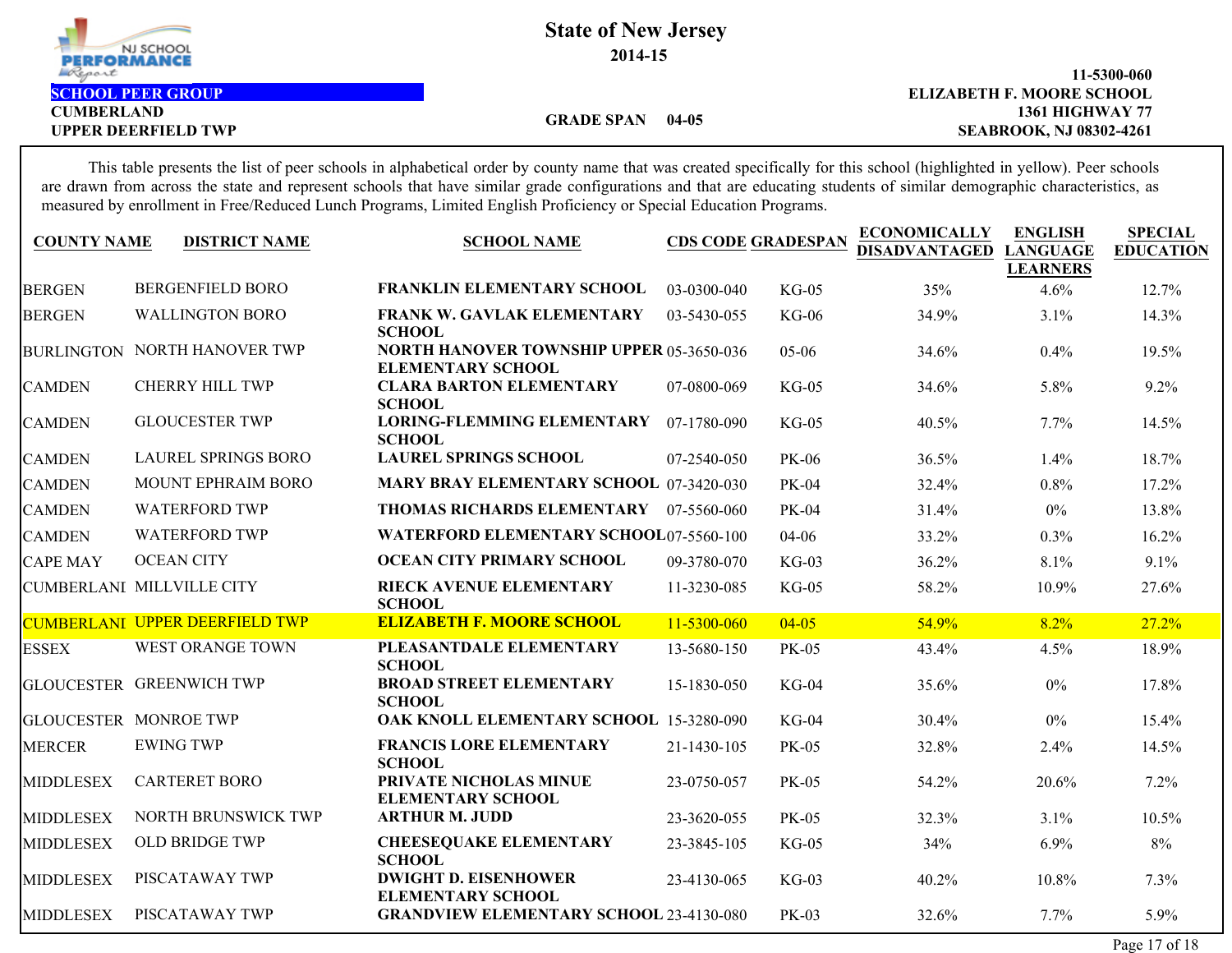| Report            | NJ SCHOOL<br>PERFORMANCE   | <b>State of New Jersey</b><br>2014-15              |             |                                                          |       |                           | 11-5300-060 |
|-------------------|----------------------------|----------------------------------------------------|-------------|----------------------------------------------------------|-------|---------------------------|-------------|
|                   | <b>SCHOOL PEER GROUP</b>   |                                                    |             |                                                          |       | ELIZABETH F. MOORE SCHOOL |             |
| <b>CUMBERLAND</b> | <b>UPPER DEERFIELD TWP</b> | <b>GRADE SPAN</b><br>$04-05$                       |             | <b>1361 HIGHWAY 77</b><br><b>SEABROOK, NJ 08302-4261</b> |       |                           |             |
| <b>MIDDLESEX</b>  | <b>SAYREVILLE BORO</b>     | <b>EMMA ARLETH ELEMENTARY</b><br><b>SCHOOL</b>     | 23-4660-060 | $KG-03$                                                  | 36.1% | 2.2%                      | 17.5%       |
| <b>IMIDDLESEX</b> | <b>SAYREVILLE BORO</b>     | <b>SAMSEL UPPER ELEMENTARY</b><br><b>SCHOOL</b>    | 23-4660-085 | PK-05                                                    | 35.6% | $1.4\%$                   | 18.9%       |
| <b>IMONMOUTH</b>  | <b>EATONTOWN BORO</b>      | <b>MEADOWBROOK</b>                                 | 25-1260-080 | <b>PK-06</b>                                             | 34.9% | $0.7\%$                   | 19.2%       |
| <b>OCEAN</b>      | <b>LACEY TWP</b>           | <b>LANOKA HARBOR ELEMENTARY</b><br><b>SCHOOL</b>   | 29-2480-060 | $KG-04$                                                  | 34.9% | 1.1%                      | 17.3%       |
| <b>OCEAN</b>      | <b>OCEAN TWP</b>           | <b>WARETOWN ELEMENTARY SCHOOL 29-3820-050</b>      |             | $PK-03$                                                  | 31.9% | $0\%$                     | 16.7%       |
| <b>OCEAN</b>      | <b>TOMS RIVER REGIONAL</b> | <b>JOSEPH A. CITTA ELEMENTARY</b><br><b>SCHOOL</b> | 29-5190-067 | $KG-05$                                                  | 31.8% | 4.7%                      | 9.1%        |
| <b>SOMERSET</b>   | <b>FRANKLIN TWP</b>        | <b>MACAFEE ROAD SCHOOL</b>                         | 35-1610-115 | PK-04                                                    | 38.3% | $1.4\%$                   | 19%         |
| <b>ISOMERSET</b>  | <b>SOMERVILLE BORO</b>     | <b>VAN DERVEER ELEMENTARY</b><br><b>SCHOOL</b>     | 35-4820-090 | <b>PK-05</b>                                             | 37.8% | $3.9\%$                   | 17.8%       |
| <b>UNION</b>      | <b>UNION TWP</b>           | <b>CONNECTICUT FARMS</b>                           | 39-5290-090 | PK-04                                                    | 36.2% | $7.2\%$                   | $9.8\%$     |
| <b>WARREN</b>     | <b>MANSFIELD TWP</b>       | <b>MANSFIELD TOWNSHIP</b><br><b>ELEMENTARY</b>     | 41-2970-050 | <b>PK-06</b>                                             | 30.3% | 2.6%                      | 13%         |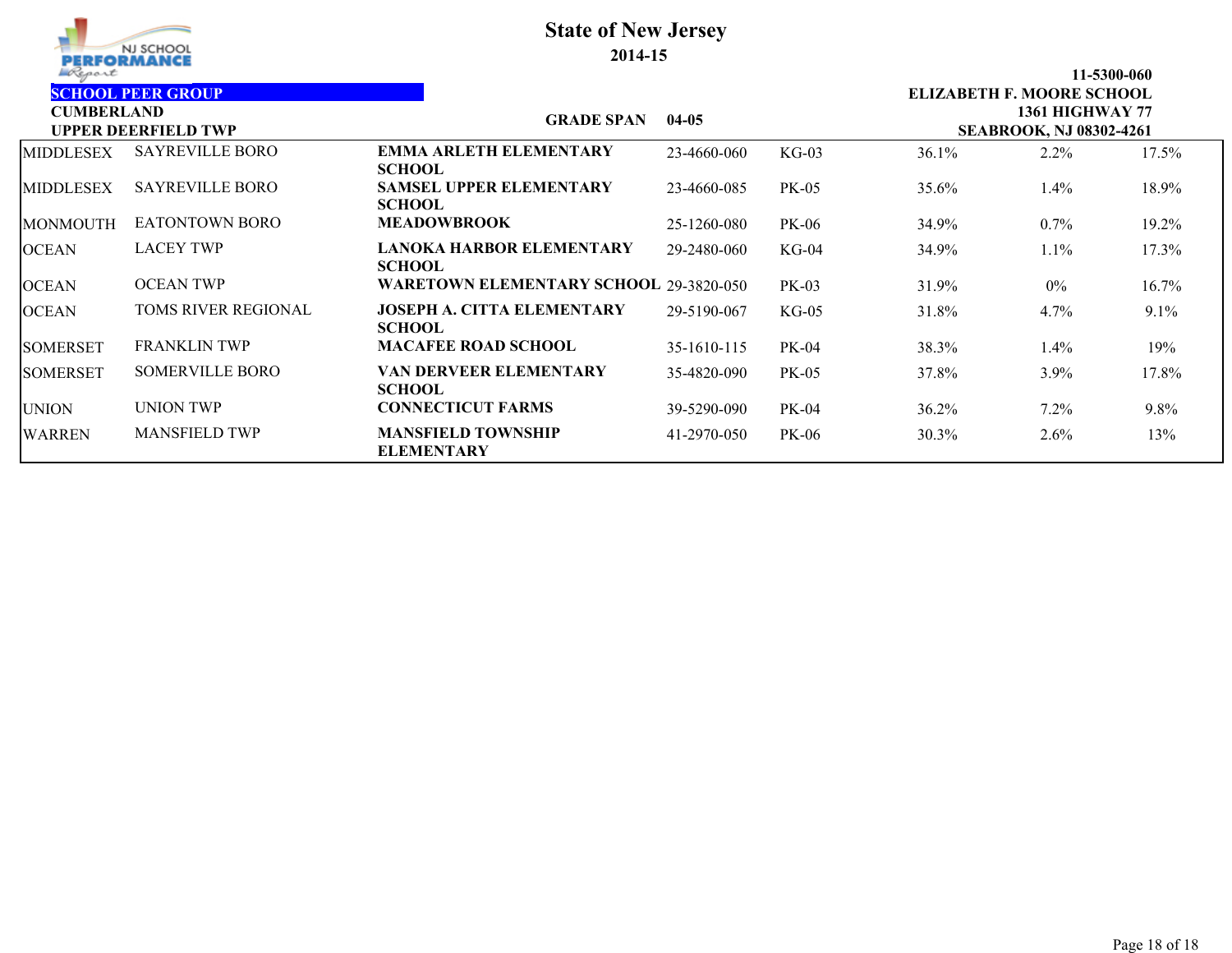

**CUMBERLAND OVERVIEW**

**State of New Jersey 2014-15**

**GRADE SPAN 06-08**

**1385 HIGHWAY 77 11-5300-070 UPPER DEERFIELD TWP SEABROOK, NJ 08302-4261 WOODRUFF MIDDLE SCHOOL**

The New Jersey Department of Education (NJDOE) is pleased to present these annual reports of School Performance. These reports are designed to inform parents, educators and communities about how well a school is performing and preparing its students for college and careers.

In particular, the School Performance Reports seek to:

- **Focus** attention on metrics that are indicative of college and career readiness.
- **Benchmark** a school's performance against other peer schools that are educating similar students, against statewide outcomes, and against state targets to illuminate and build upon a school's strengths and identify areas for improvement.
- **Improve** educational outcomes for students by providing both longitudinal and growth data so that progress can be measured as part of an individual school's efforts to engage in continuous improvement.

While the New Jersey School Performance Reports seek to bring more information to educators and stakeholders about the performance of schools, they do not seek to distill the performance of schools into a single metric, a single score, or a simplified conclusion. Instead, the intention is that educators and stakeholders will engage in deep, lengthy conversations about the full range of the data presented As educators know well, measuring school performance is both an art and a science. While the School Performance Report brings attention to important student outcomes, NJDOE does not collect data about other essential elements of a school, such as the provision of opportunities to participate and excel in extracurricular activities; the development of non-cognitive skills like time management and perseverance; the pervasiveness of a positive school culture or climate; or the attainment of other employability and technical skills, as many of these data are beyond both the capacity and resources of schools to measure and collect well.

To learn more about New Jersey's school accountability system, please visit: http://www.nj.gov/education/educators/.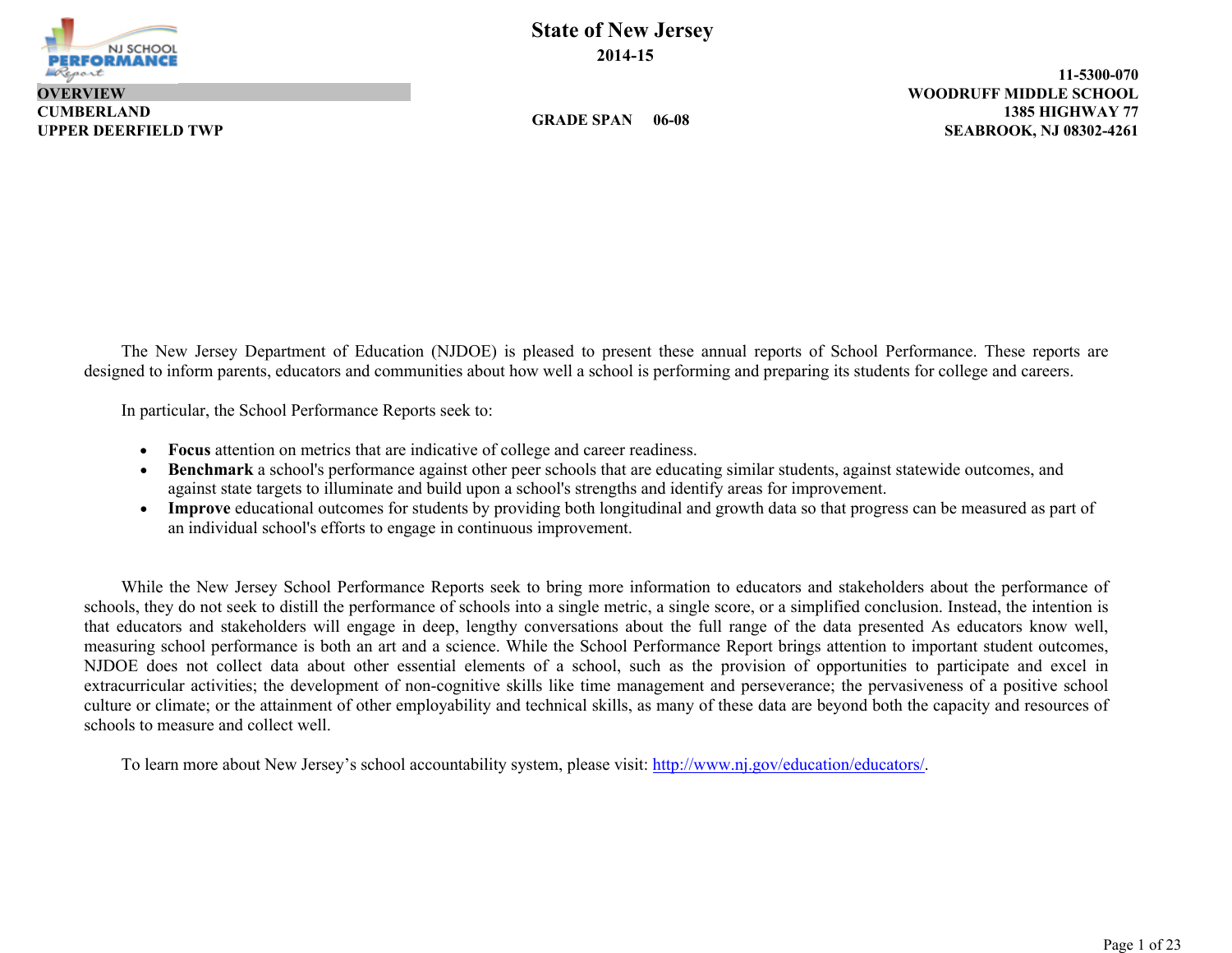

#### **DEMOGRAPHIC INFORMATION**

# **CUMBERLAND**

### **Enrollment by Grade**

This graph presents the count of students who were 'on roll' by grade in October of each school year.



Note: "UG" represents the count of students who are 'on roll' in this school but who are educated in ungraded classrooms, meaning that the classrooms may contain students from multiple grade levels.

| <b>Total School Enrollment</b> |     |  |
|--------------------------------|-----|--|
| 2012-13                        | 285 |  |
| 2013-14                        | 268 |  |
| 2014-15                        | 257 |  |
| <b>Enrollment by Gender</b>    |     |  |

This graph presents the count of students by gender who were 'on roll' in October of each school year.



|         | Male | Female |
|---------|------|--------|
| 2012-13 | 155  | 130    |
| 2013-14 | 138  | 130    |
| 2014-15 | 133  | 124    |

# **State of New Jersey 2014-15**

**GRADE SPAN** 

#### **1385 HIGHWAY 77 11-5300-070 UPPER DEERFIELD TWP SEABROOK, NJ 08302-4261 WOODRUFF MIDDLE SCHOOL**

### **Enrollment by Ethnic/Racial Subgroup**

This graph presents the percentages of enrollment for each subgroup defined by the No Child Left Behind Act of 2001.



| White             | <b>Black</b>    | Hispanic         |
|-------------------|-----------------|------------------|
| Asian             | American Indian | Pacific Islander |
| Two or More Races |                 |                  |
|                   |                 |                  |

### **Language Diversity**

This table presents the percentage of students who primarily speak each language in their home.

| 2014-15    | Percent |
|------------|---------|
| English    | 86.2%   |
| Spanish    | 10.3%   |
| Vietnamese | 1.2%    |
| Abkhazian  | 0.8%    |
| Chinese    | 0.8%    |
| Gujarati   | 0.8%    |

#### **Enrollment Trends by Program Participation**

This graph presents the percentages of students by program participation who were 'on roll' in October of each school year.



| <b>Current Year Enrollment by Program Participation</b> |                                    |                           |  |  |  |
|---------------------------------------------------------|------------------------------------|---------------------------|--|--|--|
| 2014-15                                                 | <b>Count of</b><br><b>Students</b> | % of<br><b>Enrollment</b> |  |  |  |
| <b>Students with Disability</b>                         | 54                                 | 21%                       |  |  |  |
| Economically Disadvantaged<br>Students                  | 149                                | 58.0%                     |  |  |  |
| <b>English Language Learners</b>                        | 16                                 | 62%                       |  |  |  |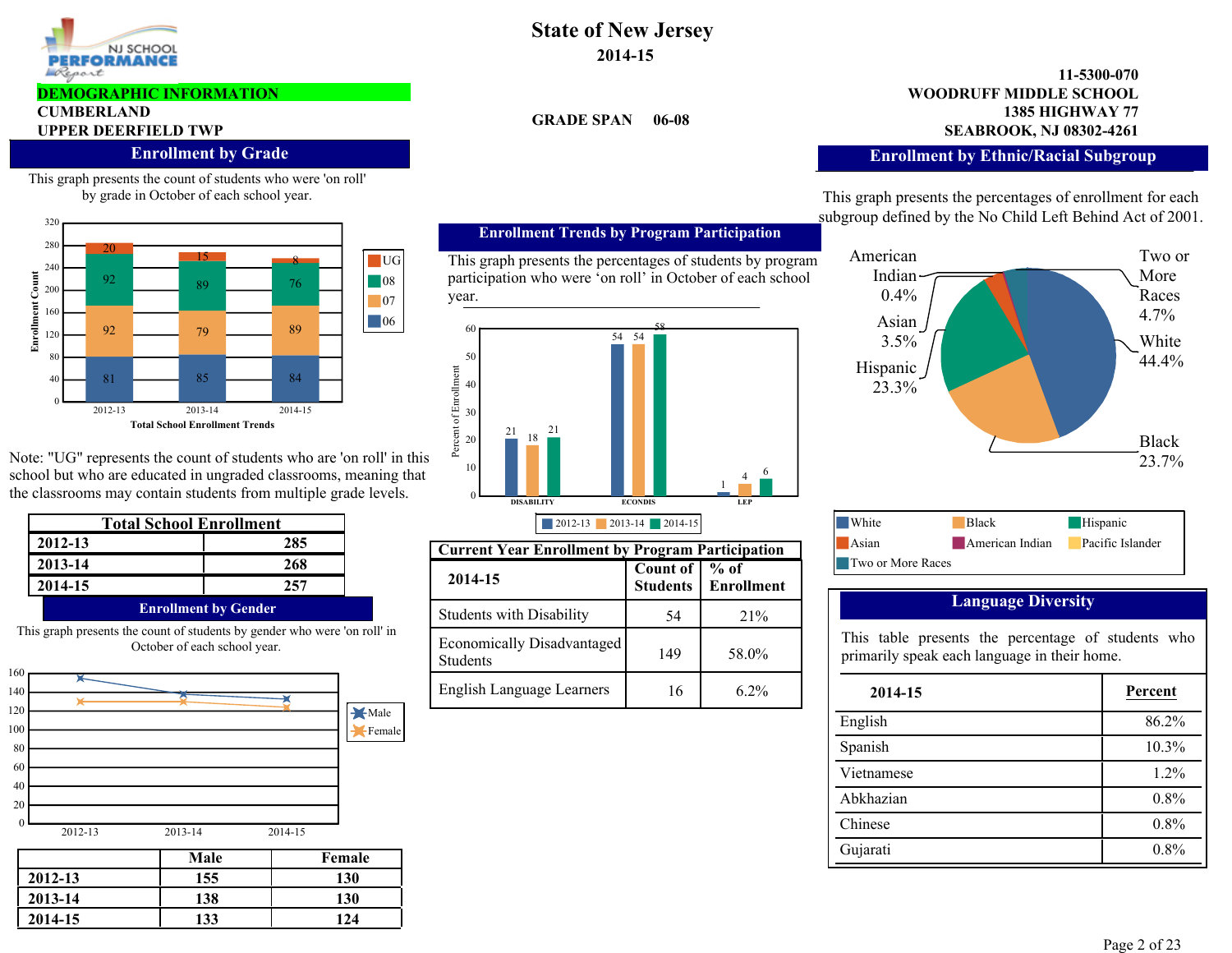

#### **1385 HIGHWAY 77 11-5300-070 UPPER DEERFIELD TWP SEABROOK, NJ 08302-4261 ACADEMIC ACHIEVEMENT WOODRUFF MIDDLE SCHOOL**

#### **GRADE SPAN 06-08**

The Academic Achievement section measures the content knowledge that students have in English Language Arts/Literacy (ELA/L) and Math as demonstrated in the 2014-2015 *Partnership for Assessment of Readiness for College and Careers (*PARCC) assessments. The below chart consist of three columns. The first column - Schoolwide Performance - includes the percentage of students in ELA/L and Math who met or exceeded grade level expectations. The middle column - Peer School Percentile - indicates how the school's outcomes compared to its peers. The last column - Statewide Percentile - indicates how the school's outcomes compared to schools across the state.

| <b>Academic Achievement Indicators</b>                     | Schoolwide<br>Performance | <b>Peer Percentile</b> | <b>State Percentile</b> |
|------------------------------------------------------------|---------------------------|------------------------|-------------------------|
| English Language Arts/Literacy Met or Exceeded Expectation | 35%                       |                        | 28                      |
| Math Met or Exceeded Expectation                           | 24%                       |                        |                         |

#### **ESEA Waiver - English Language Arts/Literacy**

This table presents, for each subgroup in the school, the total number of valid test scores, the percentage of students who met or exceeded expectations, the assessment participation goal, and the participation rate. The participation goal is established as 95% by the United States Department of Education.

| <b>Subgroups</b>                              | <b>Valid Scores</b> | $%$ Meeting<br><b>Standards</b> | <b>Participation</b><br>Goal | Participation<br>Rate | Met<br>Participation? |
|-----------------------------------------------|---------------------|---------------------------------|------------------------------|-----------------------|-----------------------|
| Schoolwide                                    | 224                 | 34.8%                           | 95%                          | 96.6%                 | <b>YES</b>            |
| White                                         | 105                 | 45.7%                           | 95%                          | 96.5%                 | <b>YES</b>            |
| African American                              | 49                  | 14.3%                           | 95%                          | 96.8%                 | <b>YES</b>            |
| Hispanic                                      | 51                  | 29.4%                           | 95%                          | 95.4%                 | <b>YES</b>            |
| American Indian                               |                     |                                 |                              |                       |                       |
| Asian                                         |                     |                                 |                              |                       |                       |
| Two or More Races                             |                     |                                 |                              |                       |                       |
| <b>Students with Disability</b>               |                     |                                 |                              |                       |                       |
| English Language Learners                     |                     |                                 |                              |                       |                       |
| Economically Disadvantaged<br><b>Students</b> | 121                 | 23.2%                           | 95%                          | 96.7%                 | <b>YES</b>            |

**YES\* = Met Participation Rate (Participation Averaging applied)**

Data is presented for subgroups when the count is high enough under ESEA Waiver suppression rules.

NJ SCHOOL PERFORM. Report

# **CUMBERLAND**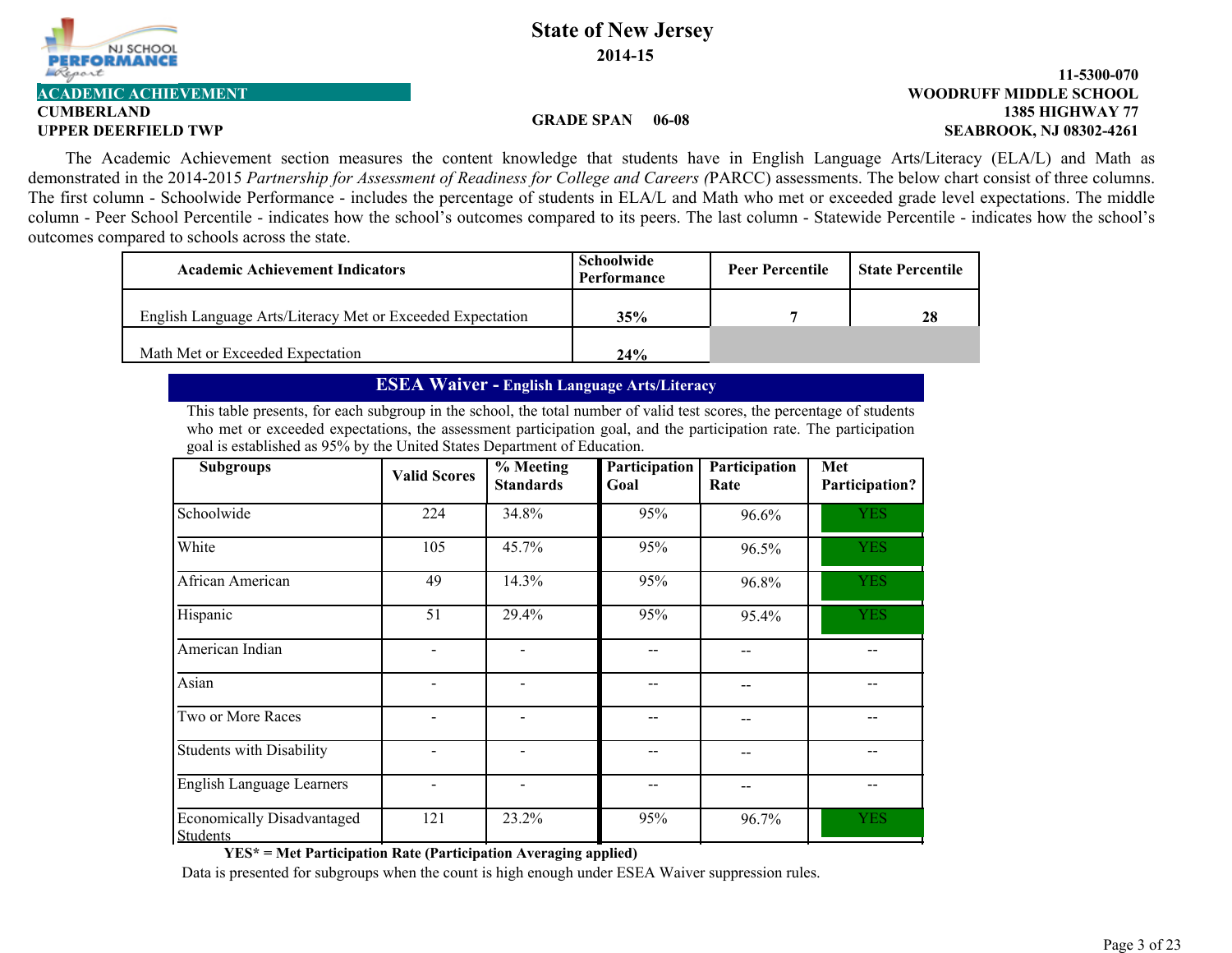

**1385 HIGHWAY 77 11-5300-070 UPPER DEERFIELD TWP SEABROOK, NJ 08302-4261 ACADEMIC ACHIEVEMENT WOODRUFF MIDDLE SCHOOL**

**CUMBERLAND**

**GRADE SPAN 06-08**

## **ESEA Waiver - Math**

This table presents, for each subgroup in the school, the total number of valid test scores, the percentage of students who met or exceeded expectations, the assessment participation goal, and the participation rate. The participation goal is established as 95% by the United States Department of Education.

| <b>Subgroups</b>                                     | <b>Valid Scores</b> | $%$ Meeting<br><b>Standards</b> | Participation<br>Goal | Participation<br>Rate | Met<br>Participation? |
|------------------------------------------------------|---------------------|---------------------------------|-----------------------|-----------------------|-----------------------|
| Schoolwide                                           | 224                 | 23.6%                           | 95%                   | 96.6%                 | <b>YES</b>            |
| White                                                | 105                 | 37.2%                           | 95%                   | 96.5%                 | <b>YES</b>            |
| African American                                     |                     |                                 |                       |                       |                       |
| Hispanic                                             |                     |                                 |                       | --                    |                       |
| American Indian                                      |                     | $\overline{\phantom{0}}$        |                       | --                    |                       |
| Asian                                                |                     |                                 |                       |                       |                       |
| Two or More Races                                    |                     |                                 |                       |                       |                       |
| <b>Students with Disability</b>                      |                     |                                 |                       |                       |                       |
| <b>English Learner Students</b>                      |                     |                                 |                       |                       |                       |
| <b>Economically Disadvantaged</b><br><b>Students</b> | 121                 | 10.7%                           | 95%                   | 96.7%                 | <b>YES</b>            |

**YES\* = Met Participation Rate (Participation Averaging applied)**

Data is presented for subgroups when the count is high enough under ESEA Waiver suppression rules.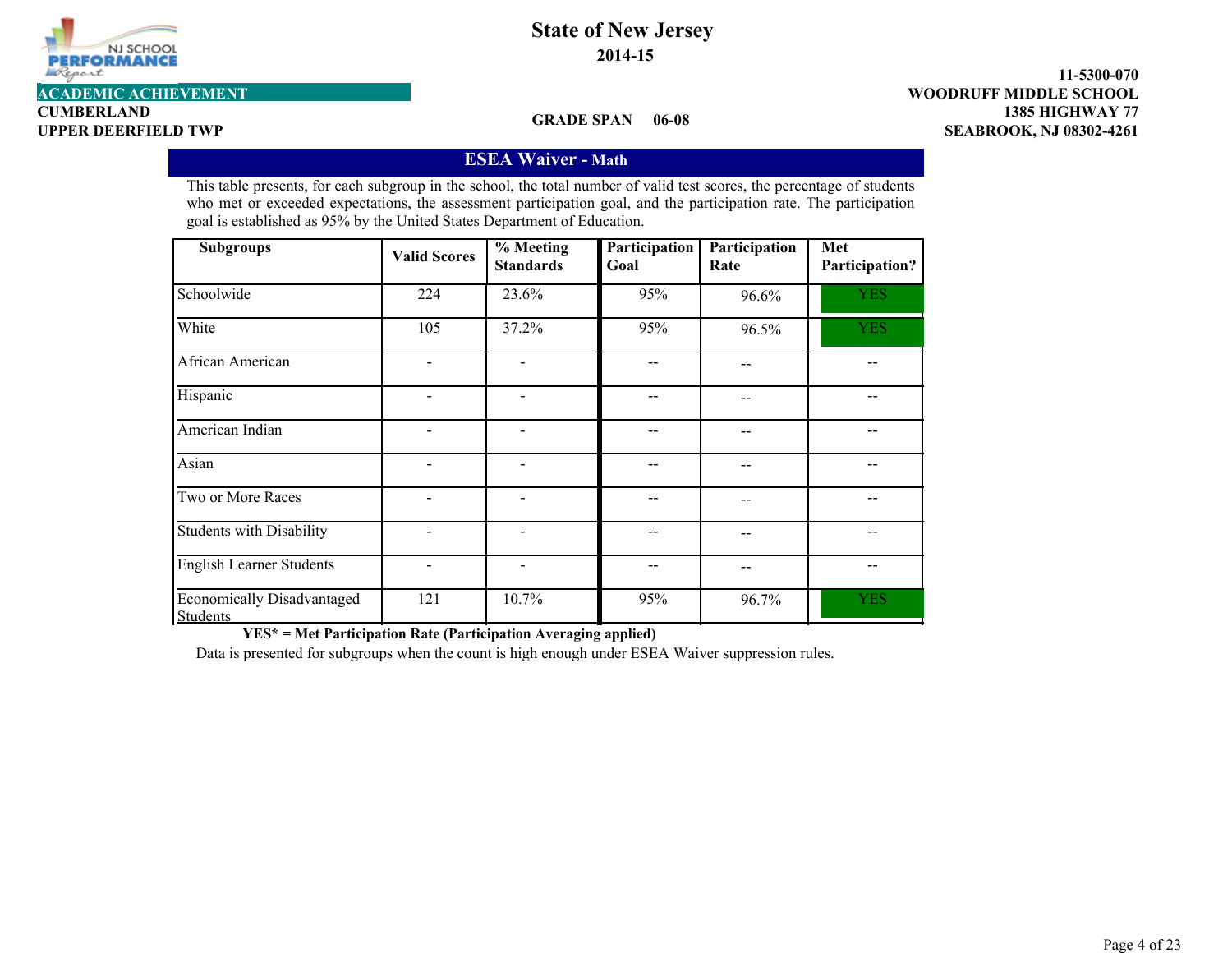

**CUMBERLAND**

# **State of New Jersey 2014-15**

**1385 HIGHWAY 77 11-5300-070 UPPER DEERFIELD TWP SEABROOK, NJ 08302-4261 ACADEMIC ACHIEVEMENT WOODRUFF MIDDLE SCHOOL**

**GRADE SPAN 06-08**

## **PARCC Performance Level**

The PARCC assesses how well students have learned grade-level material in English Language Arts/Literacy (ELA/L) and Math. The tests include questions that measure students' fundamental skills and knowledge, and require them to think critically, solve problems and support or explain their answers.

The PARCC reports students' overall scale scores that range from 650 to 850. To determine whether students have met academic expectations for their grade level/course in ELA/L and Math, students' overall scale scores are categorized into five Performance Levels. Students performing at levels 4 and 5 (met or exceeded expectations) have demonstrated readiness for the next grade level/course, and are on track for college and careers.

| <b>Five Performance Levels</b>   |              |                     |              |              |  |  |  |  |  |
|----------------------------------|--------------|---------------------|--------------|--------------|--|--|--|--|--|
| Level 1:                         | Level 2:     | Level 3:            | Level 4:     | Level 5:     |  |  |  |  |  |
| Did Not Yet Meet   Partially Met |              | Approached          | Met          | Exceeded     |  |  |  |  |  |
| Expectations                     | Expectations | <b>Expectations</b> | Expectations | Expectations |  |  |  |  |  |
| (Min. 650)                       |              |                     |              | (Max. 850)   |  |  |  |  |  |
|                                  |              |                     |              |              |  |  |  |  |  |
|                                  |              |                     |              |              |  |  |  |  |  |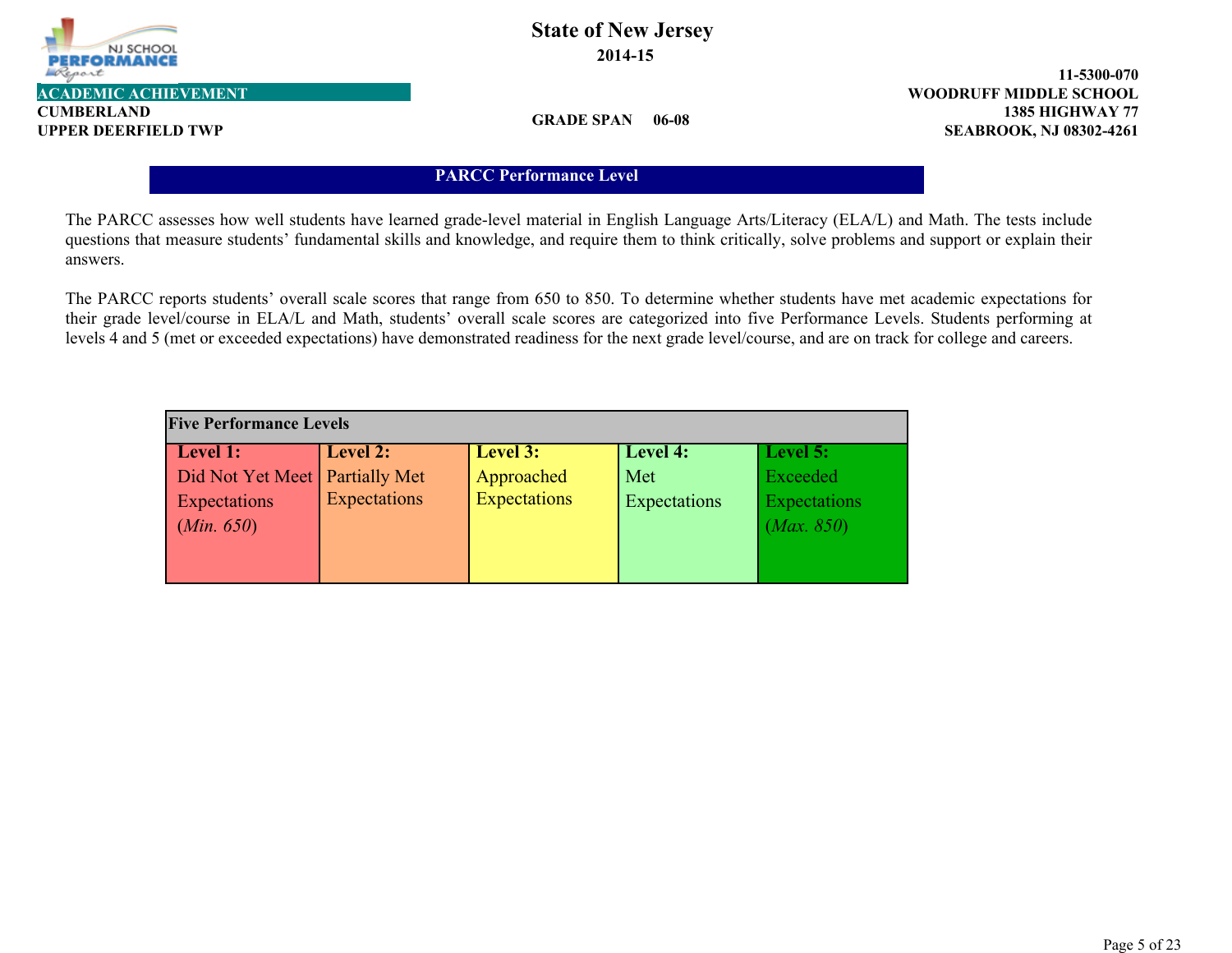

**2014-15**

#### **1385 HIGHWAY 77 11-5300-070 UPPER DEERFIELD TWP SEABROOK, NJ 08302-4261 ACADEMIC ACHIEVEMENT WOODRUFF MIDDLE SCHOOL**

**CUMBERLAND**

### **GRADE SPAN 06-08**

### **PARCC ELA Performance Distribution - Grade - 06**

| Subgroup                                   | <b>Valid</b><br><b>Scores</b> | <b>Mean Scale</b><br><b>Score</b> | <b>State Mean</b><br><b>Scale Score</b> | $\frac{1}{2}$<br>Level_1 | $\frac{0}{0}$<br>Level_2 | $\frac{1}{2}$<br>Level_3 | $\frac{0}{0}$<br>Level_4 | $\frac{0}{0}$<br>Level 5 | % Met/<br><b>Exceeded</b> | State %<br>Met/Exceeded<br>Expectation Expectation |
|--------------------------------------------|-------------------------------|-----------------------------------|-----------------------------------------|--------------------------|--------------------------|--------------------------|--------------------------|--------------------------|---------------------------|----------------------------------------------------|
| Schoolwide                                 | 72                            | 728                               | 749                                     | 18%                      | 22%                      | 43%                      | 17%                      | $0\%$                    | 17%                       | 50%                                                |
| White                                      | 33                            | 736                               | 755                                     | 9%                       | 24%                      | 39%                      | 27%                      | $0\%$                    | 27%                       | 59%                                                |
| African American                           | $\overline{\phantom{a}}$      | $\overline{\phantom{a}}$          | 732                                     |                          | $\overline{\phantom{0}}$ |                          | $\overline{\phantom{0}}$ |                          | $\overline{\phantom{a}}$  | 29%                                                |
| Hispanic                                   | $\overline{\phantom{a}}$      | $\overline{\phantom{a}}$          | 736                                     |                          | $\overline{\phantom{a}}$ |                          | $\overline{\phantom{0}}$ |                          | $\overline{\phantom{a}}$  | 34%                                                |
| American Indian                            | $\overline{\phantom{a}}$      | $\overline{\phantom{a}}$          | 743                                     |                          | $\overline{\phantom{0}}$ | $\overline{\phantom{0}}$ | $\overline{\phantom{0}}$ | $\overline{\phantom{0}}$ | $\overline{\phantom{a}}$  | 39%                                                |
| Asian                                      | $\overline{\phantom{a}}$      | $\overline{\phantom{a}}$          | 770                                     |                          | $\sim$                   |                          | $\sim$                   |                          | $\overline{\phantom{a}}$  | 77%                                                |
| Two or More Races                          | $\overline{\phantom{a}}$      | $\overline{\phantom{a}}$          | 753                                     | $\overline{\phantom{a}}$ | $\overline{\phantom{0}}$ |                          | $\blacksquare$           | $\overline{\phantom{a}}$ | $\overline{\phantom{a}}$  | 57%                                                |
| <b>Students with Disability</b>            | $\overline{\phantom{a}}$      | $\overline{\phantom{a}}$          | 718                                     | $\overline{\phantom{a}}$ | $\overline{\phantom{a}}$ | $\overline{\phantom{a}}$ | $\overline{\phantom{a}}$ | $\overline{\phantom{a}}$ | $\overline{\phantom{a}}$  | 17%                                                |
| English Language Learners                  | $\overline{\phantom{a}}$      | $\overline{\phantom{a}}$          | 711                                     | $\overline{\phantom{a}}$ | $\overline{\phantom{0}}$ | $\overline{\phantom{a}}$ | $\overline{\phantom{0}}$ | $\overline{\phantom{a}}$ | $\overline{\phantom{a}}$  | 11%                                                |
| <b>Economically Disadvantaged Students</b> | $\overline{\phantom{a}}$      | $\overline{\phantom{0}}$          | 733                                     |                          | $\overline{\phantom{a}}$ |                          | $\overline{\phantom{a}}$ |                          | $\overline{\phantom{a}}$  | 30%                                                |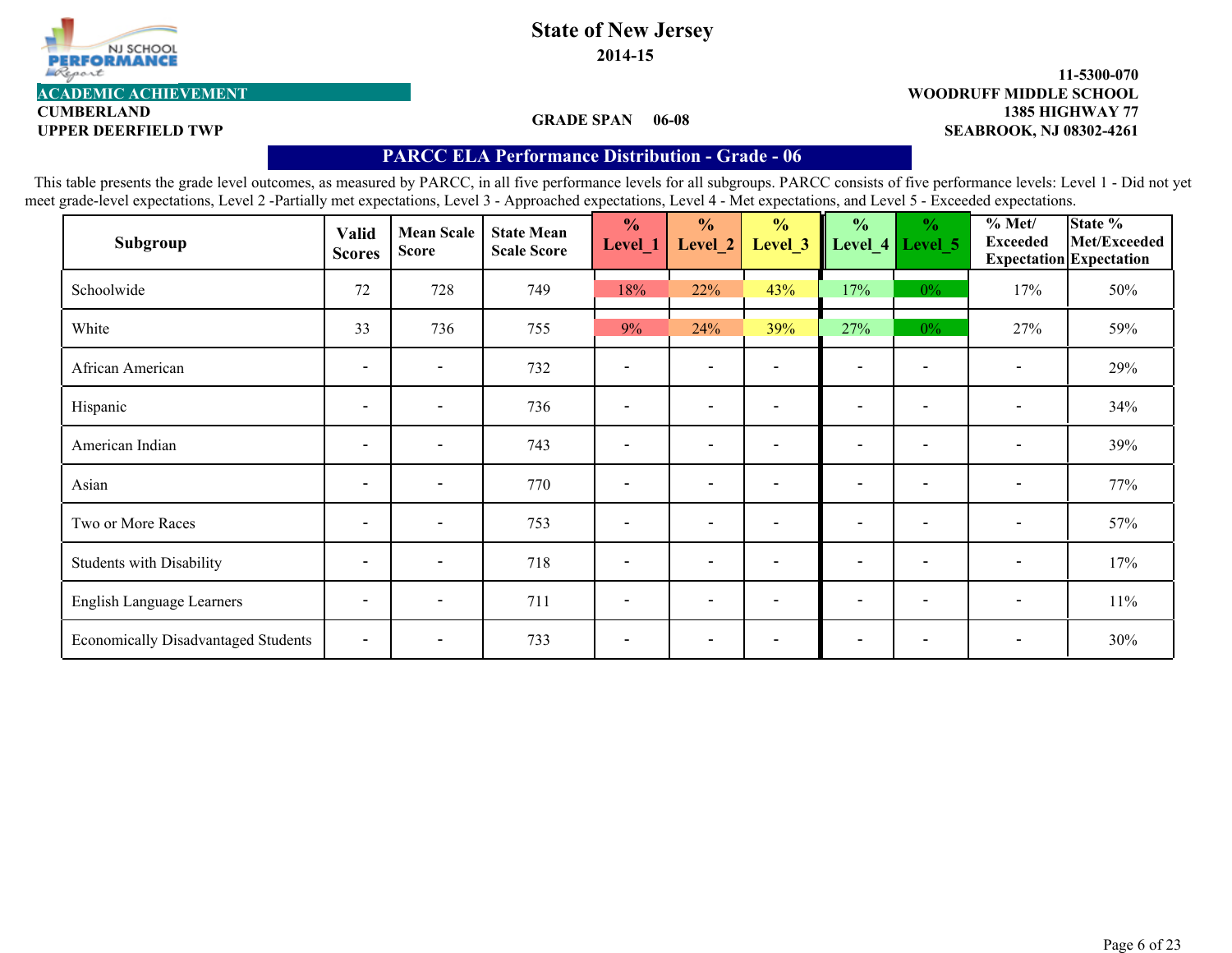

**CUMBERLAND**

# **State of New Jersey 2014-15**

#### **1385 HIGHWAY 77 11-5300-070 UPPER DEERFIELD TWP SEABROOK, NJ 08302-4261 ACADEMIC ACHIEVEMENT WOODRUFF MIDDLE SCHOOL**

#### **GRADE SPAN 06-08**

## **PARCC ELA Performance Distribution - Grade - 07**

| Subgroup                                   | <b>Valid</b><br><b>Scores</b> | <b>Mean Scale</b><br><b>Score</b> | <b>State Mean</b><br><b>Scale Score</b> | $\frac{0}{0}$<br>Level_1 | $\frac{0}{0}$<br>Level 2 | $\frac{0}{0}$<br>Level <sub>_3</sub> | $\frac{0}{0}$<br>Level_4 | $\frac{6}{6}$<br>Level 5 | % Met/<br><b>Exceeded</b> | State %<br>Met/Exceeded<br><b>Expectation</b> Expectation |
|--------------------------------------------|-------------------------------|-----------------------------------|-----------------------------------------|--------------------------|--------------------------|--------------------------------------|--------------------------|--------------------------|---------------------------|-----------------------------------------------------------|
| Schoolwide                                 | 77                            | 738                               | 750                                     | 14%                      | 21%                      | 26%                                  | 31%                      | 8%                       | 39%                       | 53%                                                       |
| White                                      | 35                            | 742                               | 757                                     | 9%                       | 23%                      | 26%                                  | 37%                      | $6\%$                    | 43%                       | 61%                                                       |
| African American                           | 18                            | 722                               | 730                                     | 22%                      | 22%                      | 44%                                  | 11%                      | $0\%$                    | 11%                       | 31%                                                       |
| Hispanic                                   | 17                            | 742                               | 736                                     | 24%                      | 12%                      | 12%                                  | 41%                      | 12%                      | 53%                       | 36%                                                       |
| American Indian                            | $\overline{\phantom{a}}$      | $\overline{\phantom{0}}$          | 746                                     |                          | $\overline{\phantom{0}}$ |                                      | $\blacksquare$           |                          | $\overline{\phantom{a}}$  | 49%                                                       |
| Asian                                      | $\overline{\phantom{a}}$      | $\overline{\phantom{a}}$          | 777                                     | $\overline{\phantom{a}}$ | $\overline{\phantom{a}}$ |                                      | $\overline{\phantom{a}}$ | $\overline{\phantom{a}}$ | $\overline{\phantom{a}}$  | 80%                                                       |
| Two or More Races                          | $\overline{\phantom{0}}$      | $\overline{\phantom{0}}$          | 756                                     |                          |                          |                                      | $\overline{\phantom{0}}$ |                          | $\overline{\phantom{a}}$  | 58%                                                       |
| <b>Students with Disability</b>            | $\overline{\phantom{a}}$      | $\overline{\phantom{0}}$          | 713                                     | $\overline{\phantom{a}}$ | $\overline{\phantom{0}}$ | $\overline{\phantom{a}}$             | $\overline{\phantom{0}}$ | $\overline{\phantom{a}}$ | $\overline{\phantom{a}}$  | 18%                                                       |
| English Language Learners                  | $\overline{\phantom{a}}$      | $\overline{\phantom{a}}$          | 703                                     |                          | $\overline{\phantom{a}}$ |                                      | $\overline{\phantom{a}}$ | $\overline{\phantom{a}}$ | $\overline{\phantom{a}}$  | 11%                                                       |
| <b>Economically Disadvantaged Students</b> | 33                            | 727                               | 733                                     | 24%                      | 18%                      | 30%                                  | 24%                      | 3%                       | 27%                       | 33%                                                       |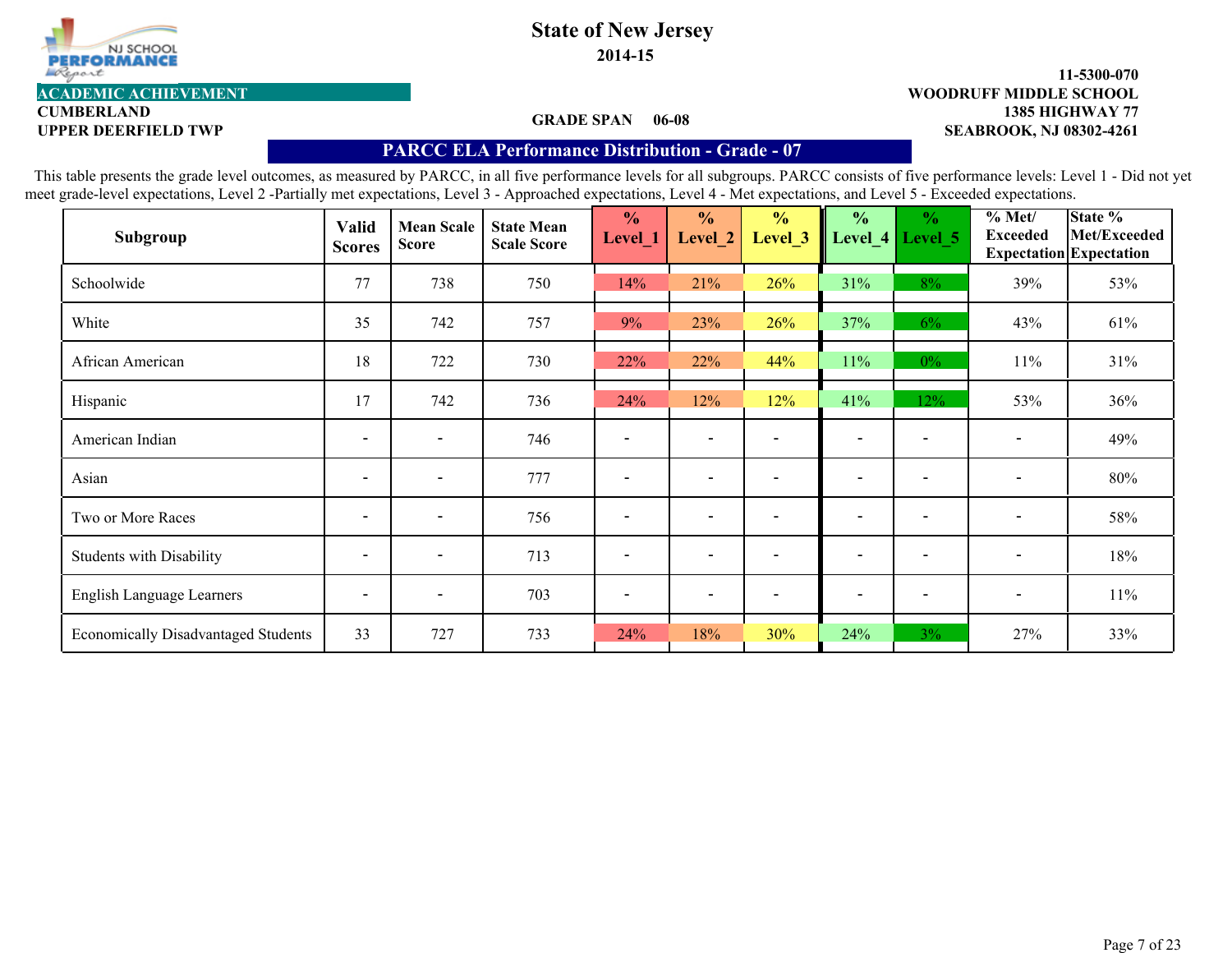

**CUMBERLAND**

# **State of New Jersey 2014-15**

#### **1385 HIGHWAY 77 11-5300-070** UPPER DEERFIELD TWP **SEABROOK, NJ 08302-4261 ACADEMIC ACHIEVEMENT WOODRUFF MIDDLE SCHOOL**

#### **GRADE SPAN 06-08**

#### **PARCC ELA Performance Distribution - Grade - 08**

| Subgroup                                   | <b>Valid</b><br><b>Scores</b> | <b>Mean Scale</b><br><b>Score</b> | <b>State Mean</b><br><b>Scale Score</b> | $\frac{0}{0}$<br>Level_1 | $\frac{0}{0}$<br>Level 2 | $\frac{0}{0}$<br>Level 3 | $\frac{0}{0}$<br>Level 4 | $\frac{6}{6}$<br>Level 5 | % Met/<br><b>Exceeded</b> | State %<br>Met/Exceeded<br><b>Expectation</b> Expectation |
|--------------------------------------------|-------------------------------|-----------------------------------|-----------------------------------------|--------------------------|--------------------------|--------------------------|--------------------------|--------------------------|---------------------------|-----------------------------------------------------------|
| Schoolwide                                 | 75                            | 747                               | 750                                     | 12%                      | 16%                      | 24%                      | 36%                      | 12%                      | 48%                       | 53%                                                       |
| White                                      | 37                            | 758                               | 757                                     | 8%                       | 11%                      | 16%                      | 46%                      | 19%                      | 65%                       | 61%                                                       |
| African American                           | 15                            | 733                               | 730                                     | 13%                      | 20%                      | 40%                      | 27%                      | $0\%$                    | 27%                       | 31%                                                       |
| Hispanic                                   | 19                            | 731                               | 735                                     | 21%                      | 26%                      | 26%                      | 21%                      | $5\%$                    | 26%                       | 37%                                                       |
| American Indian                            | $\overline{\phantom{a}}$      | $\overline{\phantom{a}}$          | 741                                     |                          | $\overline{\phantom{a}}$ |                          | $\overline{\phantom{a}}$ |                          | $\overline{\phantom{a}}$  | 49%                                                       |
| Asian                                      | $\overline{\phantom{a}}$      | $\overline{\phantom{a}}$          | 778                                     | $\overline{\phantom{a}}$ | $\overline{\phantom{a}}$ |                          | $\overline{\phantom{a}}$ |                          | $\overline{\phantom{a}}$  | 80%                                                       |
| Two or More Races                          | $\overline{\phantom{a}}$      | $\overline{\phantom{a}}$          | 753                                     |                          | $\overline{\phantom{a}}$ |                          | $\overline{\phantom{a}}$ |                          | $\overline{\phantom{a}}$  | 55%                                                       |
| <b>Students with Disability</b>            | 17                            | 710                               | 713                                     | 47%                      | 12%                      | 24%                      | 18%                      | $0\%$                    | 18%                       | 16%                                                       |
| English Language Learners                  | $\overline{\phantom{a}}$      | $\overline{\phantom{0}}$          | 701                                     |                          | $\overline{\phantom{0}}$ |                          | $\overline{\phantom{0}}$ |                          |                           | $9\%$                                                     |
| <b>Economically Disadvantaged Students</b> | 45                            | 735                               | 732                                     | 16%                      | 22%                      | 29%                      | 29%                      | $4\%$                    | 33%                       | 34%                                                       |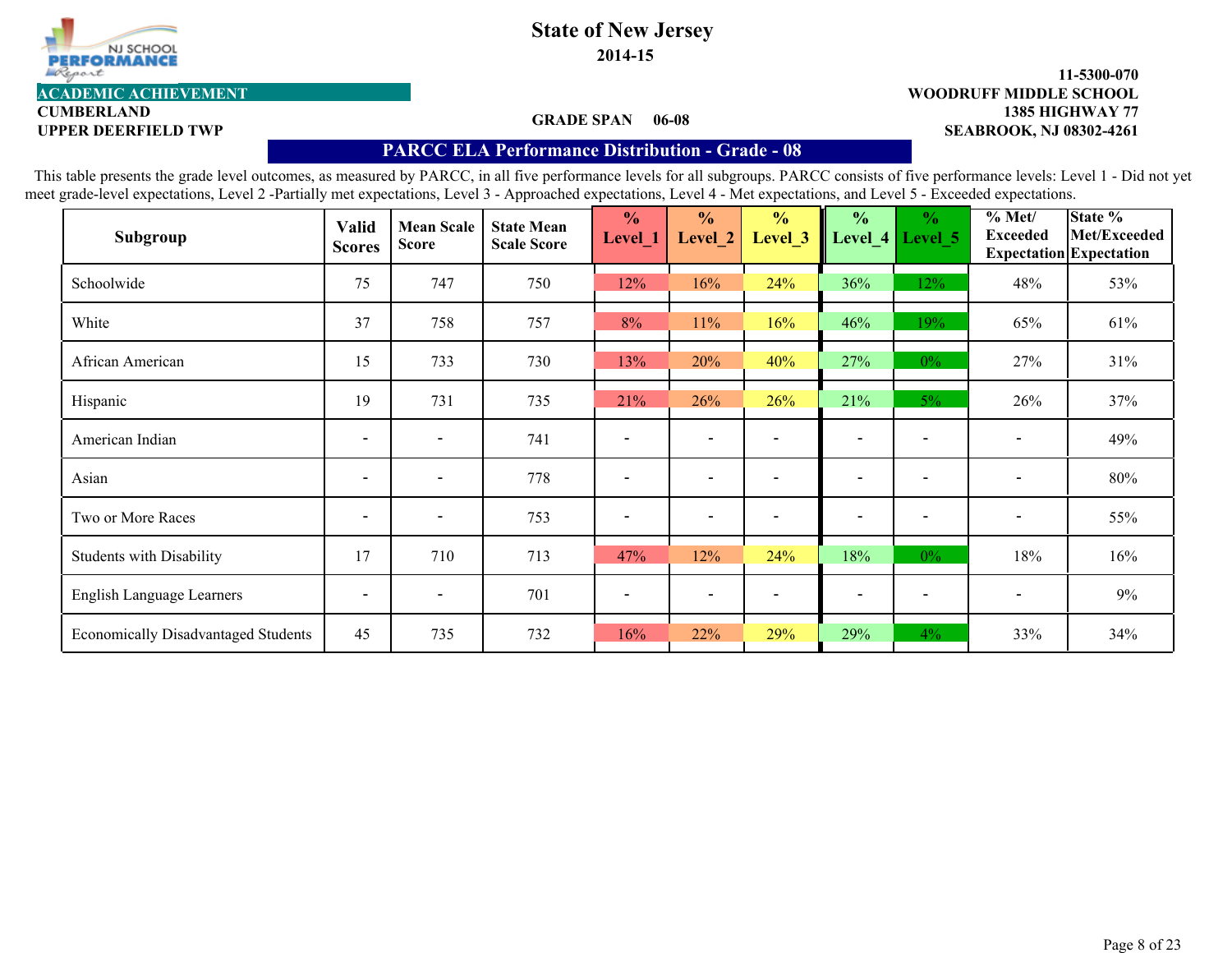

**2014-15**

#### **1385 HIGHWAY 77 11-5300-070 UPPER DEERFIELD TWP SEABROOK, NJ 08302-4261 ACADEMIC ACHIEVEMENT WOODRUFF MIDDLE SCHOOL**

**CUMBERLAND**

#### **GRADE SPAN 06-08**

### **PARCC MATH - Performance Distribution- Grade - 06**

| Subgroup                                   | <b>Valid</b><br><b>Scores</b> | <b>Mean Scale</b><br><b>Score</b> | <b>State Mean</b><br><b>Scale Score</b> | $\frac{1}{2}$<br>Level_1 | $\frac{0}{0}$<br>Level_2 | $\frac{0}{0}$<br>Level_3 | $\frac{0}{0}$<br>Level_4 | $\frac{0}{0}$<br>Level 5 | % Met/<br><b>Exceeded</b> | State %<br>Met/Exceeded<br><b>Expectation</b> Expectation |
|--------------------------------------------|-------------------------------|-----------------------------------|-----------------------------------------|--------------------------|--------------------------|--------------------------|--------------------------|--------------------------|---------------------------|-----------------------------------------------------------|
| Schoolwide                                 | 72                            | 731                               | 743                                     | 8%                       | 36%                      | 32%                      | 22%                      | $1\%$                    | 24%                       | 42%                                                       |
| White                                      | 33                            | 740                               | 749                                     | 3%                       | 24%                      | 39%                      | 30%                      | $3\%$                    | 33%                       | 50%                                                       |
| African American                           | $\overline{\phantom{a}}$      | $\overline{\phantom{a}}$          | 726                                     |                          | $\overline{\phantom{a}}$ |                          | $\overline{\phantom{a}}$ | $\overline{\phantom{a}}$ | $\overline{\phantom{a}}$  | 19%                                                       |
| Hispanic                                   | 15                            | 721                               | 731                                     | 13%                      | 53%                      | 20%                      | 13%                      | $0\%$                    | 13%                       | 25%                                                       |
| American Indian                            | $\overline{\phantom{0}}$      | $\overline{\phantom{0}}$          | 740                                     |                          | $\blacksquare$           |                          | $\blacksquare$           |                          | $\overline{\phantom{a}}$  | 35%                                                       |
| Asian                                      | $\overline{\phantom{0}}$      | $\overline{\phantom{0}}$          | 768                                     |                          | $\blacksquare$           |                          | $\blacksquare$           |                          | $\overline{\phantom{a}}$  | 75%                                                       |
| Two or More Races                          | $\overline{\phantom{0}}$      | $\overline{\phantom{0}}$          | 745                                     | $\overline{\phantom{a}}$ | $\blacksquare$           | $\overline{\phantom{0}}$ | $\blacksquare$           | $\sim$                   | $\overline{\phantom{a}}$  | 44%                                                       |
| <b>Students with Disability</b>            | $\overline{\phantom{a}}$      | $\overline{\phantom{a}}$          | 718                                     | $\overline{\phantom{a}}$ | $\overline{\phantom{a}}$ |                          | $\overline{\phantom{a}}$ | $\blacksquare$           | $\overline{\phantom{a}}$  | 15%                                                       |
| English Language Learners                  | $\overline{\phantom{a}}$      | $\overline{\phantom{0}}$          | 718                                     | $\overline{\phantom{a}}$ | $\overline{\phantom{0}}$ |                          | $\overline{\phantom{a}}$ | $\overline{\phantom{a}}$ | $\overline{\phantom{a}}$  | 14%                                                       |
| <b>Economically Disadvantaged Students</b> | $\overline{\phantom{a}}$      | $\overline{\phantom{a}}$          | 729                                     | $\overline{\phantom{a}}$ | $\overline{\phantom{a}}$ |                          | $\overline{\phantom{a}}$ |                          | $\blacksquare$            | 23%                                                       |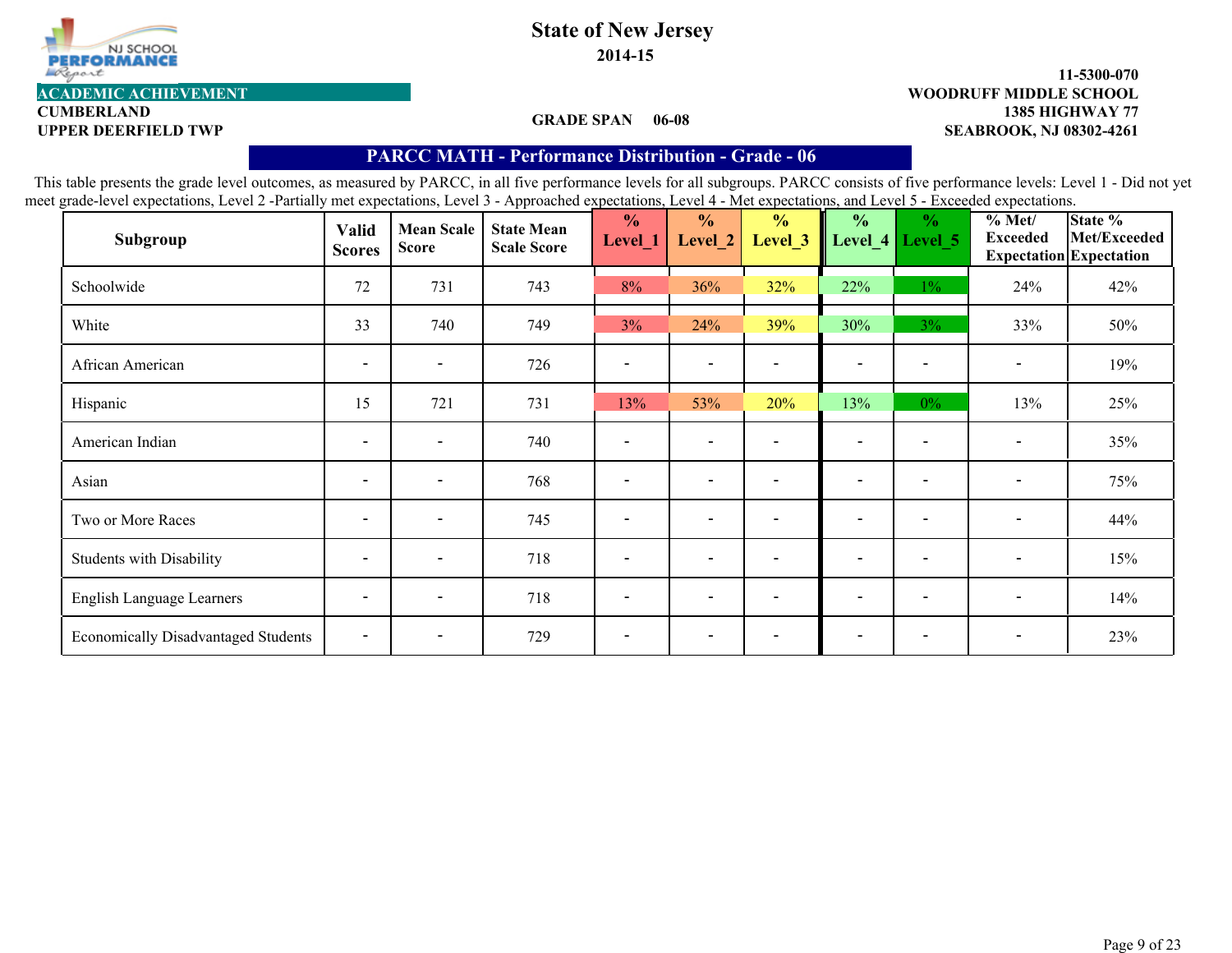

**CUMBERLAND**

# **State of New Jersey 2014-15**

#### **1385 HIGHWAY 77 11-5300-070 UPPER DEERFIELD TWP SEABROOK, NJ 08302-4261 ACADEMIC ACHIEVEMENT WOODRUFF MIDDLE SCHOOL**

#### **GRADE SPAN 06-08**

### **PARCC MATH - Performance Distribution- Grade - 07**

| Subgroup                                   | <b>Valid</b><br><b>Scores</b> | <b>Mean Scale</b><br><b>Score</b> | <b>State Mean</b><br><b>Scale Score</b> | $\frac{0}{0}$<br>Level_1 | $\frac{0}{0}$<br>Level 2 | $\frac{0}{0}$<br>Level <sub>_3</sub> | $\frac{1}{2}$<br>Level $4$ | $\frac{0}{0}$<br>Level 5 | % Met/<br><b>Exceeded</b> | State %<br>Met/Exceeded<br><b>Expectation</b> Expectation |
|--------------------------------------------|-------------------------------|-----------------------------------|-----------------------------------------|--------------------------|--------------------------|--------------------------------------|----------------------------|--------------------------|---------------------------|-----------------------------------------------------------|
| Schoolwide                                 | 77                            | 730                               | 740                                     | 6%                       | 36%                      | 35%                                  | 22%                        | $0\%$                    | 22%                       | 38%                                                       |
| White                                      | 35                            | 737                               | 745                                     | $0\%$                    | 31%                      | 34%                                  | 34%                        | $0\%$                    | 34%                       | 46%                                                       |
| African American                           | 18                            | 718                               | 725                                     | 17%                      | 44%                      | 28%                                  | 11%                        | $0\%$                    | 11%                       | 17%                                                       |
| Hispanic                                   | 17                            | 724                               | 730                                     | 12%                      | 47%                      | 29%                                  | 12%                        | $0\%$                    | 12%                       | 23%                                                       |
| American Indian                            | $\overline{\phantom{a}}$      | $\overline{\phantom{0}}$          | 734                                     |                          | $\overline{\phantom{a}}$ |                                      | $\overline{\phantom{a}}$   |                          |                           | 32%                                                       |
| Asian                                      | $\overline{\phantom{a}}$      | $\overline{\phantom{0}}$          | 760                                     | $\overline{\phantom{a}}$ | $\overline{\phantom{a}}$ | $\overline{\phantom{a}}$             | $\overline{\phantom{0}}$   |                          | $\overline{\phantom{a}}$  | 68%                                                       |
| Two or More Races                          | $\overline{\phantom{a}}$      | $\overline{\phantom{0}}$          | 742                                     |                          | $\overline{\phantom{a}}$ |                                      | $\overline{\phantom{0}}$   |                          |                           | 43%                                                       |
| <b>Students with Disability</b>            | $\overline{\phantom{a}}$      | $\overline{\phantom{a}}$          | 715                                     | $\overline{\phantom{a}}$ | $\overline{\phantom{0}}$ | $\overline{\phantom{a}}$             | $\overline{\phantom{a}}$   |                          | $\overline{\phantom{a}}$  | $11\%$                                                    |
| English Language Learners                  | $\overline{\phantom{a}}$      | $\overline{\phantom{0}}$          | 717                                     | $\overline{\phantom{a}}$ | $\overline{\phantom{a}}$ |                                      | $\blacksquare$             |                          | $\overline{\phantom{a}}$  | $11\%$                                                    |
| <b>Economically Disadvantaged Students</b> | $\overline{\phantom{a}}$      |                                   | 728                                     |                          |                          |                                      |                            |                          |                           | 21%                                                       |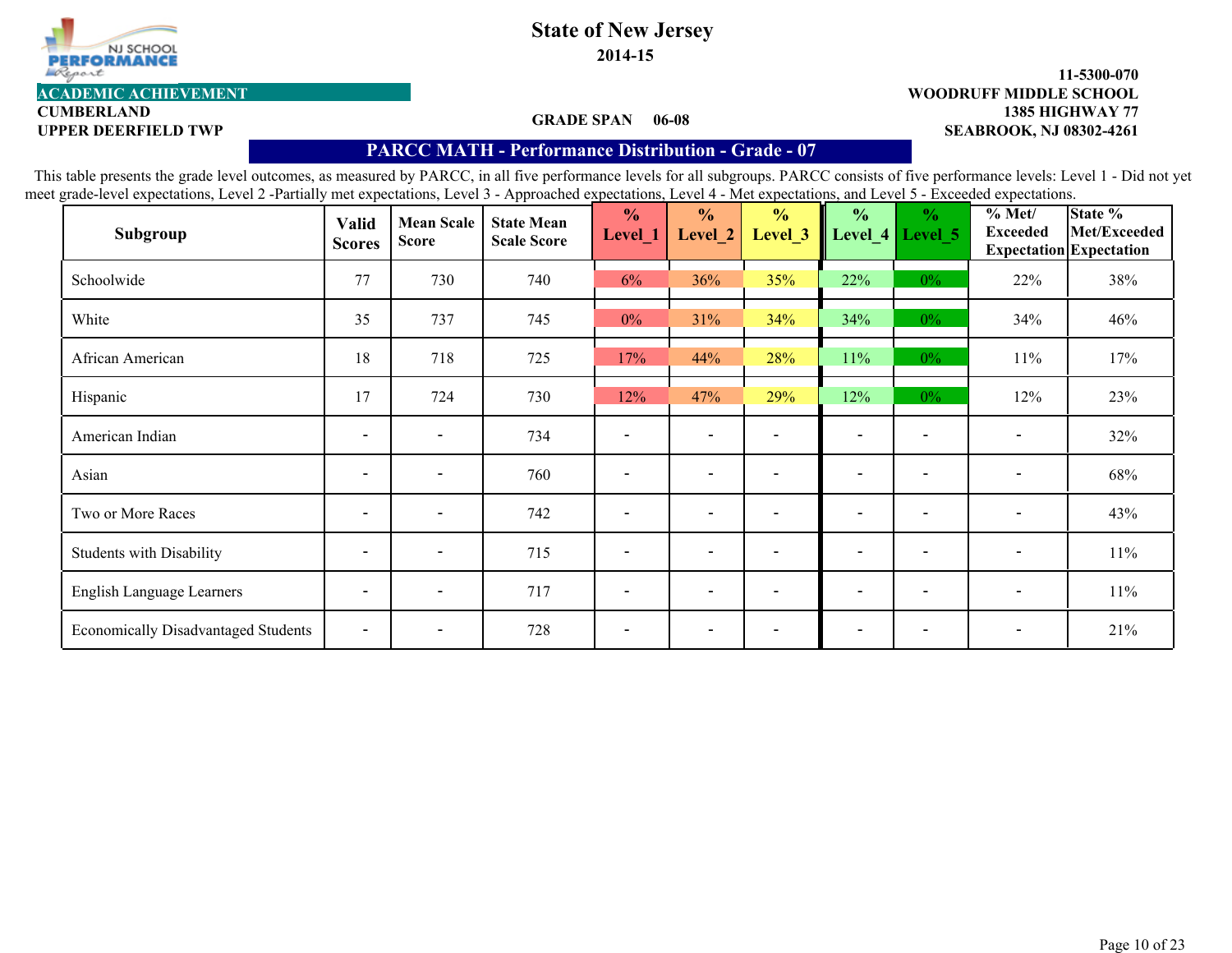

**CUMBERLAND**

# **State of New Jersey 2014-15**

#### **1385 HIGHWAY 77 11-5300-070 UPPER DEERFIELD TWP SEABROOK, NJ 08302-4261 ACADEMIC ACHIEVEMENT WOODRUFF MIDDLE SCHOOL**

#### **GRADE SPAN 06-08**

### **PARCC MATH - Performance Distribution- Grade - 08**

| Subgroup                                   | <b>Valid</b><br><b>Scores</b> | <b>Mean Scale</b><br><b>Score</b> | <b>State Mean</b><br><b>Scale Score</b> | $\frac{0}{0}$<br>Level_1 | $\frac{0}{0}$<br>Level 2 | $\frac{0}{0}$<br>Level <sub>_3</sub> | $\frac{0}{0}$<br>Level_4 | $\frac{0}{0}$<br>Level 5 | % Met/<br><b>Exceeded</b> | State %<br>Met/Exceeded<br><b>Expectation</b> Expectation |
|--------------------------------------------|-------------------------------|-----------------------------------|-----------------------------------------|--------------------------|--------------------------|--------------------------------------|--------------------------|--------------------------|---------------------------|-----------------------------------------------------------|
| Schoolwide                                 | 59                            | 714                               | 726                                     | 25%                      | 42%                      | 22%                                  | 10%                      | $0\%$                    | 10%                       | 24%                                                       |
| White                                      | 24                            | 723                               | 732                                     | 13%                      | 46%                      | 25%                                  | 17%                      | $0\%$                    | 17%                       | 29%                                                       |
| African American                           | $\overline{\phantom{a}}$      | $\overline{\phantom{0}}$          | 715                                     | $\overline{\phantom{a}}$ | $\overline{\phantom{a}}$ |                                      | $\overline{\phantom{0}}$ |                          | $\overline{\phantom{a}}$  | 14%                                                       |
| Hispanic                                   | $\overline{\phantom{a}}$      | $\overline{\phantom{a}}$          | 721                                     | $\overline{\phantom{a}}$ | $\blacksquare$           |                                      | $\overline{\phantom{a}}$ |                          | $\overline{\phantom{a}}$  | 19%                                                       |
| American Indian                            | $\overline{\phantom{a}}$      | $\overline{\phantom{a}}$          | 722                                     | $\overline{\phantom{a}}$ | $\overline{\phantom{a}}$ |                                      | $\overline{\phantom{0}}$ |                          | $\overline{\phantom{a}}$  | 15%                                                       |
| Asian                                      | $\overline{\phantom{a}}$      | $\overline{\phantom{a}}$          | 744                                     | $\overline{\phantom{a}}$ | $\overline{\phantom{a}}$ |                                      | $\overline{\phantom{a}}$ | $\overline{\phantom{a}}$ | $\overline{\phantom{a}}$  | 46%                                                       |
| Two or More Races                          | $\overline{\phantom{a}}$      | $\overline{\phantom{a}}$          | 724                                     | $\overline{\phantom{a}}$ | $\overline{\phantom{0}}$ |                                      | $\overline{\phantom{0}}$ |                          | $\overline{\phantom{a}}$  | 24%                                                       |
| <b>Students with Disability</b>            | $\overline{\phantom{a}}$      | $\overline{\phantom{a}}$          | 705                                     | $\overline{\phantom{a}}$ | $\overline{\phantom{0}}$ |                                      | $\overline{\phantom{a}}$ | $\overline{\phantom{a}}$ | $\overline{\phantom{a}}$  | 9%                                                        |
| English Language Learners                  | $\overline{\phantom{a}}$      | $\overline{\phantom{a}}$          | 706                                     | $\overline{\phantom{a}}$ | $\overline{\phantom{a}}$ |                                      | $\overline{\phantom{0}}$ |                          | $\overline{\phantom{a}}$  | 10%                                                       |
| <b>Economically Disadvantaged Students</b> | 41                            | 711                               | 719                                     | 32%                      | 39%                      | 20%                                  | 10%                      | $0\%$                    | 10%                       | 17%                                                       |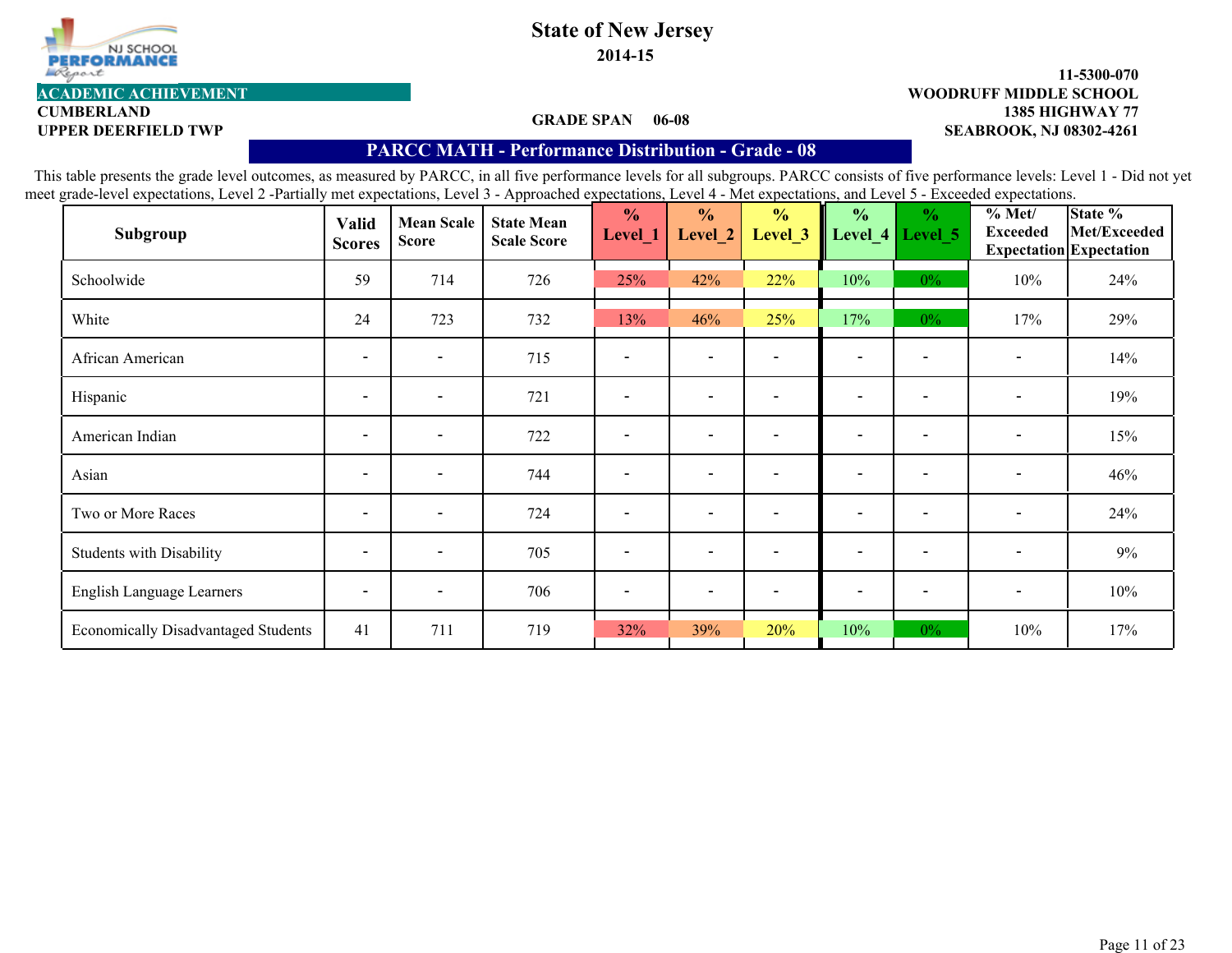

# **1385 HIGHWAY 77 11-5300-070 ACADEMIC ACHIEVEMENT WOODRUFF MIDDLE SCHOOL**

### **GRADE SPAN 06-08**

**CUMBERLAND**

#### **UPPER DEERFIELD TWP SEABROOK, NJ 08302-4261**

# **PARCC ALGEBRA I - Performance Distribution**

| Subgroup                                   | <b>Valid</b><br><b>Scores</b> | <b>Mean Scale</b><br><b>Score</b> | <b>State Mean</b><br><b>Scale Score</b> | $\frac{0}{0}$<br>Level_1 | $\frac{0}{0}$<br>Level_2 | $\frac{0}{0}$<br>Level_3 | $\frac{0}{0}$<br>Level_4 | $\frac{0}{0}$<br>Level 5 | % Met/<br><b>Exceeded</b> | State %<br>Met/Exceeded<br>Expectation Expectation |
|--------------------------------------------|-------------------------------|-----------------------------------|-----------------------------------------|--------------------------|--------------------------|--------------------------|--------------------------|--------------------------|---------------------------|----------------------------------------------------|
| Schoolwide                                 | 16                            | 765                               | 740                                     | $0\%$                    | $0\%$                    | 19%                      | 81%                      | $0\%$                    | 81%                       | 40%                                                |
| White                                      | 13                            | 767                               | 746                                     | $0\%$                    | $0\%$                    | 8%                       | 92%                      | $0\%$                    | 92%                       | 47%                                                |
| African American                           | $\overline{\phantom{a}}$      | $\overline{\phantom{a}}$          | 722                                     | $\overline{\phantom{0}}$ | $\overline{\phantom{a}}$ | $\overline{\phantom{0}}$ | $\overline{\phantom{a}}$ | $\overline{\phantom{0}}$ | $\overline{\phantom{a}}$  | 20%                                                |
| Hispanic                                   | $\overline{\phantom{a}}$      | $\overline{\phantom{a}}$          | 725                                     | $\overline{\phantom{0}}$ | $\overline{\phantom{a}}$ |                          | $\overline{\phantom{0}}$ | $\blacksquare$           | $\overline{\phantom{a}}$  | 21%                                                |
| American Indian                            | $\overline{\phantom{a}}$      | $\overline{\phantom{a}}$          | 733                                     | $\overline{\phantom{0}}$ | $\overline{\phantom{a}}$ | $\overline{\phantom{0}}$ | $\overline{\phantom{0}}$ | $\overline{\phantom{0}}$ | $\overline{\phantom{a}}$  | 35%                                                |
| Asian                                      | $\overline{\phantom{a}}$      | $\overline{\phantom{a}}$          | 769                                     | $\overline{\phantom{a}}$ | $\overline{\phantom{a}}$ | $\overline{\phantom{a}}$ | $\overline{\phantom{a}}$ | $\overline{\phantom{a}}$ | $\overline{\phantom{a}}$  | 73%                                                |
| Two or More Races                          | $\overline{\phantom{a}}$      | $\overline{\phantom{a}}$          | 734                                     | $\overline{\phantom{a}}$ | $\overline{\phantom{a}}$ | $\overline{\phantom{0}}$ | $\overline{\phantom{0}}$ | $\overline{\phantom{0}}$ | $\overline{\phantom{a}}$  | 35%                                                |
| <b>Students with Disability</b>            | $\overline{\phantom{a}}$      | $\overline{\phantom{a}}$          | 710                                     | $\overline{\phantom{a}}$ | $\overline{\phantom{a}}$ | $\overline{\phantom{a}}$ | $\overline{\phantom{a}}$ | $\overline{\phantom{a}}$ | $\overline{\phantom{a}}$  | $8\%$                                              |
| English Language Learners                  | $\overline{\phantom{a}}$      | $\overline{\phantom{a}}$          | 710                                     | $\qquad \qquad$          | $\overline{\phantom{a}}$ |                          | $\overline{\phantom{a}}$ | $\qquad \qquad$          | $\overline{\phantom{a}}$  | $7\%$                                              |
| <b>Economically Disadvantaged Students</b> | $\overline{\phantom{a}}$      | $\overline{\phantom{a}}$          | 725                                     | $\overline{\phantom{a}}$ | $\overline{\phantom{a}}$ |                          | $\overline{\phantom{0}}$ |                          | $\overline{\phantom{a}}$  | 21%                                                |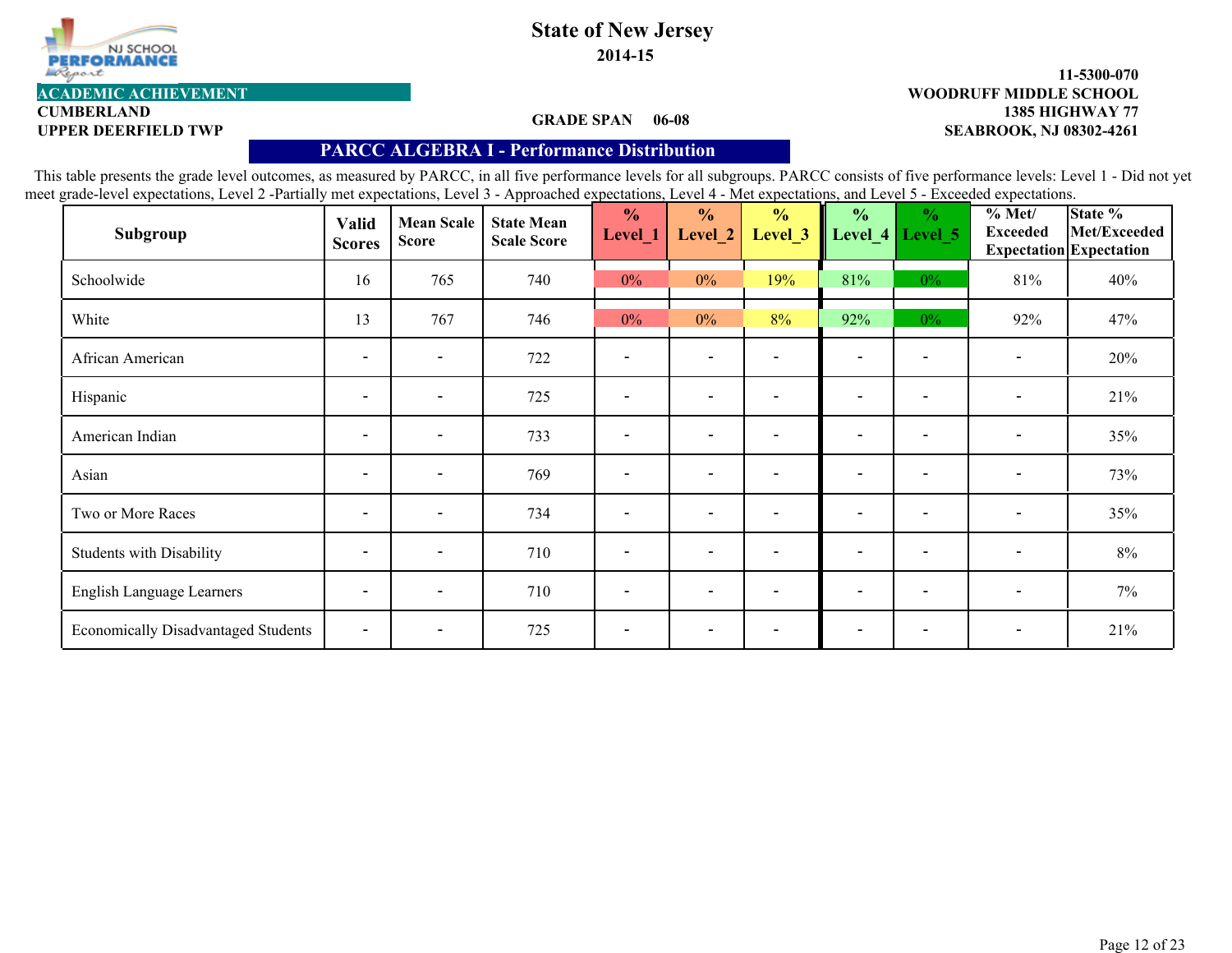

**CUMBERLAND**

**State of New Jersey 2014-15**

**GRADE SPAN 06-08**

**1385 HIGHWAY 77 11-5300-070 UPPER DEERFIELD TWP SEABROOK, NJ 08302-4261**

| <b>2015 National Assessment Educational Progress (NAEP)</b>                                                                                                                                                                                                                                                                                                                                                                                                                                                                                                                                                                                                   |                                               |                     |                    |                                |                   |                 |  |  |  |  |  |
|---------------------------------------------------------------------------------------------------------------------------------------------------------------------------------------------------------------------------------------------------------------------------------------------------------------------------------------------------------------------------------------------------------------------------------------------------------------------------------------------------------------------------------------------------------------------------------------------------------------------------------------------------------------|-----------------------------------------------|---------------------|--------------------|--------------------------------|-------------------|-----------------|--|--|--|--|--|
| The National Assessment of Educational Progress (NAEP) is the largest national assessment of what our nation's students know and can do. NAEP<br>assesses fourth-, eighth-, and twelfth-grade students in subjects such as reading, mathematics, science, and writing. The reporting of NAEP scores on<br>state report cards is a federal mandate. The results of NAEP are also published as the Nation's Report Card, and are available for the nation, states,<br>and, in some cases, urban districts. The NAEP scores on the report card include grades four and eight 2015 reading and math scores for New Jersey<br>which are the last scores published. |                                               |                     |                    |                                |                   |                 |  |  |  |  |  |
| For subgroup outcomes, visit:                                                                                                                                                                                                                                                                                                                                                                                                                                                                                                                                                                                                                                 |                                               |                     |                    |                                |                   |                 |  |  |  |  |  |
| Reading Grade 4<br>http://www.nj.gov/education/pr/1415/naep/naep4read.html<br>Reading Grade 8<br>http://www.nj.gov/education/pr/1415/naep/naep8read.html<br>Math Grade 4<br>http://www.nj.gov/education/pr/1415/naep/naep4math.html<br>Math Grade 8<br>http://www.nj.gov/education/pr/1415/naep/naep8math.html<br>For more information, visit <http: nationsreportcard="" nces.ed.gov=""></http:>                                                                                                                                                                                                                                                             |                                               |                     |                    |                                |                   |                 |  |  |  |  |  |
|                                                                                                                                                                                                                                                                                                                                                                                                                                                                                                                                                                                                                                                               |                                               |                     |                    | <b>Proficiency Percentages</b> |                   |                 |  |  |  |  |  |
| <b>Subject</b>                                                                                                                                                                                                                                                                                                                                                                                                                                                                                                                                                                                                                                                | Grade                                         | <b>State/Nation</b> | <b>Below Basic</b> | <b>Basic</b>                   | <b>Proficient</b> | <b>Advanced</b> |  |  |  |  |  |
| Reading                                                                                                                                                                                                                                                                                                                                                                                                                                                                                                                                                                                                                                                       | Grade 4                                       | State (NJ)          | 25                 | 33                             | 31                | 12              |  |  |  |  |  |
|                                                                                                                                                                                                                                                                                                                                                                                                                                                                                                                                                                                                                                                               | Grade 4                                       | Nation              | 31                 | 33                             | 27                | 9               |  |  |  |  |  |
|                                                                                                                                                                                                                                                                                                                                                                                                                                                                                                                                                                                                                                                               | Grade 8                                       | State (NJ)          | 20                 | 39                             | 35                | 6               |  |  |  |  |  |
|                                                                                                                                                                                                                                                                                                                                                                                                                                                                                                                                                                                                                                                               | Grade 8                                       | Nation              | 24                 | 42                             | 31                | $\overline{4}$  |  |  |  |  |  |
| <b>Math</b>                                                                                                                                                                                                                                                                                                                                                                                                                                                                                                                                                                                                                                                   | 9<br>39<br>14<br>38<br>Grade 4<br>State (NJ)  |                     |                    |                                |                   |                 |  |  |  |  |  |
|                                                                                                                                                                                                                                                                                                                                                                                                                                                                                                                                                                                                                                                               | 7<br>Grade 4<br>Nation<br>18<br>42<br>33      |                     |                    |                                |                   |                 |  |  |  |  |  |
|                                                                                                                                                                                                                                                                                                                                                                                                                                                                                                                                                                                                                                                               | 21<br>32<br>16<br>Grade 8<br>State (NJ)<br>30 |                     |                    |                                |                   |                 |  |  |  |  |  |
|                                                                                                                                                                                                                                                                                                                                                                                                                                                                                                                                                                                                                                                               | Grade 8                                       | Nation              | 29                 | 38                             | 25                | 8               |  |  |  |  |  |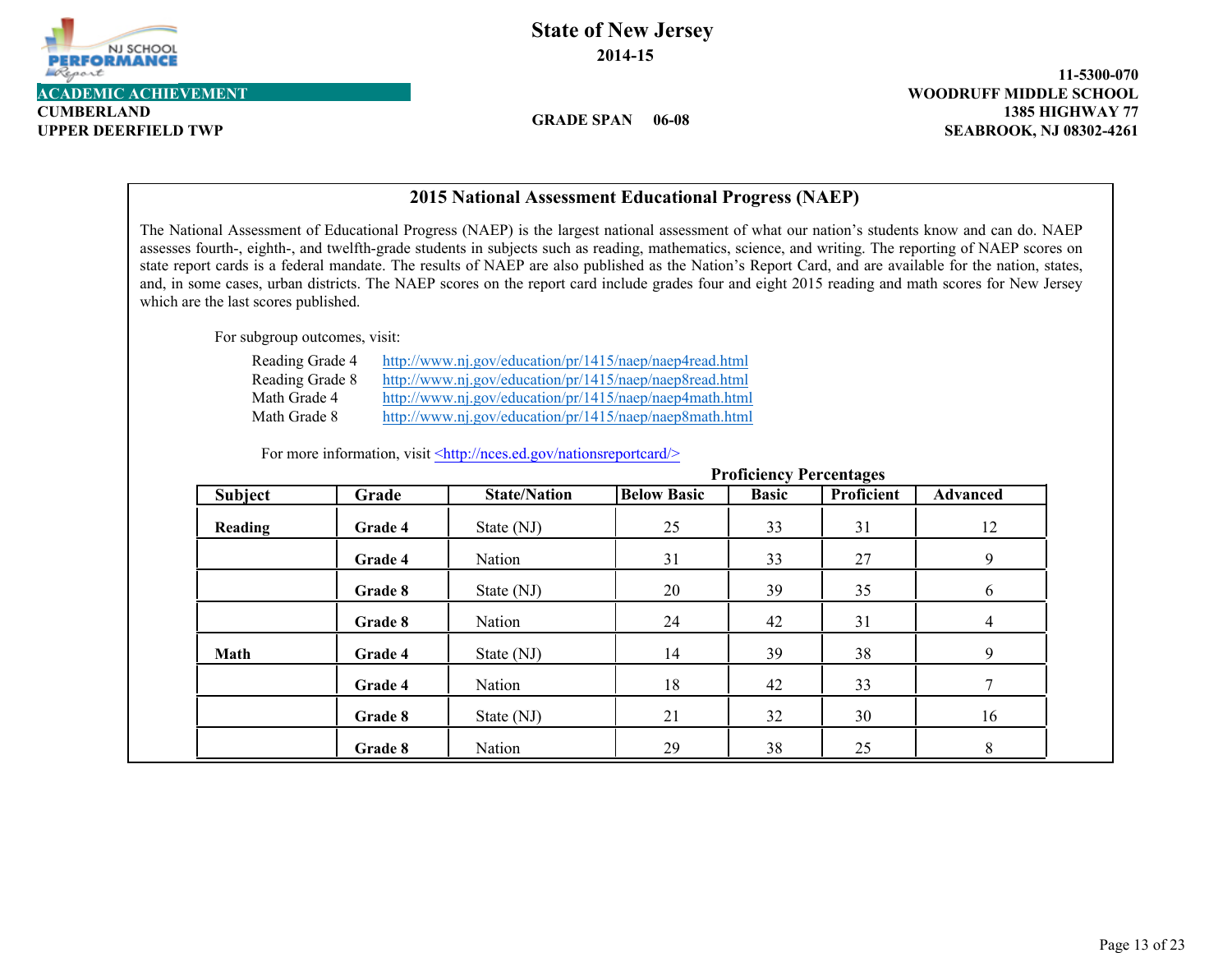

**GRADE SPAN** 

**CUMBERLAND**

#### **NJASK Results - Science Grade Level - 08**

This table presents the grade level proficiency results, as measured by NJASK, in Advanced Proficient, Proficient, and Partially Proficient categories for all appropriate subgroups.

| <b>Subgroups</b>                              | Advanced<br>Proficient | Proficient | <b>Partially</b><br>Proficient |
|-----------------------------------------------|------------------------|------------|--------------------------------|
| Schoolwide                                    | 13%                    | 64%        | 23%                            |
| White                                         | 22%                    | 76%        | $3\%$                          |
| African American                              | $0\%$                  | 67%        | 33%                            |
| Hispanic                                      | 6%                     | 39%        | 56%                            |
| American Indian                               |                        |            |                                |
| Asian                                         |                        |            |                                |
| Two or More Races                             |                        |            |                                |
| <b>Students with Disability</b>               | $0\%$                  | 47%        | 53%                            |
| <b>English Language Learners</b>              |                        |            |                                |
| <b>Economically Disadvantaged</b><br>Students | 9%                     | 59%        | 32%                            |

Data is presented for subgroups when the count is high enough under ESEA Waiver suppression rules.

**1385 HIGHWAY 77 11-5300-070 UPPER DEERFIELD TWP SEABROOK, NJ 08302-4261 ACADEMIC ACHIEVEMENT WOODRUFF MIDDLE SCHOOL**

### **NJASK Proficiency Trends - Science - Grade Level - 08**

This graph presents the grade level outcomes in the categories of Advanced Proficient, Proficient, and Partially Proficient over the last four years.

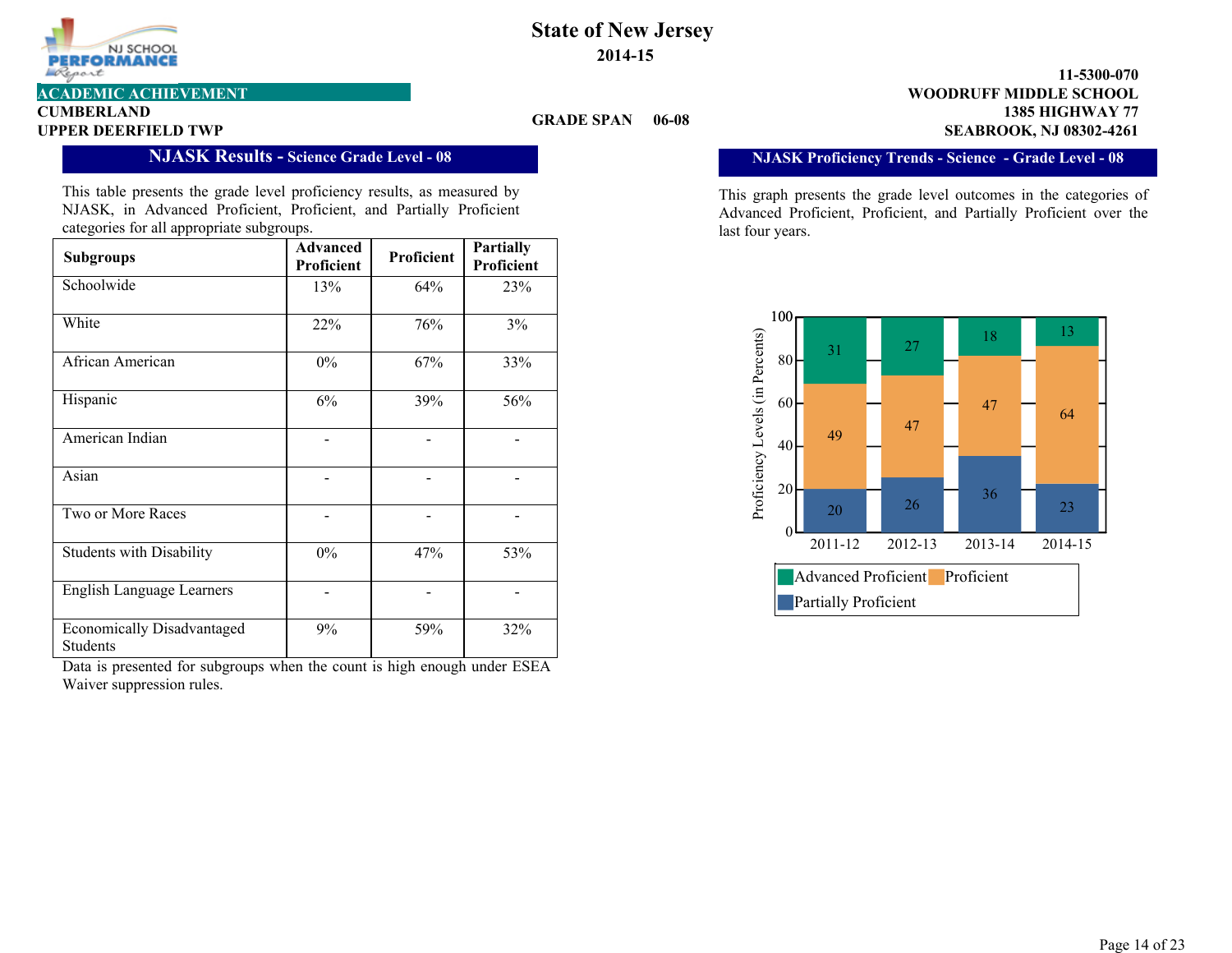

**COLLEGE AND CAREER READINESS**

**CUMBERLAND**

**GRADE SPAN 06-08**

**1385 HIGHWAY 77 11-5300-070 UPPER DEERFIELD TWP SEABROOK, NJ 08302-4261 WOODRUFF MIDDLE SCHOOL**

Students in both elementary and middle schools begin to demonstrate college readiness behaviors long before they even enter high school. Among the behaviors that research has shown to be indicative of successfully graduating high school is regularly attending school. For all elementary and middle schools, this includes the percentage of students that are chronically absent each year, defined as missing more than 10% of possible school days. Also presented is the percentage of students participating in Visual and Performing Arts coursework and Algebra I course outcomes.

## **Algebra I Course Enrollment**

This table presents the count of students in this school who were reported in the Algebra I course code in NJSMART and the count of students who took the Algebra I test of PARCC.

| <b>Algebra I Enrollment Count</b> | <b>Algebra I PARCC Test Count</b> |
|-----------------------------------|-----------------------------------|
|                                   | 16                                |

# **Algebra I Test Taking**

This table presents the percentage of students, as reported in NJSMART, who earned a C or higher in their Algebra I course and the percentage of students who met or exceeded expectation on the Algebra I test of PARCC.

| Algebra I Percent C or Better | <b>Algebra I PARCC Percent Met or</b><br><b>Exceeded Expectation</b> |
|-------------------------------|----------------------------------------------------------------------|
| $94.1\%$                      | 81.3%                                                                |

- Data Suppressed to protect the confidentiality of students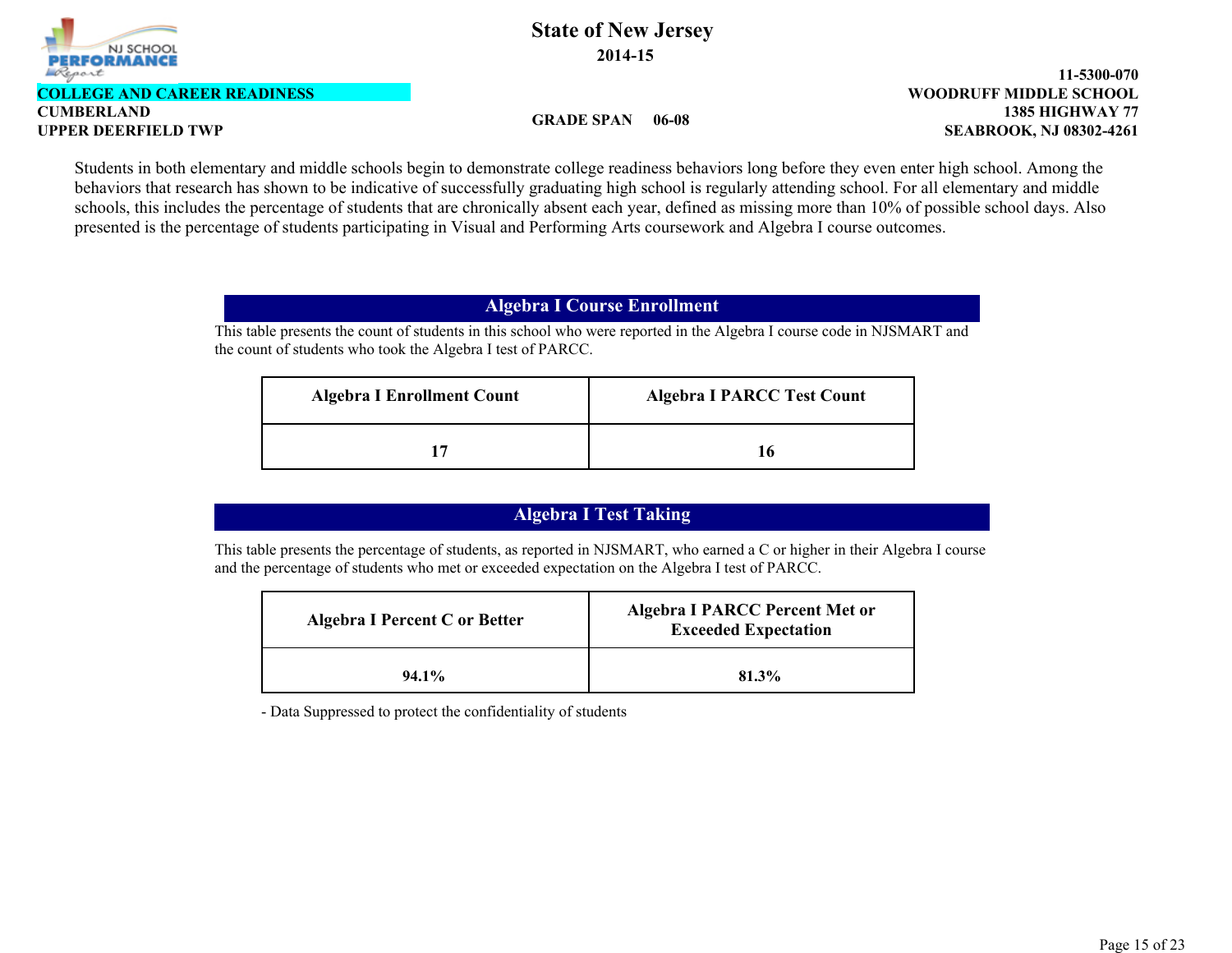

### **COLLEGE AND CAREER READINESS**

**CUMBERLAND**

## **Chronic Absenteeism Trend**

This graph presents the percentage of the enrolled students who were chronically absent for the past three years.



## **State of New Jersey 2014-15**

**GRADE SPAN 06-08**

**1385 HIGHWAY 77 11-5300-070 UPPER DEERFIELD TWP SEABROOK, NJ 08302-4261 WOODRUFF MIDDLE SCHOOL**

# **Absenteeism**

The chart below presents the percentage of students who were absent in each category of absence: 0 absences, 1- 5 absences, 6 - 10 absences, 11 - 15 absences, and more than 15 absences. An absence is defined as being 'not present' and includes the days missed regardless of whether they were determined to be excused or unexcused by the school.

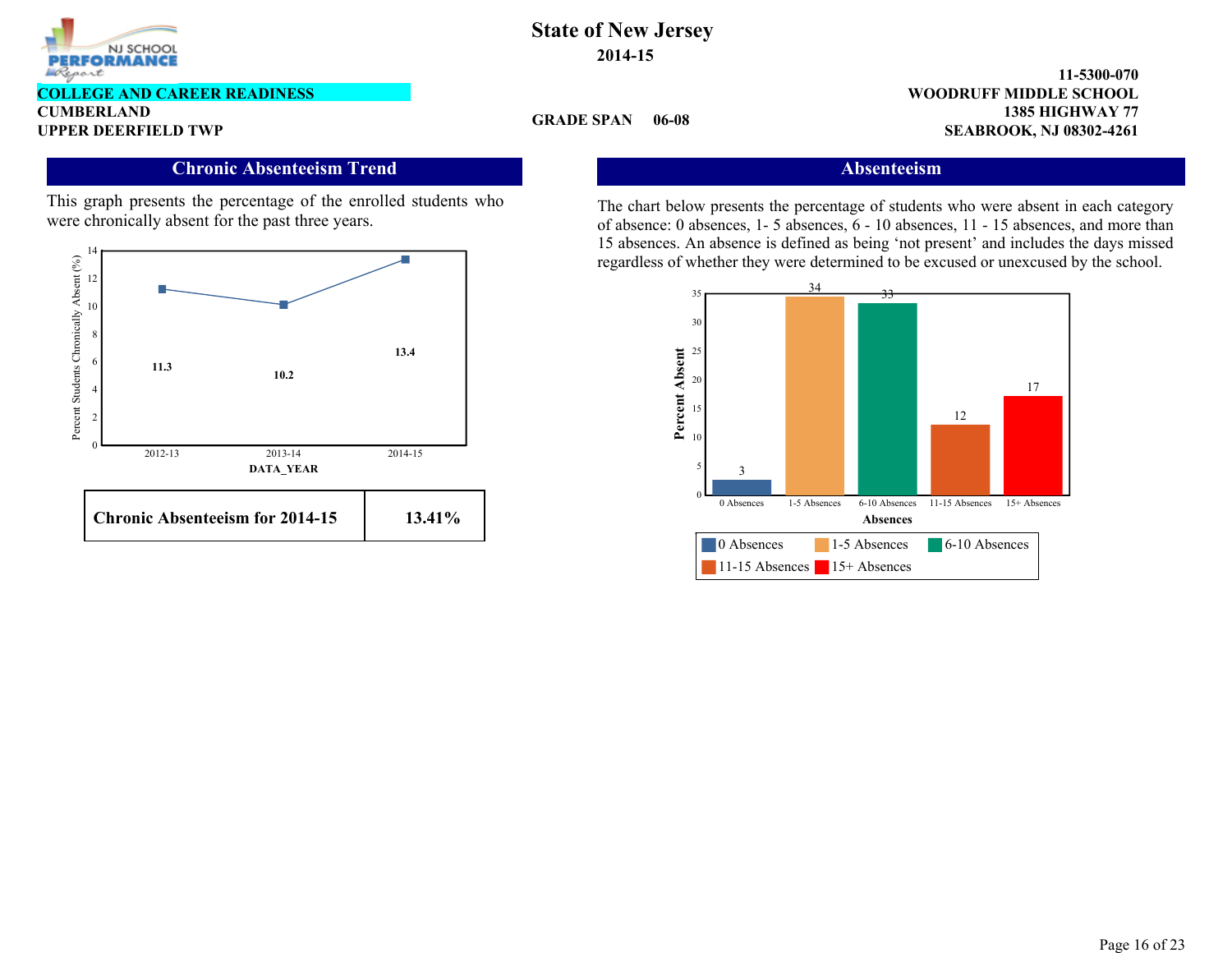

**CUMBERLAND COLLEGE AND CAREER READINESS**

**1385 HIGHWAY 77 11-5300-070 UPPER DEERFIELD TWP SEABROOK, NJ 08302-4261 WOODRUFF MIDDLE SCHOOL**

**GRADE SPAN 06-08**

# **Visual and Performing Arts**

The chart below contains the percentage of students who were enrolled in at least one Dance, Drama/Theater, Music or Visual Arts class in this school. The last row shows the percentage of students who were enrolled in any Visual and Performing Arts classes in the school.

| <b>Percent of Students Enrolled</b>          | <b>School</b> | <b>State</b> |
|----------------------------------------------|---------------|--------------|
| Dance                                        | N/R           | $1.6\%$      |
| Drama/Theater                                | N/R           | $3.9\%$      |
| <b>Music</b>                                 | 100.0%        | 66.0%        |
| <b>Visual Arts</b>                           | 100.0%        | 71.1%        |
| <b>Total: All Visual and Performing Arts</b> | 100.0%        | 89.8%        |

**N/R - Data Not Reported**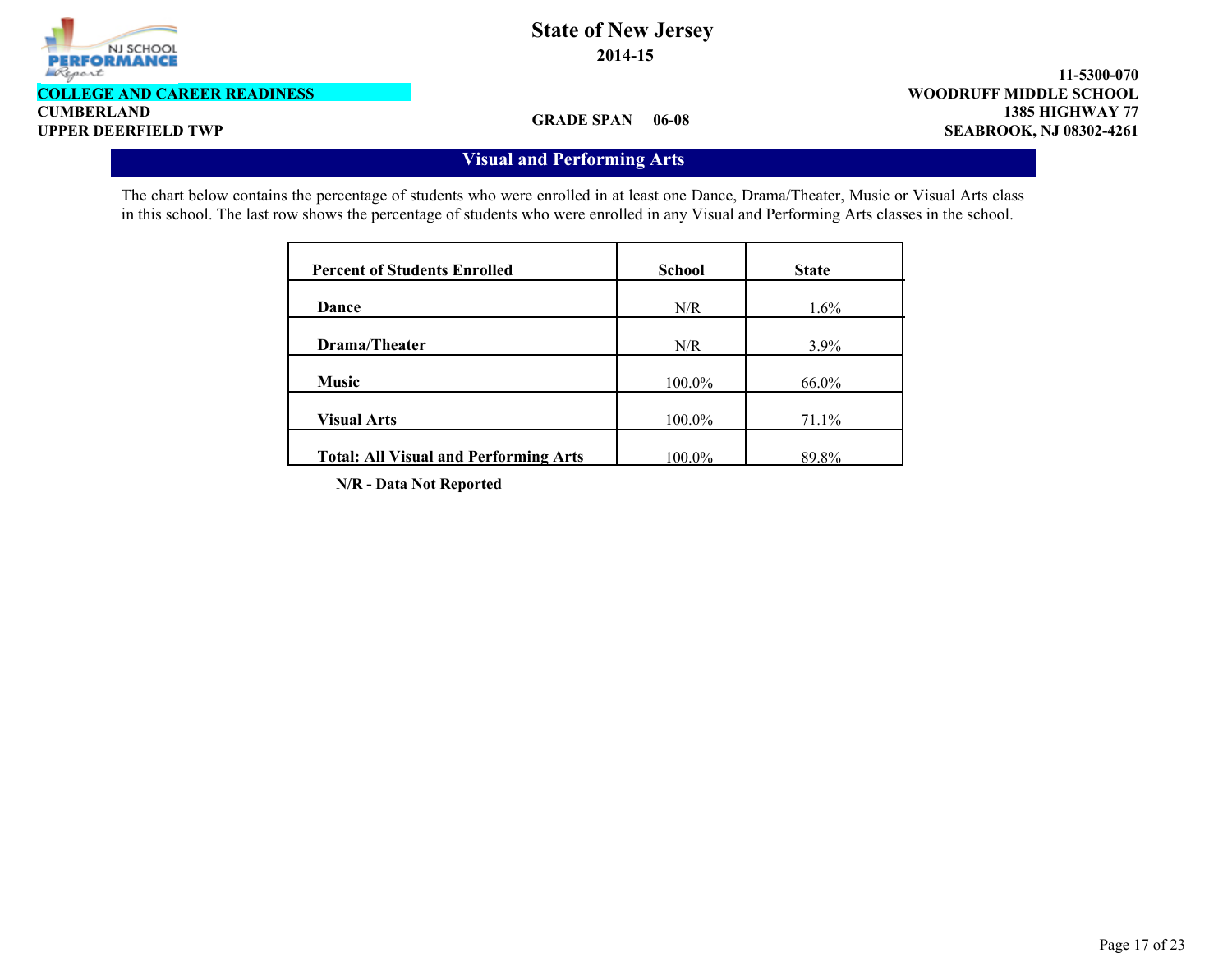

**CUMBERLAND**

# **State of New Jersey 2014-15**

#### **1385 HIGHWAY 77 11-5300-070 UPPER DEERFIELD TWP SEABROOK, NJ 08302-4261 STUDENT GROWTH WOODRUFF MIDDLE SCHOOL**

#### **GRADE SPAN 06-08**

This section of the performance report presents data about student growth, utilizing the Student Growth Percentile Methodology (SGP). SGP creates a measure of how students progressed in grades 4 through 8 in Language Arts Literacy and in grades 4 through 7 in Math when compared to other students with a similar test score history. A short video explaining the methodology can be found here: http://www.state.nj.us/education/nismart/performance/

 The below chart consist of five columns with measures. The first column - Schoolwide Performance - presents the schoolwide median growth score in either English Language Arts/Literacy or Mathematics for all students in the school. The second column - Peer Percentile - indicates how the school's growth performance compares to its group of peer schools. The third column - Statewide Percentile - indicates how a school compares to schools across the state. The last column - Met Target? - indicates whether the school's performance met or exceeded the statewide target, which was set to 35.

The fourth row presents the averages of the peer school percentiles, the averages of statewide percentiles, the percentage of statewide targets met.

| Schoolwide<br><b>Performance</b> | Peer<br>Percentile | <b>Statewide</b><br>Percentile | <b>Statewide</b><br><b>Target</b> | Met Target? |
|----------------------------------|--------------------|--------------------------------|-----------------------------------|-------------|
| 53                               | 65                 | 60                             | 35                                | <b>YES</b>  |
| 63                               | 94                 | 90                             | 35                                | <b>YES</b>  |
|                                  | 80                 | 75                             |                                   | 100%        |
|                                  |                    |                                |                                   |             |

#### **Student Growth**

This table presents for all students with growth scores the interaction between their performance on PARCC and their growth scores. For example, in the top left cell the percentage of students who are both in Level 1 - Did not yet meet expectations AND also demonstrating low growth is displayed.

| Language Arts              |       |                |       |                      |       | <b>Math</b>    |      |  |
|----------------------------|-------|----------------|-------|----------------------|-------|----------------|------|--|
|                            |       | <b>GROWTH</b>  |       |                      |       | <b>GROWTH</b>  |      |  |
| (Expectations)             | Low   | <b>Typical</b> | High  | (Expectations)       | Low   | <b>Typical</b> | High |  |
| <b>Did Not Yet</b><br>Meet | 9%    | 6%             | $0\%$ | Did Not Yet<br>Meet  | 9%    | 3%             | 0%   |  |
| <b>Partially Met</b>       | 9%    | 8%             | 2%    | <b>Partially Met</b> | 12%   | 17%            | 12%  |  |
| Approached                 | 12%   | 11%            | 11%   | Approached           | $5\%$ | 8%             | 16%  |  |
| Met                        | $1\%$ | 10%            | 14%   | Met                  | 2%    | 4%             | 12%  |  |
| <b>Exceeded</b>            | $0\%$ | $0\%$          | $5\%$ | <b>Exceeded</b>      | $0\%$ | $0\%$          | 0%   |  |

| <b>Language Arts</b> |                |             |                                   |       | <b>Math</b>    |             |
|----------------------|----------------|-------------|-----------------------------------|-------|----------------|-------------|
| <b>GROWTH</b>        |                |             |                                   |       | <b>GROWTH</b>  |             |
| 0W                   | <b>Typical</b> | <b>High</b> | (Expectations)                    | Low   | <b>Typical</b> | <b>High</b> |
| 9%                   | 6%             | $0\%$       | <b>Did Not Yet</b><br><b>Meet</b> | 9%    | 3%             | $0\%$       |
| 9%                   | 8%             | $2\%$       | <b>Partially Met</b>              | 12%   | 17%            | 12%         |
| $2\%$                | 11%            | $11\%$      | Approached                        | 5%    | 8%             | 16%         |
| $1\%$                | 10%            | 14%         | Met                               | $2\%$ | 4%             | 12%         |
| $0\%$                | $0\%$          | 5%          | <b>Exceeded</b>                   | $0\%$ | $0\%$          | $0\%$       |

**Low Growth** is defined as an **Student Growth Percentile score less than 35**. **Typical Growth** is defined as an **Student Growth Percentile score between 35 and 65. High Growth** is defined as a **Student Growth Percentile score higher than 65.**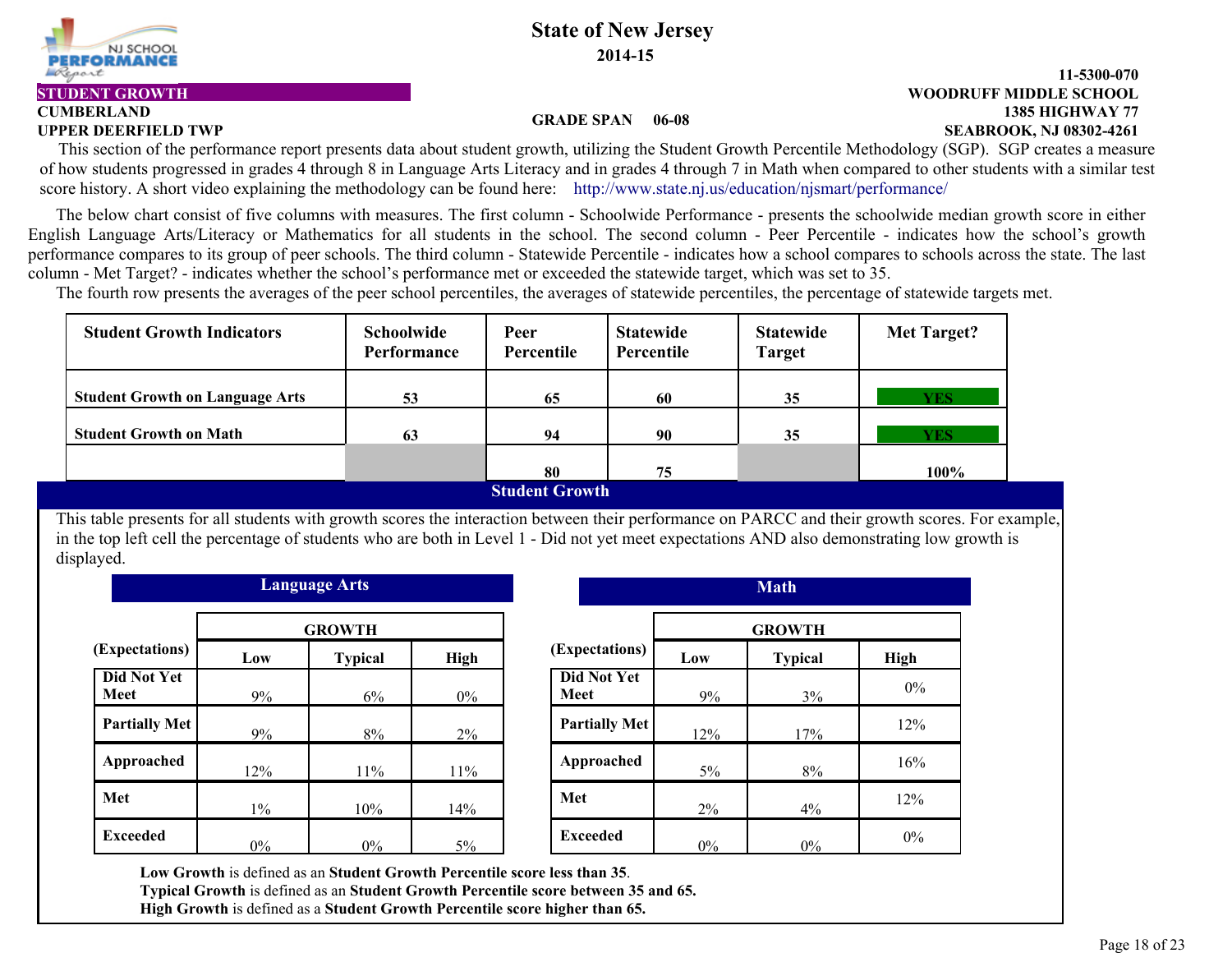

#### **WITHIN SCHOOL ACHIEVEMENT GAP**

# **CUMBERLAND**

## **State of New Jersey 2014-15**

#### **1385 HIGHWAY 77 11-5300-070 UPPER DEERFIELD TWP SEABROOK, NJ 08302-4261 WOODRUFF MIDDLE SCHOOL**

#### **GRADE SPAN 06-08**

 This section of the performance report presents data about the achievement gap that exists within a school - as measured by the difference between the students' scale scores at the 25th and 75th percentile in the school, the Interquartile Range (IQR). Taken together with an understanding of the overall and average achievement levels in the school, the IQR furthers an understanding of the range of student outcomes that exist in a school. A school gap smaller than the state gap indicates that the school's range of student outcomes is narrower than the state's while a school gap larger than the state gap indicates that the school's range of student outcomes is broader than the state's.

### **PARCC Language Arts 25th %ile vs 75th%ile PARCC MATH 25th %ile vs 75th%ile**

This table presents the scale scores associated with students at the bottom (0th percentile), the 25th percentile, the 50th percentile, the 75th percentile and the top (99th percentile) of school's distribution.

| Percentile  | <b>School Scale Score</b> | <b>State Scale Score</b> |
|-------------|---------------------------|--------------------------|
| 99th        | 775                       | 850                      |
| 75th        | 742                       | 770                      |
| <b>50th</b> | 728                       | 749                      |
| 25th        | 716                       | 726                      |
| 0th         | 665                       | 650                      |

|                  | <b>School</b> | Scale Score Gap - Scale Score Gap -<br><b>State</b> |
|------------------|---------------|-----------------------------------------------------|
| 25th vs 75th Gap | 26            | 44                                                  |

### **Grade Level - 06 Grade Level - 06**

This table presents the scale scores associated with students at the bottom (0th percentile), the 25th percentile, the 50th percentile, the 75th percentile and the top (99th percentile) of school's distribution.

| cale Score | Percentile       | <b>School Scale Score</b> | <b>State Scale Score</b> |
|------------|------------------|---------------------------|--------------------------|
| 850        | 99th             | 778                       | 850                      |
| 770        | 75 <sub>th</sub> | 748                       | 763                      |
| 749        | <b>50th</b>      | 726                       | 742                      |
| 726        | 25 <sub>th</sub> | 712                       | 721                      |
| 650        | 0th              | 671                       | 650                      |

| hool | eore Gap -  Scale Score Gap -  <br><b>State</b> |                  | School | Scale Score Gap - Scale Score Gap -<br><b>State</b> |
|------|-------------------------------------------------|------------------|--------|-----------------------------------------------------|
| 26   | 44                                              | 25th vs 75th Gap | 36     | $4'_{-}$                                            |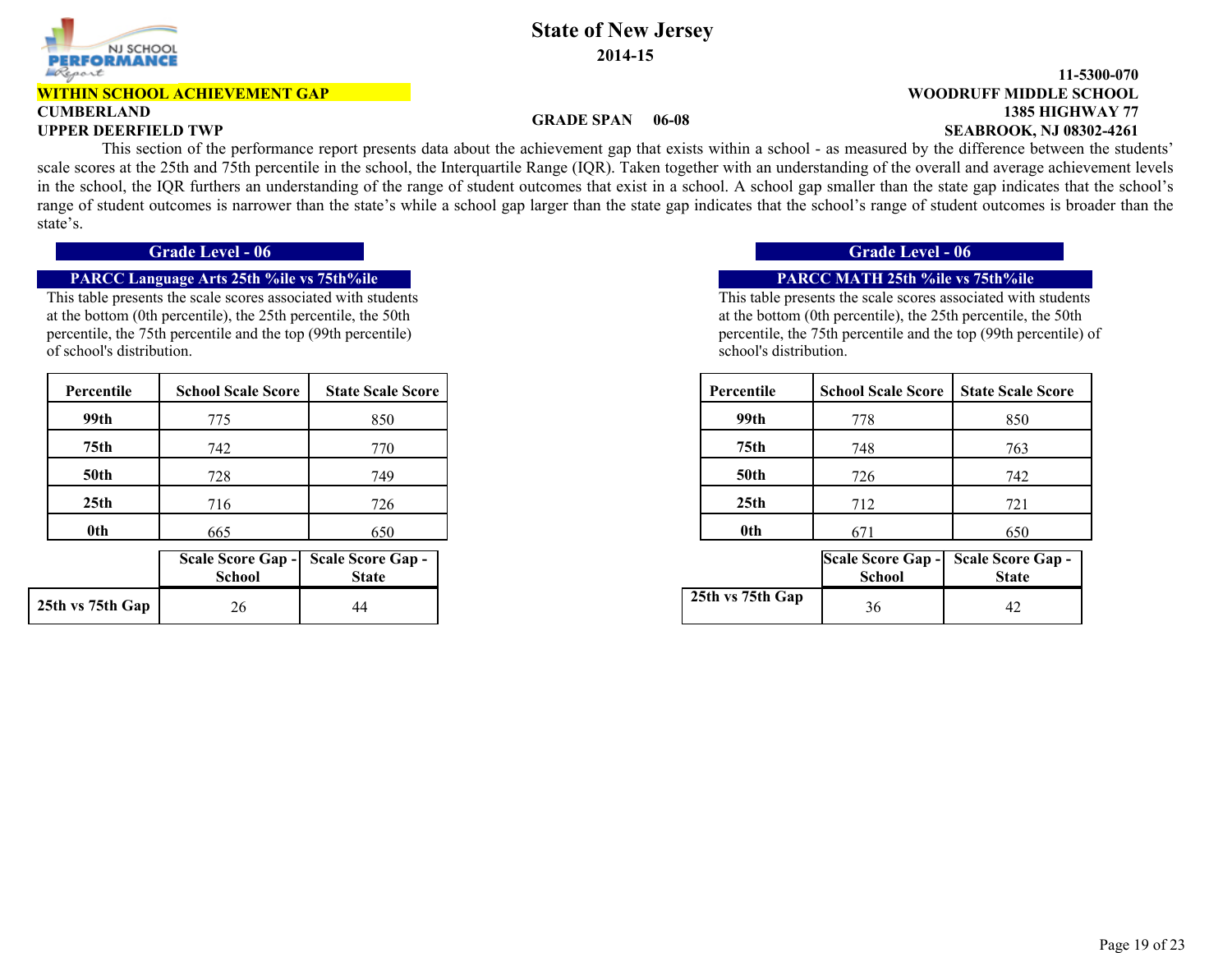

#### **WITHIN SCHOOL ACHIEVEMENT GAP**

# **CUMBERLAND**

### **Grade Level - 07 Grade Level - 07**

#### **PARCC Language Arts 25th %ile vs 75th%ile PARCC MATH 25th %ile vs 75th%ile**

This table presents the scale scores associated with students at the bottom (0th percentile), the 25th percentile, the 50th percentile, the 75th percentile and the top (99th percentile) of school's distribution.

| Percentile  | <b>School Scale Score</b> | <b>State Scale Score</b> | Percentile       | <b>School Scale Score</b> | <b>State Scale Score</b> |
|-------------|---------------------------|--------------------------|------------------|---------------------------|--------------------------|
| 99th        | 820                       | 850                      | 99th             | 779                       | 850                      |
| 75th        | 759                       | 776                      | 75th             | 744                       | 759                      |
| <b>50th</b> | 734                       | 751                      | <b>50th</b>      | 730                       | 740                      |
| 25th        | 708                       | 724                      | 25 <sub>th</sub> | 712                       | 720                      |
| 0th         | 650                       | 650                      | 0th              | 665                       | 650                      |

|                  | <b>School</b> | Scale Score Gap -   Scale Score Gap -  <br><b>State</b> |
|------------------|---------------|---------------------------------------------------------|
| 25th vs 75th Gap |               |                                                         |

#### **Grade Level - 08 Grade Level - 08**

#### **PARCC Language Arts 25th %ile vs 75th%ile PARCC MATH 25th %ile vs 75th%ile**

This table presents the scale scores associated with students at the bottom (0th percentile), the 25th percentile, the 50th percentile, the 75th percentile and the top (99th percentile) of school's distribution.

| Percentile       | <b>School Scale Score</b> | <b>State Scale Score</b> |
|------------------|---------------------------|--------------------------|
| 99th             | 827                       | 850                      |
| 75 <sub>th</sub> | 771                       | 777                      |
| <b>50th</b>      | 746                       | 751                      |
| 25 <sub>th</sub> | 721                       | 723                      |
| <b>Oth</b>       | 650                       | 650                      |

|                  | <b>School</b> | Scale Score Gap - Scale Score Gap -<br><b>State</b> |
|------------------|---------------|-----------------------------------------------------|
| 25th vs 75th Gap | 50            | 54                                                  |

**State of New Jersey 2014-15**

**GRADE SPAN 06-08**

**1385 HIGHWAY 77 11-5300-070 UPPER DEERFIELD TWP SEABROOK, NJ 08302-4261 WOODRUFF MIDDLE SCHOOL**

This table presents the scale scores associated with students at the bottom (0th percentile), the 25th percentile, the 50th percentile, the 75th percentile and the top (99th percentile) of school's distribution.

| <b>cale Score</b> | Percentile  | <b>School Scale Score</b> | <b>State Scale Score</b> |
|-------------------|-------------|---------------------------|--------------------------|
| 850               | 99th        | 779                       | 850                      |
| 776               | 75th        | 744                       | 759                      |
| 751               | <b>50th</b> | 730                       | 740                      |
| 724               | 25th        | 712                       | 720                      |
| 650               | 0th         | 665                       | 650                      |

| hool | eore Gap - Scale Score Gap -<br><b>State</b> |                  | Scale Score Gap - Scale Score Gap -<br>School | <b>State</b>   |
|------|----------------------------------------------|------------------|-----------------------------------------------|----------------|
|      |                                              | 25th vs 75th Gap | $\sim$                                        | 3 <sup>c</sup> |

This table presents the scale scores associated with students at the bottom (0th percentile), the 25th percentile, the 50th percentile, the 75th percentile and the top (99th percentile) of school's distribution.

| cale Score | Percentile       | <b>School Scale Score</b> | <b>State Scale Score</b> |
|------------|------------------|---------------------------|--------------------------|
| 850        | 99th             | 767                       | 850                      |
| 777        | 75th             | 732                       | 748                      |
| 751        | <b>50th</b>      | 711                       | 726                      |
| 723        | 25 <sub>th</sub> | 698                       | 704                      |
| 650        | 0th              | 650                       | 650                      |

| hool | ore Gap - Scale Score Gap -<br><b>State</b> |                  | Scale Score Gap - Scale Score Gap -<br>School | <b>State</b> |
|------|---------------------------------------------|------------------|-----------------------------------------------|--------------|
| 50   |                                             | 25th vs 75th Gap |                                               | 44           |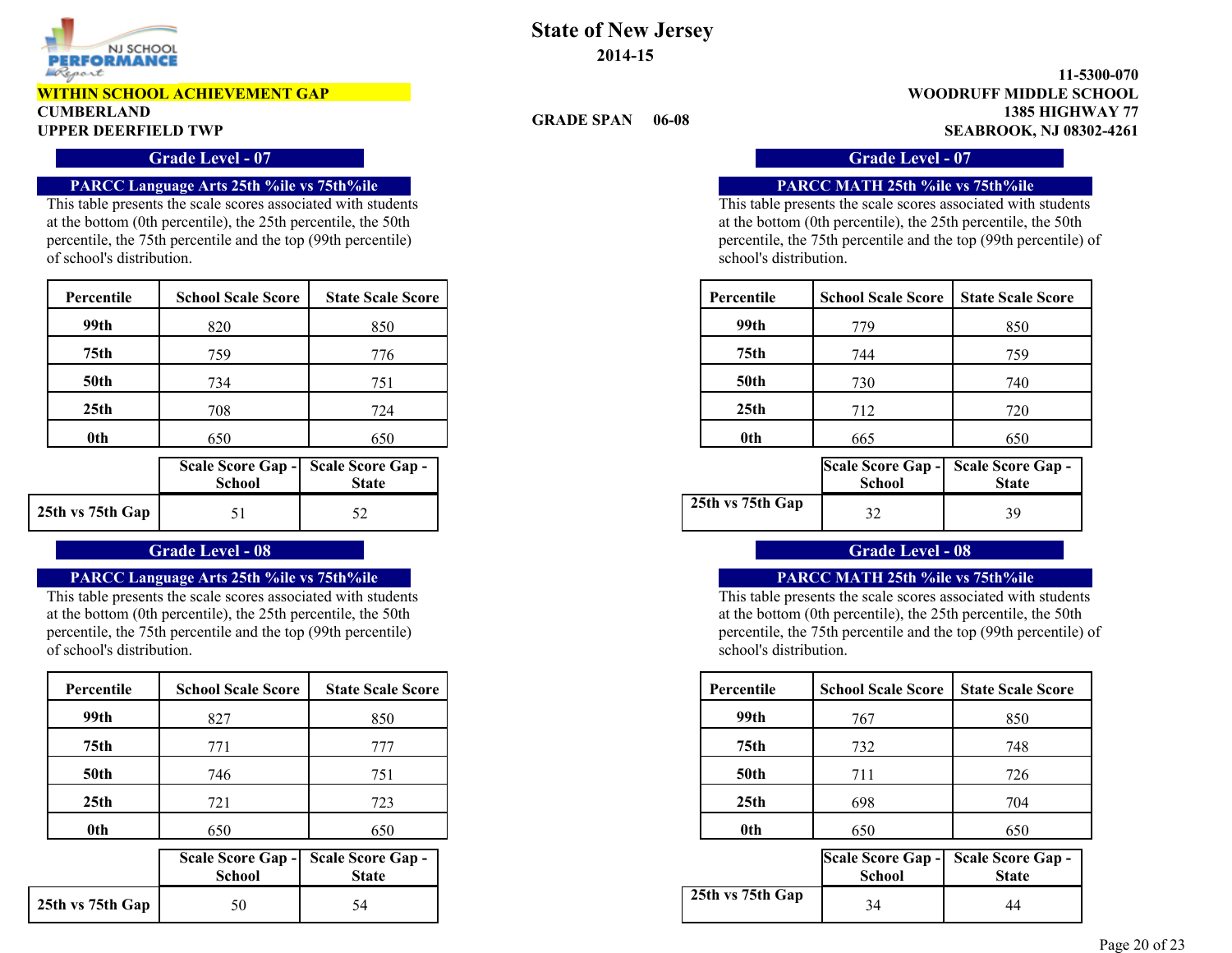

# **CUMBERLAND SCHOOL CLIMATE**

### **Length of School Day Instructional Time**

This table presents the amount of time a school is in session for a typical student on a normal school day.

|              | School            |
|--------------|-------------------|
| $12014 - 15$ | $6$ Hrs. 20 Mins. |

# **Student Suspension Rate Student Expulsions**

This table presents the percentage of students who were suspended one or more times during the school year.

|         | <b>School</b> |
|---------|---------------|
| 2014-15 | 5.8%          |

# **State of New Jersey 2014-15**

**GRADE SPAN 06-08**

**1385 HIGHWAY 77 11-5300-070 UPPER DEERFIELD TWP SEABROOK, NJ 08302-4261 WOODRUFF MIDDLE SCHOOL**

This table presents the amount of time that a typical student is engaged in instructional activities under the supervision of a certified teacher.

| 2014-15            | School             |  |
|--------------------|--------------------|--|
| <b>Full Time</b>   | 5 Hrs. 55 Mins.    |  |
| <b>Shared Time</b> | $0$ Hrs. $0$ Mins. |  |

This table presents the number of students who were expelled from the school and district during the school year.

|         | <b>School</b> |
|---------|---------------|
| 2014-15 |               |

### **Student to Staff Ratio**

This table presents the count of students per faculty member or administrator in the school. All staff are counted in full-time equivalents.

| 2014-15               | School |  |
|-----------------------|--------|--|
| Faculty               | 10     |  |
| <b>Administrators</b> | 257    |  |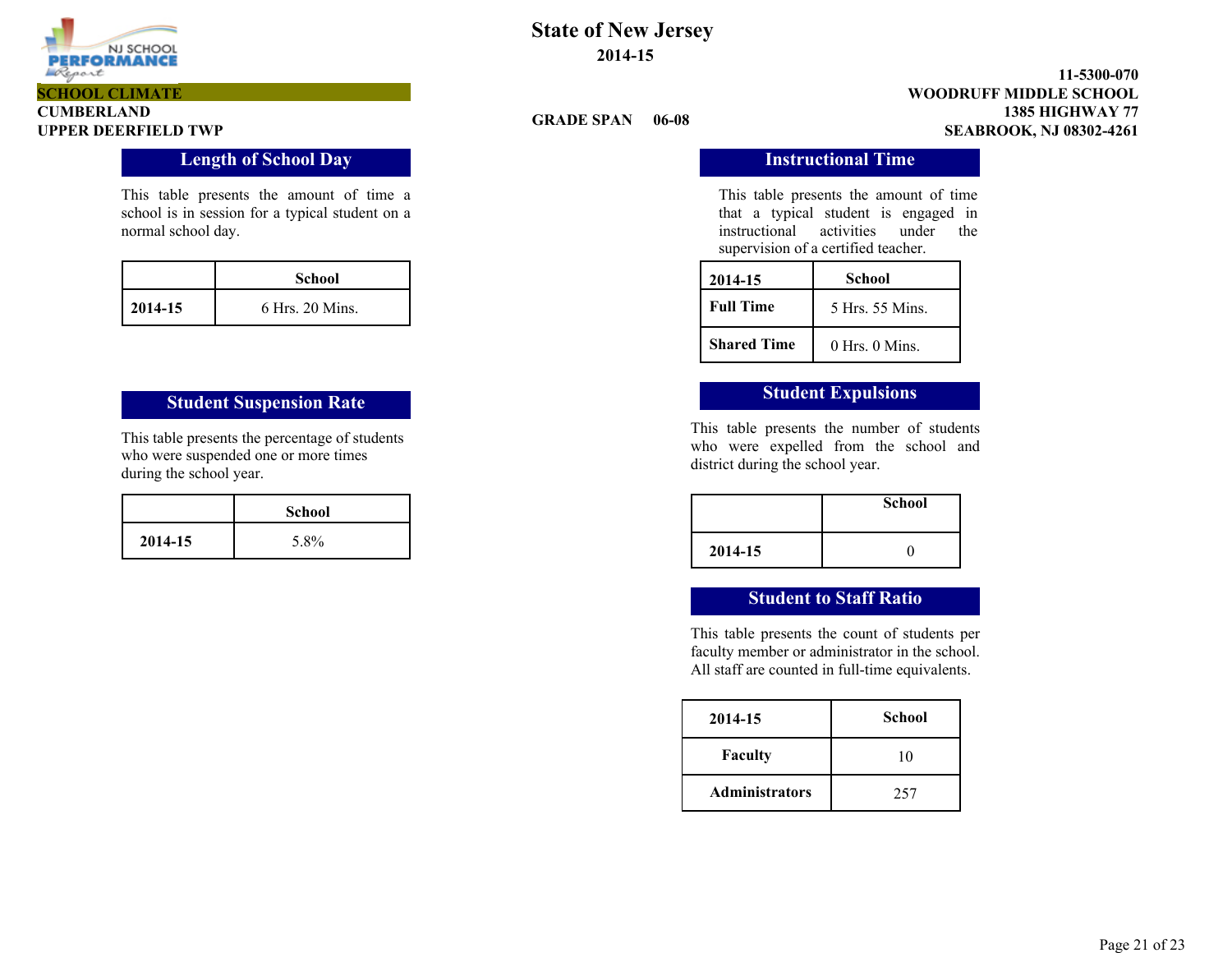| NJ SCHOOL<br><b>PERFORMANCE</b> | <b>State of New Jersey</b><br>2014-15 |                                |
|---------------------------------|---------------------------------------|--------------------------------|
| Report                          |                                       | 11-5300-070                    |
| <b>SCHOOL PEER GROUP</b>        |                                       | <b>WOODRUFF MIDDLE SCHOOL</b>  |
| <b>CUMBERLAND</b>               | 06-08<br><b>GRADE SPAN</b>            | <b>1385 HIGHWAY 77</b>         |
| <b>UPPER DEERFIELD TWP</b>      |                                       | <b>SEABROOK, NJ 08302-4261</b> |
|                                 |                                       |                                |

This table presents the list of peer schools in alphabetical order by county name that was created specifically for this school (highlighted in yellow). Peer schools are drawn from across the state and represent schools that have similar grade configurations and that are educating students of similar demographic characteristics, as measured by enrollment in Free/Reduced Lunch Programs, Limited English Proficiency or Special Education Programs.

| <b>COUNTY NAME</b> | <b>DISTRICT NAME</b>                  | <b>SCHOOL NAME</b>                                  | <b>CDS CODE GRADESPAN</b> |              | <b>ECONOMICALLY</b><br><b>DISADVANTAGED</b> | <b>ENGLISH</b><br><b>LANGUAGE</b><br><b>LEARNERS</b> | <b>SPECIAL</b><br><b>EDUCATION</b> |
|--------------------|---------------------------------------|-----------------------------------------------------|---------------------------|--------------|---------------------------------------------|------------------------------------------------------|------------------------------------|
| <b>ATLANTIC</b>    | <b>EGG HARBOR TWP</b>                 | <b>FERNWOOD AVENUE MIDDLE</b><br><b>SCHOOL</b>      | 01-1310-039               | 06-08        | 50%                                         | 1.4%                                                 | 9.3%                               |
| <b>BERGEN</b>      | <b>LODI BOROUGH</b>                   | <b>THOMAS JEFFERSON MIDDLE</b><br><b>SCHOOL</b>     | 03-2740-067               | 06-08        | 65.9%                                       | 4.7%                                                 | 11.3%                              |
| <b>BERGEN</b>      | <b>RIDGEFIELD BORO</b>                | <b>SLOCUM SKEWES SCHOOL</b>                         | 03-4370-100               | $01-08$      | 30.4%                                       | 2.4%                                                 | 25%                                |
| <b>BERGEN</b>      | <b>TEANECK TWP</b>                    | <b>THOMAS JEFFERSON MIDDLE</b><br><b>SCHOOL</b>     | 03-5150-070               | $05 - 08$    | 31.8%                                       | 1.6%                                                 | 21.9%                              |
| <b>CAMDEN</b>      | <b>CHERRY HILL TWP</b>                | <b>JOHN A. CARUSI MIDDLE SCHOOL</b>                 | 07-0800-067               | 06-08        | 34%                                         | 2%                                                   | 19.4%                              |
| <b>CAMDEN</b>      | <b>COLLINGSWOOD BORO</b>              | <b>COLLINGSWOOD MIDDLE SCHOOL</b>                   | 07-0940-040               | 06-08        | 36.2%                                       | 0.9%                                                 | 16.8%                              |
| <b>CAMDEN</b>      | <b>GLOUCESTER TWP</b>                 | ANN A. MULLEN MIDDLE SCHOOL                         | 07-1780-100               | 06-08        | 35%                                         | 0.1%                                                 | 13.1%                              |
| <b>CAMDEN</b>      | <b>RUNNEMEDE BORO</b>                 | <b>MARY E. VOLZ ELEMENTARY</b><br><b>SCHOOL</b>     | 07-4590-040               | <b>PK-08</b> | 37.8%                                       | 0.6%                                                 | 15.7%                              |
| <b>CAMDEN</b>      | <b>STRATFORD BORO</b>                 | <b>SAMUEL S. YELLIN ELEMENTARY</b><br><b>SCHOOL</b> | 07-5080-060               | 04-08        | 32.7%                                       | 1.6%                                                 | 20.4%                              |
| <b>CAPE MAY</b>    | WILDWOOD CREST BORO                   | <b>CREST MEMORIAL SCHOOL</b>                        | 09-5800-030               | <b>PK-08</b> | 36.6%                                       | 2%                                                   | 17.3%                              |
| <b>CHARTERS</b>    | <b>SOARING HEIGHTS CS</b>             | <b>SOARING HEIGHTS</b>                              | 80-7830-980               | $KG-08$      | 51.3%                                       | $0\%$                                                | 6.4%                               |
|                    | <b>CUMBERLANI LAWRENCE TWP</b>        | <b>MYRON L. POWELL ELEMENTARY</b><br><b>SCHOOL</b>  | 11-2570-030               | <b>PK-08</b> | 58.5%                                       | 2.4%                                                 | 12%                                |
|                    | <b>CUMBERLANI UPPER DEERFIELD TWP</b> | <b>WOODRUFF MIDDLE SCHOOL</b>                       | 11-5300-070               | $06 - 08$    | 58%                                         | 6.2%                                                 | 21%                                |
| <b>ESSEX</b>       | <b>BLOOMFIELD TWP</b>                 | <b>BLOOMFIELD MIDDLE SCHOOL</b>                     | 13-0410-030               | $07 - 08$    | 51%                                         | 3.9%                                                 | 17.9%                              |
| <b>ESSEX</b>       | <b>WEST ORANGE TOWN</b>               | <b>LIBERTY MIDDLE SCHOOL</b>                        | 13-5680-135               | $07 - 08$    | 47.7%                                       | 3.1%                                                 | 18%                                |
|                    | GLOUCESTER WASHINGTON TWP             | <b>ORCHARD VALLEY MIDDLE SCHOOL 15-5500-050</b>     |                           | 06-08        | 30.1%                                       | 0.7%                                                 | 18.5%                              |
| <b>HUDSON</b>      | <b>KEARNY TOWN</b>                    | <b>LINCOLN MIDDLE SCHOOL</b>                        | 17-2410-090               | $07 - 08$    | 58.3%                                       | 3.8%                                                 | 15.4%                              |
| <b>MERCER</b>      | <b>HAMILTON TWP</b>                   | RICHARD C CROCKETT MIDDLE<br><b>SCHOOL</b>          | 21-1950-083               | 06-08        | 49.3%                                       | 2.9%                                                 | 16.6%                              |
| <b>MIDDLESEX</b>   | <b>EDISON TWP</b>                     | HERBERT HOOVER MIDDLE SCHOOL 23-1290-057            |                           | 06-08        | 31.5%                                       | 0.2%                                                 | 14.7%                              |
| <b>MIDDLESEX</b>   | <b>SOUTH RIVER BORO</b>               | <b>SOUTH RIVER MIDDLE SCHOOL</b>                    | 23-4920-055               | 06-08        | 48%                                         | 2.9%                                                 | 16.4%                              |
| <b>MIDDLESEX</b>   | <b>WOODBRIDGE TWP</b>                 | <b>AVENEL MIDDLE SCHOOL</b>                         | 23-5850-045               | 06-08        | 50.7%                                       | 0.5%                                                 | 9.8%                               |
| MONMOUTH           | <b>FARMINGDALE BORO</b>               | <b>FARMINGDALE ELEMENTARY</b>                       | 25-1490-050               | <b>PK-08</b> | 32.7%                                       | $0\%$                                                | 17.4%                              |